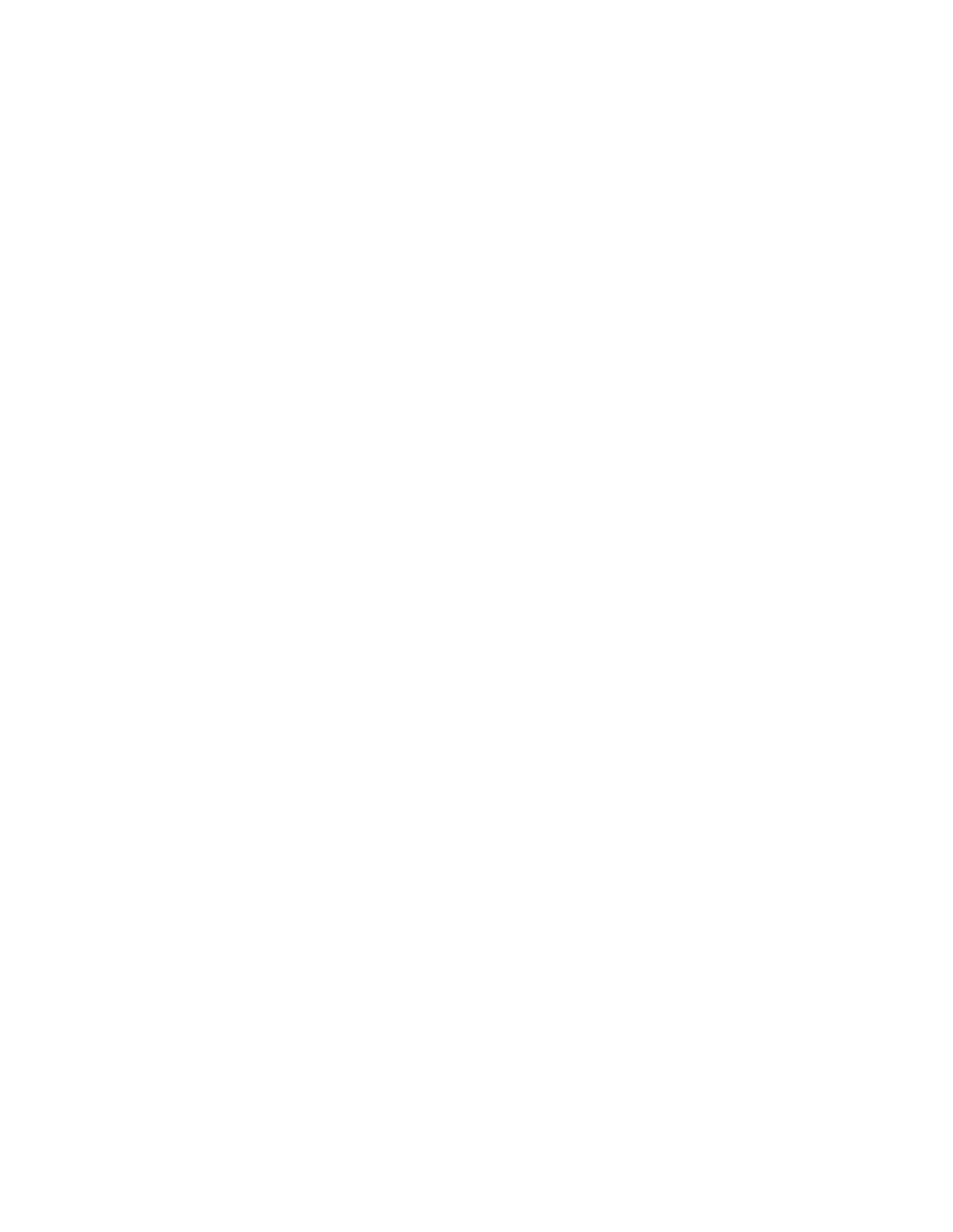



MAY 2019 | DON HASKINS CENTER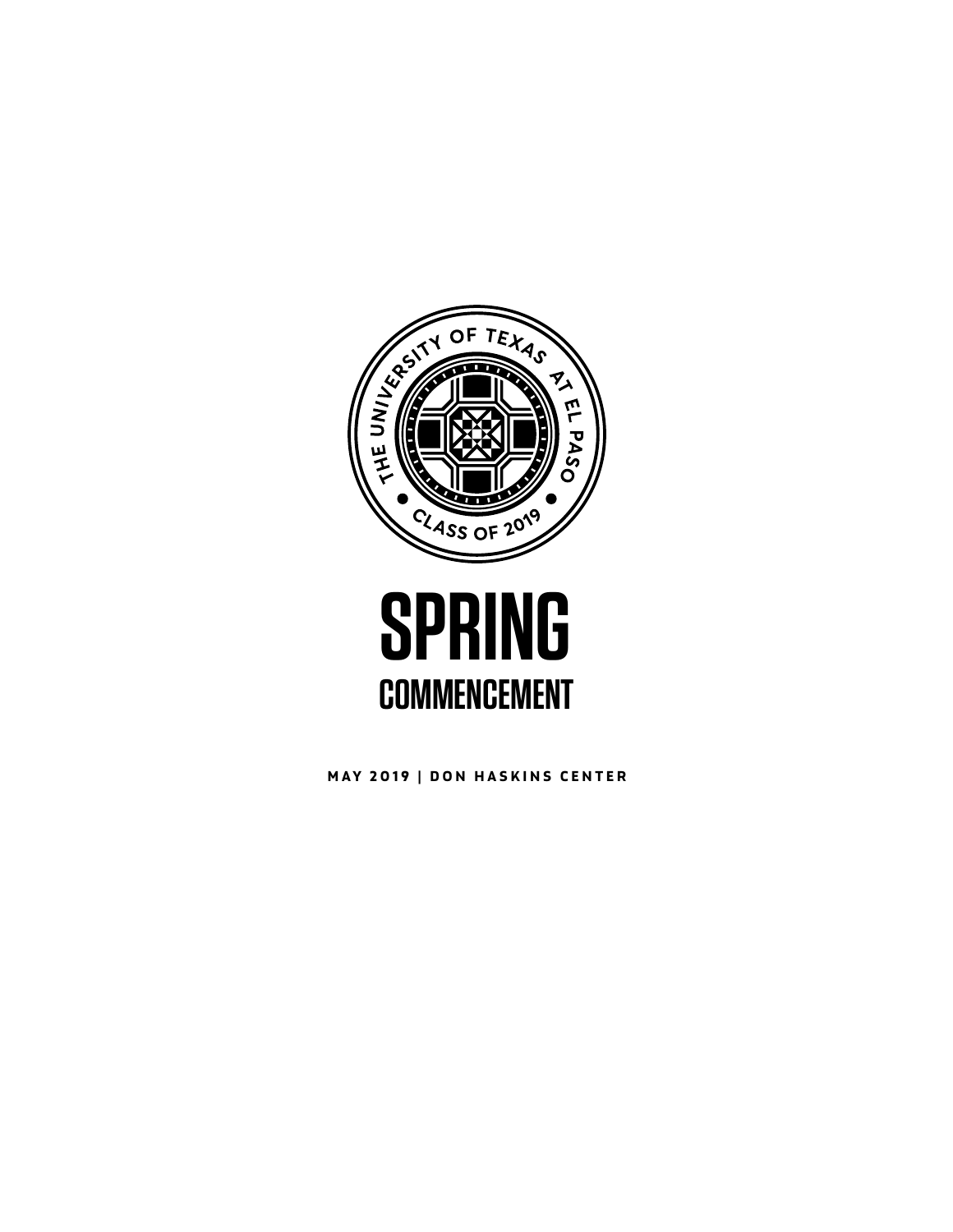# TABLE OF CONTENTS

| Board of Regents/Senior Administrative Officials 3                                                                                                                                                                                  |   |
|-------------------------------------------------------------------------------------------------------------------------------------------------------------------------------------------------------------------------------------|---|
| Saturday   Morning Ceremony                                                                                                                                                                                                         |   |
|                                                                                                                                                                                                                                     |   |
| 5<br>Academic Procession resources and resources and resources are a set of the contract of the contract of the contract of the contract of the contract of the contract of the contract of the contract of the contract of the con |   |
| Saturday   Afternoon Ceremony                                                                                                                                                                                                       |   |
|                                                                                                                                                                                                                                     | 6 |
|                                                                                                                                                                                                                                     |   |
| Saturday   Evening Ceremony                                                                                                                                                                                                         |   |
|                                                                                                                                                                                                                                     | 8 |
|                                                                                                                                                                                                                                     | 9 |
| Sunday   Afternoon Ceremony                                                                                                                                                                                                         |   |
|                                                                                                                                                                                                                                     |   |
|                                                                                                                                                                                                                                     |   |
|                                                                                                                                                                                                                                     |   |
| <b>Candidates for Degrees</b>                                                                                                                                                                                                       |   |
|                                                                                                                                                                                                                                     |   |
|                                                                                                                                                                                                                                     |   |
| College of Business Administration (ed. 2008) (College of Business Administration (ed. 2008)                                                                                                                                        |   |
|                                                                                                                                                                                                                                     |   |
|                                                                                                                                                                                                                                     |   |
|                                                                                                                                                                                                                                     |   |
|                                                                                                                                                                                                                                     |   |
| UTEP Milestones but a constant and a construction of the constant of the constant of the US 25                                                                                                                                      |   |
| <b>Candidates for Degrees</b>                                                                                                                                                                                                       |   |
|                                                                                                                                                                                                                                     |   |
|                                                                                                                                                                                                                                     |   |
|                                                                                                                                                                                                                                     |   |
| Student Honors/ROTC Commissioning with the state of the state of the state of the Student Honors / RO                                                                                                                               |   |
| <b>Honors Regalia</b> description of the contract of the contract of the contract of the contract of the contract of the contract of the contract of the contract of the contract of the contract of the contract of the contract o |   |
|                                                                                                                                                                                                                                     |   |
|                                                                                                                                                                                                                                     |   |
|                                                                                                                                                                                                                                     |   |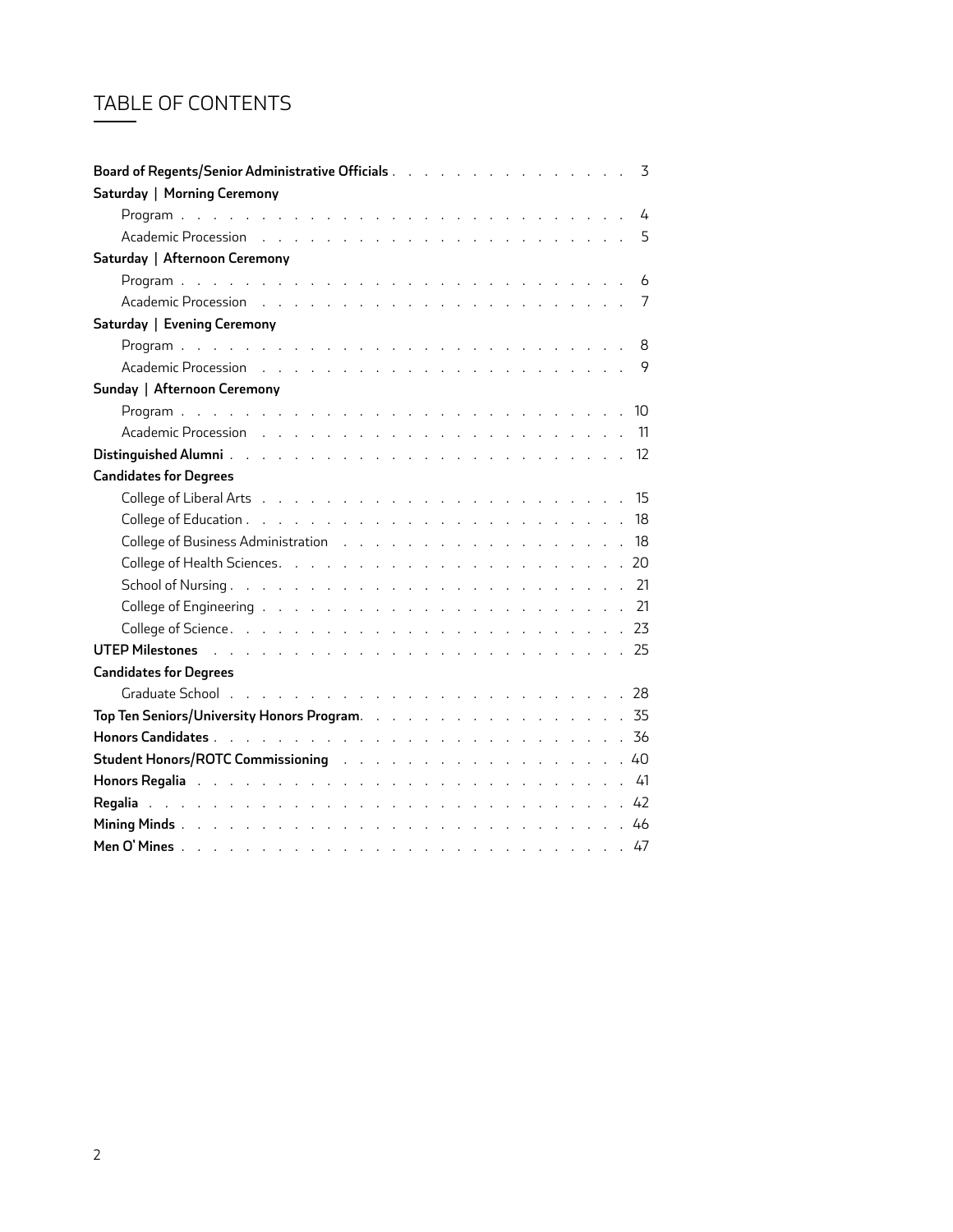# BOARD OF REGENTS

The University of Texas System

| Janiece Longoria, Vice Chairman (Contains and Contains and Contains and Contains an Industry Alexander Long                                                                                                                    |
|--------------------------------------------------------------------------------------------------------------------------------------------------------------------------------------------------------------------------------|
| James C. "Rad" Weaver, Vice Chairman San Antonio                                                                                                                                                                               |
|                                                                                                                                                                                                                                |
|                                                                                                                                                                                                                                |
|                                                                                                                                                                                                                                |
|                                                                                                                                                                                                                                |
|                                                                                                                                                                                                                                |
| Kelcy L. Warren but a contract to a contract the contract of the contract of the contract of the contract of the contract of the contract of the contract of the contract of the contract of the contract of the contract of t |
|                                                                                                                                                                                                                                |

Francie A. Frederick *General Counsel to the Board of Regents*

# SENIOR ADMINISTRATIVE OFFICIALS The University of Texas System

James B. Milliken *Chancellor*

Steven Leslie, Ph.D. *Executive Vice Chancellor for Academic Affairs*

Amy Shaw Thomas, J.D. *Executive Vice Chancellor for Health Affairs ad interim*

Scott C. Kelley, Ed.D. *Executive Vice Chancellor for Business Affairs*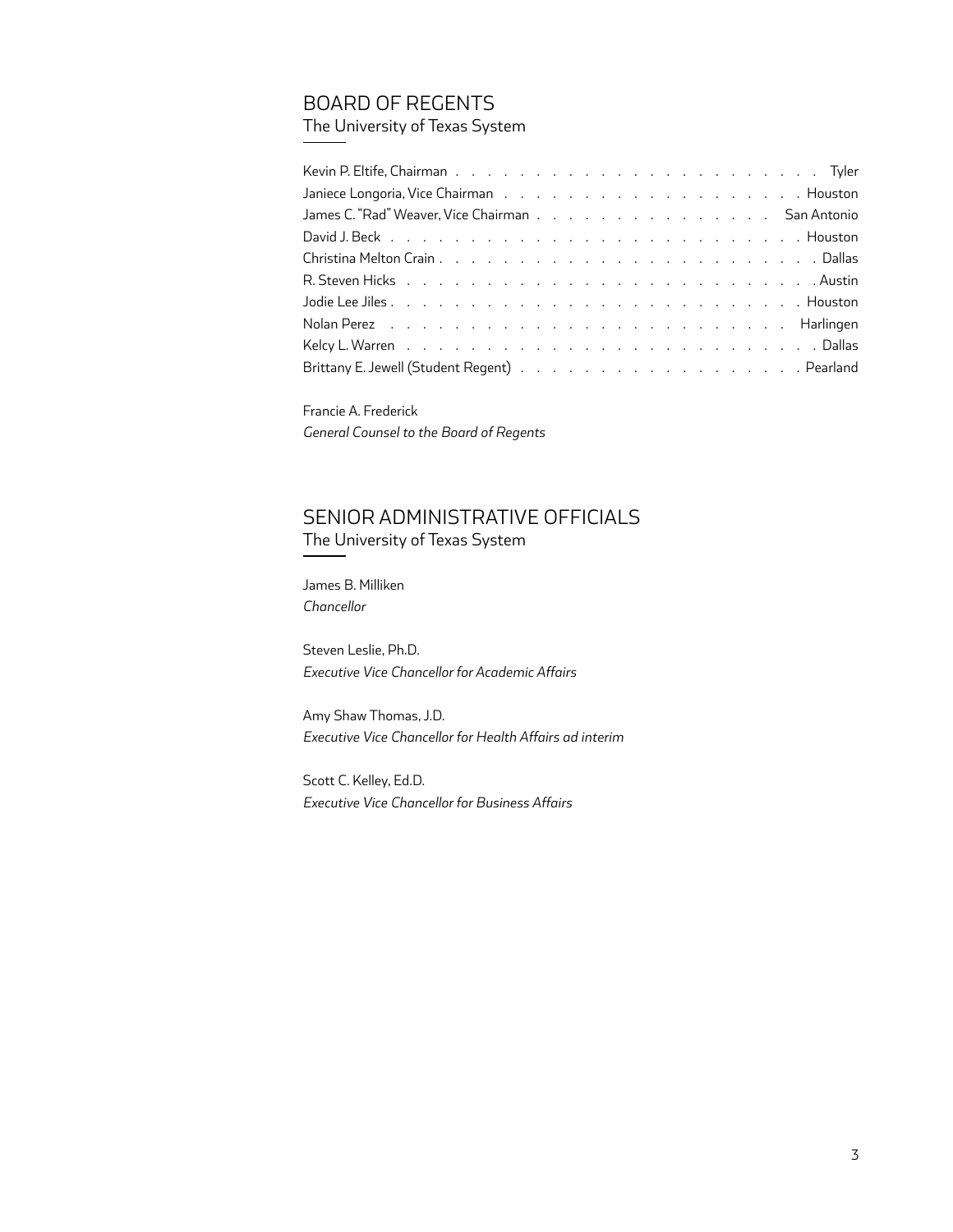# PROGRAM

Saturday, May 18 | Morning Ceremony | 9 a.m.

Diana Natalicio

*President of the University, Presiding*

Irasema Coronado Professor, Political Science

#### **Recessional**

Graduates will recess through the center aisle and out the south tunnel of the Don Haskins Center. Family members may meet their graduates in Lot GR5.

### **Himno de despedida**

Los graduados desfilarán por el pasillo central y saldrán hacia afuera por el túnel del lado sur del Centro de Eventos Don Haskins. Los familiares pueden reunirse con los graduados en el estacionamiento GR5.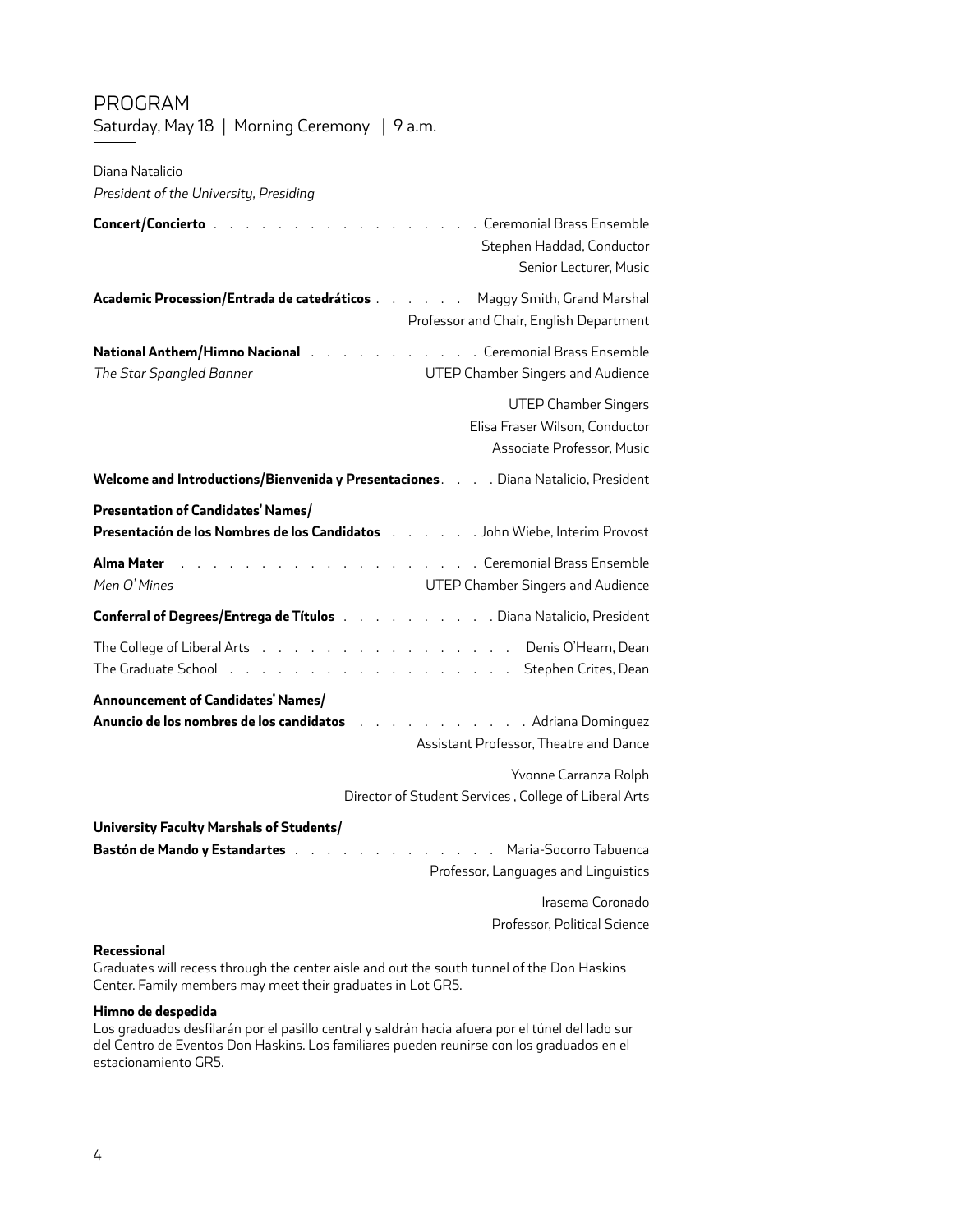# ORDER OF ACADEMIC PROCESSION

Saturday, May 18 | Morning Ceremony | 9 a.m.

| Graduate School Banner Bearer (Changel Containment Containment Country Quinton Edwards)                        |
|----------------------------------------------------------------------------------------------------------------|
| College of Liberal Arts Banner Bearer No. M. A. A. A. A. A. A. A. Jessica Armendariz                           |
|                                                                                                                |
|                                                                                                                |
|                                                                                                                |
| Dean, Extended University Beth L. Brunk-Chavez                                                                 |
| Vice President for Business Affairs Mark A. McGurk                                                             |
|                                                                                                                |
| Chair, Graduate Council (Andrew Letter Arrent Arrent Arrent Arrent Arrent Arrent Arrent Arrent Arrent Arrent A |
|                                                                                                                |
|                                                                                                                |
| President, Alumni Association Bonny Schulenburg                                                                |
| President, Student Government Association Cristian Botello                                                     |
|                                                                                                                |
| <b>The Graduate School</b>                                                                                     |
| $C_1$ . The set $C_2$ is the set<br>$\blacksquare$                                                             |

| Dean research and the Crites and Theorem Crites and the research of the second service in the service of the s |  |  |  |  |  |  |  |  |
|----------------------------------------------------------------------------------------------------------------|--|--|--|--|--|--|--|--|
|                                                                                                                |  |  |  |  |  |  |  |  |
| Student Marshal (Charles Line Area Counter Line Area Counter Line Area Counter Line Area Counter Line 2        |  |  |  |  |  |  |  |  |
| Candidates for the Degree                                                                                      |  |  |  |  |  |  |  |  |

# **The College of Liberal Arts**

| Faculty of the College                                                 |  |  |  |  |  |  |  |                   |
|------------------------------------------------------------------------|--|--|--|--|--|--|--|-------------------|
| Faculty Marshals of Students. Maryse Jayasuriya                        |  |  |  |  |  |  |  |                   |
|                                                                        |  |  |  |  |  |  |  | Crystal G. Herman |
|                                                                        |  |  |  |  |  |  |  |                   |
| Candidates for the Degree                                              |  |  |  |  |  |  |  |                   |
|                                                                        |  |  |  |  |  |  |  |                   |
| The University Staff Marshal                             Rueben Moreno |  |  |  |  |  |  |  |                   |
|                                                                        |  |  |  |  |  |  |  |                   |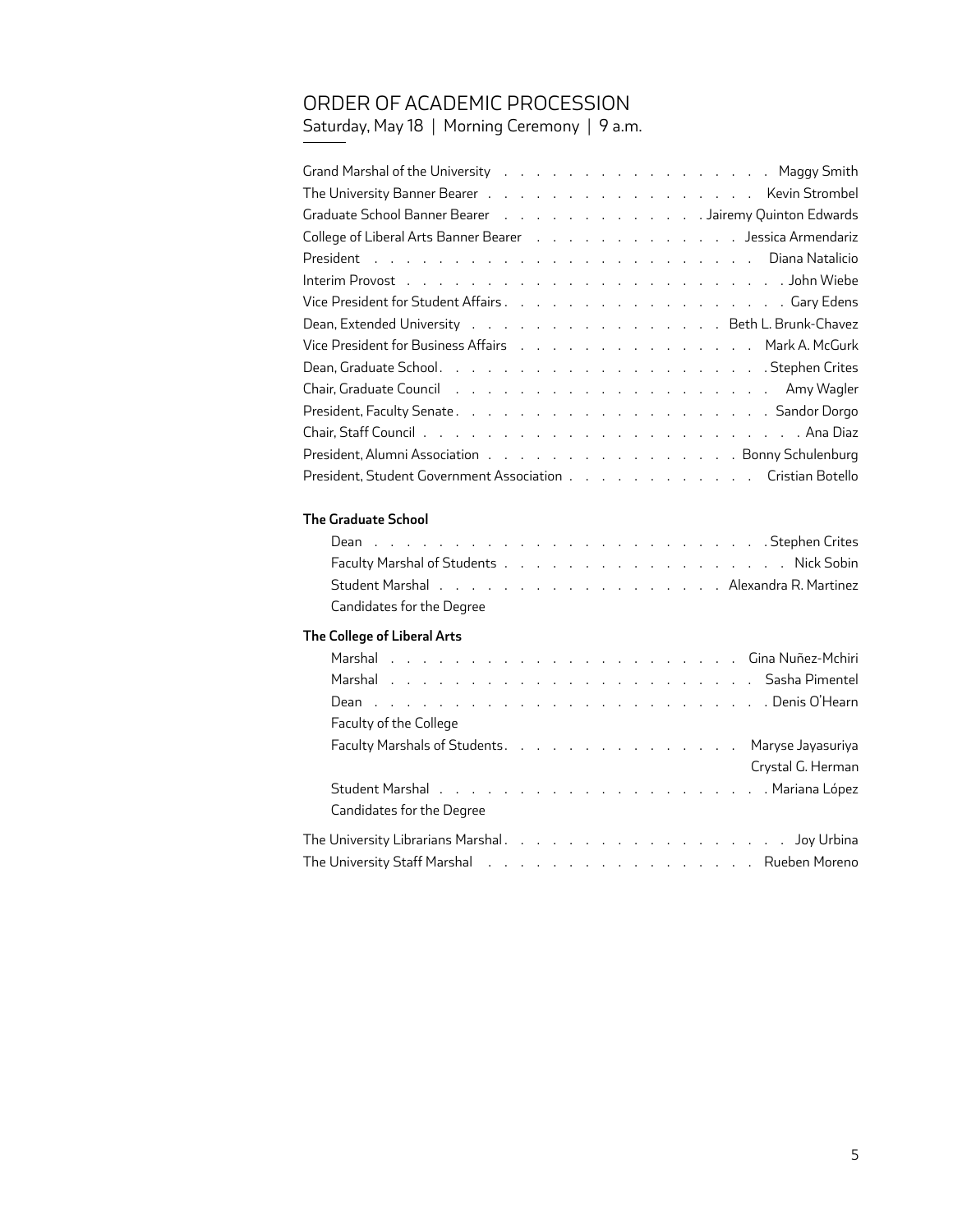| Diana Natalicio                                                                                                                                                                                                                                                      |
|----------------------------------------------------------------------------------------------------------------------------------------------------------------------------------------------------------------------------------------------------------------------|
| President of the University, Presiding                                                                                                                                                                                                                               |
| . Ceremonial Brass Ensemble<br>Concert/Concierto.<br>Stephen Haddad, Conductor<br>Senior Lecturer, Music                                                                                                                                                             |
| Academic Procession/Entrada de catedráticos Rodolfo Rincones, Grand Marshal<br>Associate Professor, Educational Leadership and Foundations                                                                                                                           |
| <b>National Anthem/Himno Nacional</b> .<br>. Ceremonial Brass Ensemble<br>and the company of the company<br>The Star Spangled Banner<br>UTEP Chamber Singers and Audience                                                                                            |
| <b>UTEP Chamber Singers</b><br>Elisa Fraser Wilson, Conductor<br>Associate Professor, Music                                                                                                                                                                          |
| Welcome and Introductions/Bienvenida y Presentaciones. Diana Natalicio, President                                                                                                                                                                                    |
| Presentation of Candidates' Names/<br>Presentación de los Nombres de los Candidatos (etc. etc. etc. John Wiebe, Interim Provost                                                                                                                                      |
| Alma Mater<br>. Ceremonial Brass Ensemble<br>Men O'Mines<br>UTEP Chamber Singers and Audience                                                                                                                                                                        |
| . Diana Natalicio, President<br>Conferral of Degrees/Entrega de Títulos.                                                                                                                                                                                             |
| The College of Education<br>Clifton Tanabe, Dean<br>and a state<br>The College of Business Administration. James Payne, Dean<br>The Graduate School (Burnstein Arrestor Arrestor Arrestor Arrestor Arrestor Arrestor Arrestor Arrestor Arrestor                      |
| Announcement of Candidates' Names/<br>Anuncio de los nombres de los candidatos     .<br>Elena Izquierdo<br>the contract of the contract of the contract of the contract of the contract of the contract of the contract of<br>Associate Professor, Teacher Education |
| Noelle M. Molinar                                                                                                                                                                                                                                                    |
| Enrollment Counselor, UTEP Connect - Extended University                                                                                                                                                                                                             |
| University Faculty Marshals of Students/<br>Bastón de Mando y Estandartes<br>. Beverley Argus-Calvo<br>Associate Professor, Educational Psychology and Special Services                                                                                              |
| James Holcomb                                                                                                                                                                                                                                                        |

# Associate Professor, Economics and Finance

#### **Recessional**

PROGRAM

Saturday, May 18 | Afternoon Ceremony | 2 p.m.

Graduates will recess through the center aisle and out the south tunnel of the Don Haskins Center. Family members may meet their graduates in Lot GR5.

#### **Himno de despedida**

Los graduados desfilarán por el pasillo central y saldrán hacia afuera por el túnel del lado sur del Centro de Eventos Don Haskins. Los familiares pueden reunirse con los graduados en el estacionamiento GR5.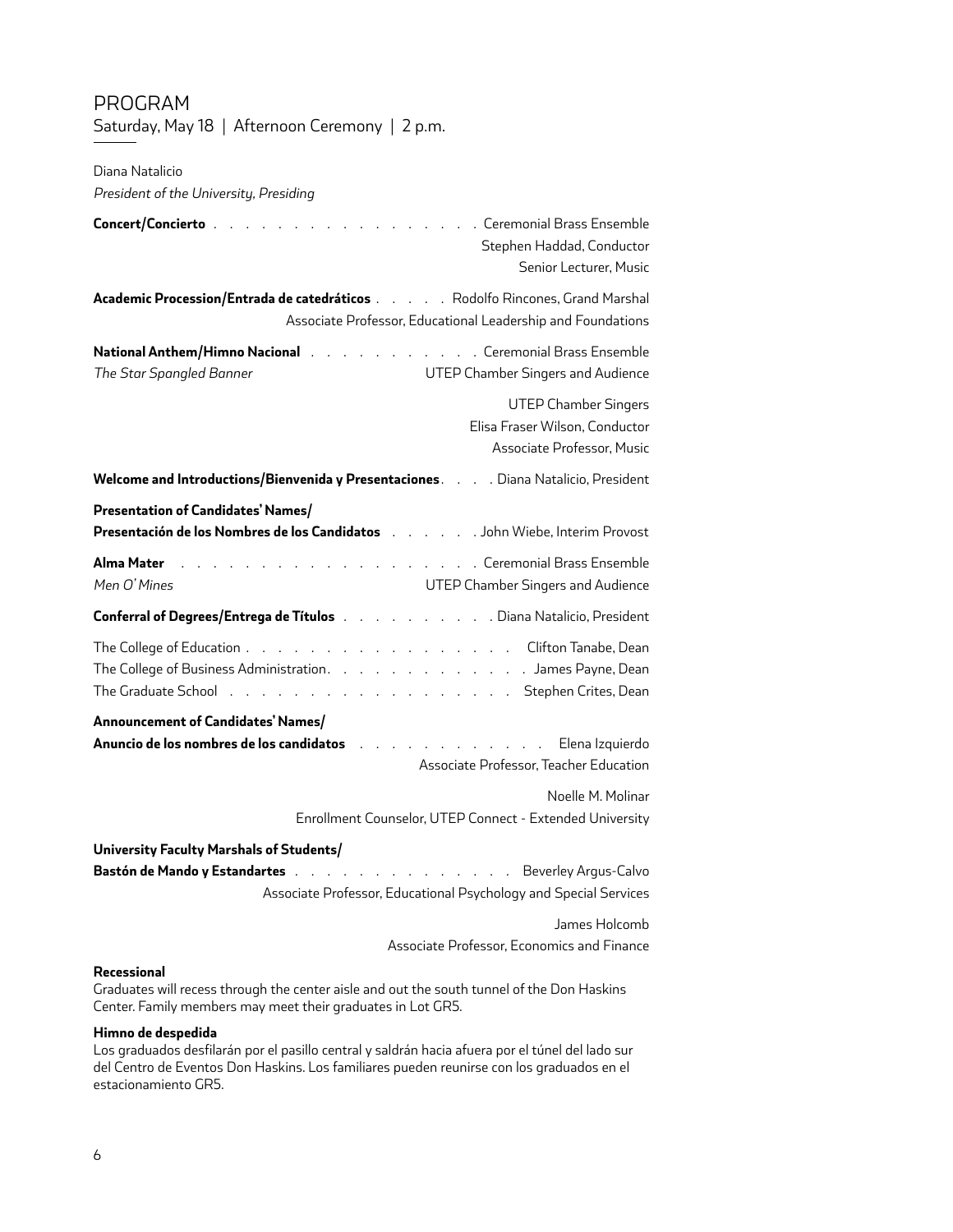# ORDER OF ACADEMIC PROCESSION

Saturday, May 18 | Afternoon Ceremony | 2 p.m.

| Grand Marshal of the University (Ed. Louis Louis Louis Louis Level And Alfonsones                               |
|-----------------------------------------------------------------------------------------------------------------|
| The University Banner Bearer (Collection Contracts of Contracts of Contracts of Contracts of Contracts of Contr |
| Graduate School Banner Bearer (Basic Robert Hansach Reader School Banner Bearer (Basic Robert Hansach Reader S  |
| College of Business Administration Banner Bearer Maria Elena Martinez                                           |
| College of Education Banner Bearer Yessica Fernandez Acosta                                                     |
|                                                                                                                 |
|                                                                                                                 |
|                                                                                                                 |
| Vice President for Information Resources and Planning Stephen Riter                                             |
| Vice President for Asset Management and Development (Alleman Allen and Development Allen Alenjamin Gonzalez     |
|                                                                                                                 |
| Chair, Graduate Council (Allen Lewis Allen Lewis Allen Lewis Allen Lewis Allen Lewis Allen Lewis Allen Lewis A  |
|                                                                                                                 |
|                                                                                                                 |
| President, Alumni Association Bonny Schulenburg                                                                 |
| President, Student Government Association Cristian Botello                                                      |

# **The Graduate School**

|                                        | Faculty Marshal of Students Timothy P. Roth, Business Administration                                           |
|----------------------------------------|----------------------------------------------------------------------------------------------------------------|
|                                        | Olga Kosheleva, Education                                                                                      |
|                                        | Student Marshal No. No. No. No. No. No. No. No. Raul Gomez, Business Administration                            |
|                                        | Vanessa Marie Santiago-Larkin, Education                                                                       |
| Candidates for the Degree              |                                                                                                                |
| The College of Business Administration |                                                                                                                |
|                                        |                                                                                                                |
|                                        |                                                                                                                |
| Faculty of the College                 |                                                                                                                |
|                                        | Faculty Marshal of Students Edward Ramirez                                                                     |
|                                        | Student Marshal No. No. No. No. No. No. No. Nariana Madero Guerrero                                            |
| Candidates for the Degree              |                                                                                                                |
| The College of Education               |                                                                                                                |
|                                        |                                                                                                                |
|                                        |                                                                                                                |
| Faculty of the College                 |                                                                                                                |
|                                        | Faculty Marshal of Students Diane E. Golding                                                                   |
|                                        |                                                                                                                |
| Candidates for the Degree              |                                                                                                                |
|                                        | The University Librarians Marshal. Sebastian Diaz                                                              |
|                                        | The University Staff Marshal No. Album No. Album No. Album No. Album No. Album No. Album No. Album No. Album N |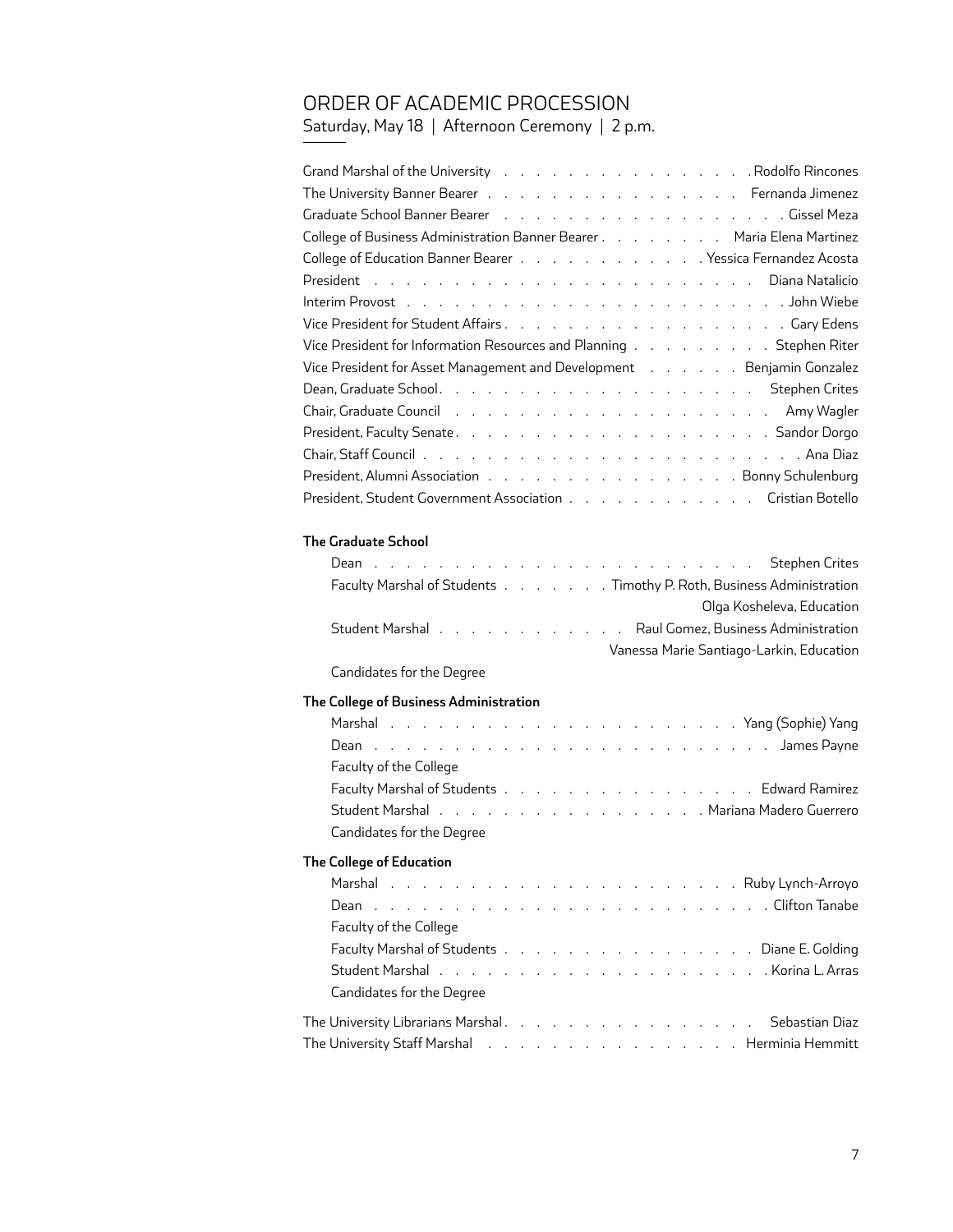| Diana Natalicio<br>President of the University, Presiding                                                                                                                                                                                                                 |                                                                                             |
|---------------------------------------------------------------------------------------------------------------------------------------------------------------------------------------------------------------------------------------------------------------------------|---------------------------------------------------------------------------------------------|
| Concert/Concierto                                                                                                                                                                                                                                                         | . Ceremonial Brass Ensemble<br>Stephen Haddad, Conductor<br>Senior Lecturer, Music          |
| Academic Procession/Entrada de catedráticos Maria Duarte-Gardea, Grand Marshal                                                                                                                                                                                            | Professor and Chair, Department of Public Health Sciences                                   |
| National Anthem/Himno Nacional National Antional Antional Brass Ensemble<br>The Star Spangled Banner                                                                                                                                                                      | UTEP Chamber Singers and Audience                                                           |
|                                                                                                                                                                                                                                                                           | <b>UTEP Chamber Singers</b><br>Elisa Fraser Wilson, Conductor<br>Associate Professor, Music |
| Welcome and Introductions/Bienvenida y Presentaciones. Diana Natalicio, President                                                                                                                                                                                         |                                                                                             |
| Presentation of Candidates' Names/<br>Presentación de los Nombres de los Candidatos John Wiebe, Interim Provost                                                                                                                                                           |                                                                                             |
| Alma Mater<br>Men O'Mines                                                                                                                                                                                                                                                 | . Ceremonial Brass Ensemble<br>UTEP Chamber Singers and Audience                            |
| Conferral of Degrees/Entrega de Títulos Diana Natalicio, President                                                                                                                                                                                                        |                                                                                             |
| The College of Health Sciences Shafik Dharamsi, Dean<br>The School of Nursing Patricia T. Castiglia, Interim Dean<br>The Graduate School (The Case of Contract Contract Contract Contract Contract Contract Contract Contract Contr<br>Announcement of Candidates' Names/ |                                                                                             |
| Anuncio de los nombres de los candidatos and antica antico de los modelos de la construcción de la construcció                                                                                                                                                            | Elena Izquierdo<br>Associate Professor, Teacher Education                                   |
|                                                                                                                                                                                                                                                                           | Luis A. Anchondo<br>Visiting Assistant Professor, Languages and Linguistics                 |
| University Faculty Marshals of Students/<br>Bastón de Mando y Estandartes a comunicario de la construcción de Mando y Estandartes de la comunicación de la                                                                                                                | Diane B. Monsivais<br>Associate Professor, School of Nursing<br>Harry Meeuwsen              |
| Recessional                                                                                                                                                                                                                                                               | Professor, Kinesiology                                                                      |

PROGRAM

Saturday, May 18 | Evening Ceremony | 7 p.m.

Graduates will recess through the center aisle and out the south tunnel of the Don Haskins Center. Family members may meet their graduates in Lot GR5.

#### **Himno de despedida**

Los graduados desfilarán por el pasillo central y saldrán hacia afuera por el túnel del lado sur del Centro de Eventos Don Haskins. Los familiares pueden reunirse con los graduados en el estacionamiento GR5.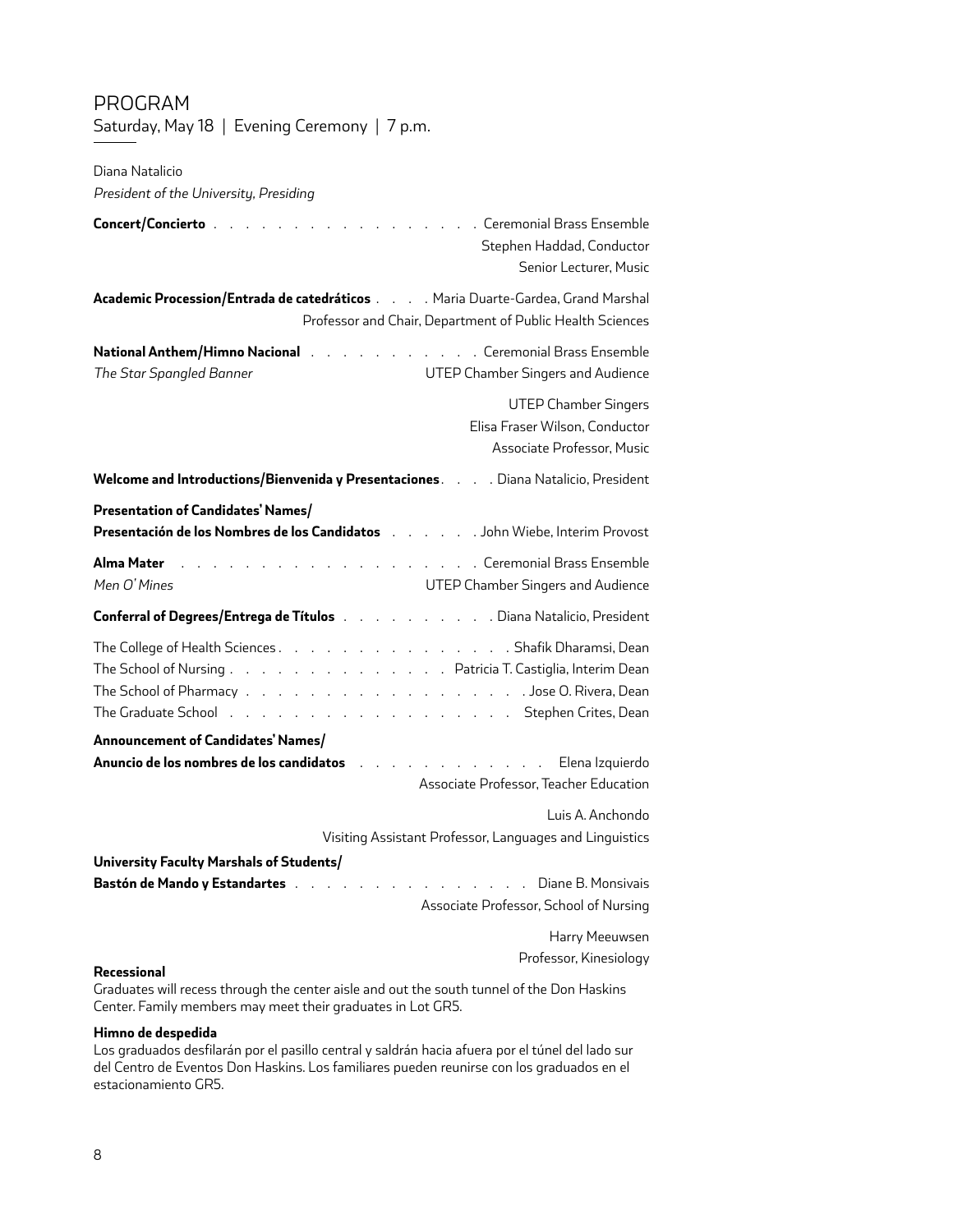# ORDER OF ACADEMIC PROCESSION

Saturday, May 18 | Evening Ceremony | 7 p.m.

| Grand Marshal of the University (Changeline Case of Changeline Cardea Cardea Cardea Cardea Cardea Cardea Cardea |
|-----------------------------------------------------------------------------------------------------------------|
| The University Banner Bearer (Collection Contract Line Contract Line Contract Line Character Line Character Li  |
| Graduate School Banner Bearer No. 1. 1. 1. 1. 1. 1. 1. 1. 1. 1. 1. Paul Adam Cline                              |
| College of Health Sciences Banner Bearer Lorena Romero Alberto                                                  |
| School of Nursing Banner Bearer Jennifer Marie Barragan                                                         |
|                                                                                                                 |
|                                                                                                                 |
|                                                                                                                 |
| Dean Emeritus, UT Austin School of Pharmacy James Doluisio                                                      |
|                                                                                                                 |
| Chair, Graduate Council (Andrew Lewis Array Array Array Array Array Wagler                                      |
|                                                                                                                 |
|                                                                                                                 |
| President, Alumni Association Bonny Schulenburg                                                                 |
| President, Student Government Association Cristian Botello                                                      |
|                                                                                                                 |

### **The Graduate School**

| Faculty Marshal of Students Dahlia Castillo, Health Sciences                      |                          |
|-----------------------------------------------------------------------------------|--------------------------|
|                                                                                   | Lisa Hennessy, Nursing   |
| Student Marshal No. All Allen Controller Leader Archives Archives Student Marshal |                          |
|                                                                                   | Kenneth Collins, Nursing |

### Candidates for the Degree

### **The College of Health Science**

| <b>Faculty of the College</b>                                                                                  |  |
|----------------------------------------------------------------------------------------------------------------|--|
|                                                                                                                |  |
| Student Marshal No. You are a series and series a series are series and Student Marshal No. You are series and |  |
| Candidates for the Degree                                                                                      |  |
| The School of Nursing                                                                                          |  |
|                                                                                                                |  |
| Interim Dean (Fig. 1) (Fig. 1) (Fig. 1) (Fig. 1) (Fig. 1) (Fig. 1) (Fig. 1) (Patricia T. Castiglia             |  |
| Faculty of the College                                                                                         |  |
|                                                                                                                |  |
| Student Marshal Alexandra Alyse Furman                                                                         |  |
| Candidates for the Degree                                                                                      |  |

| The University Librarians Marshal. Marissa Testerman                                                                                               |  |  |  |  |  |  |  |  |  |
|----------------------------------------------------------------------------------------------------------------------------------------------------|--|--|--|--|--|--|--|--|--|
| The University Staff Marshal No. You are a series as a series of the University Staff Marshal No. You are a series of the University Staff Marshal |  |  |  |  |  |  |  |  |  |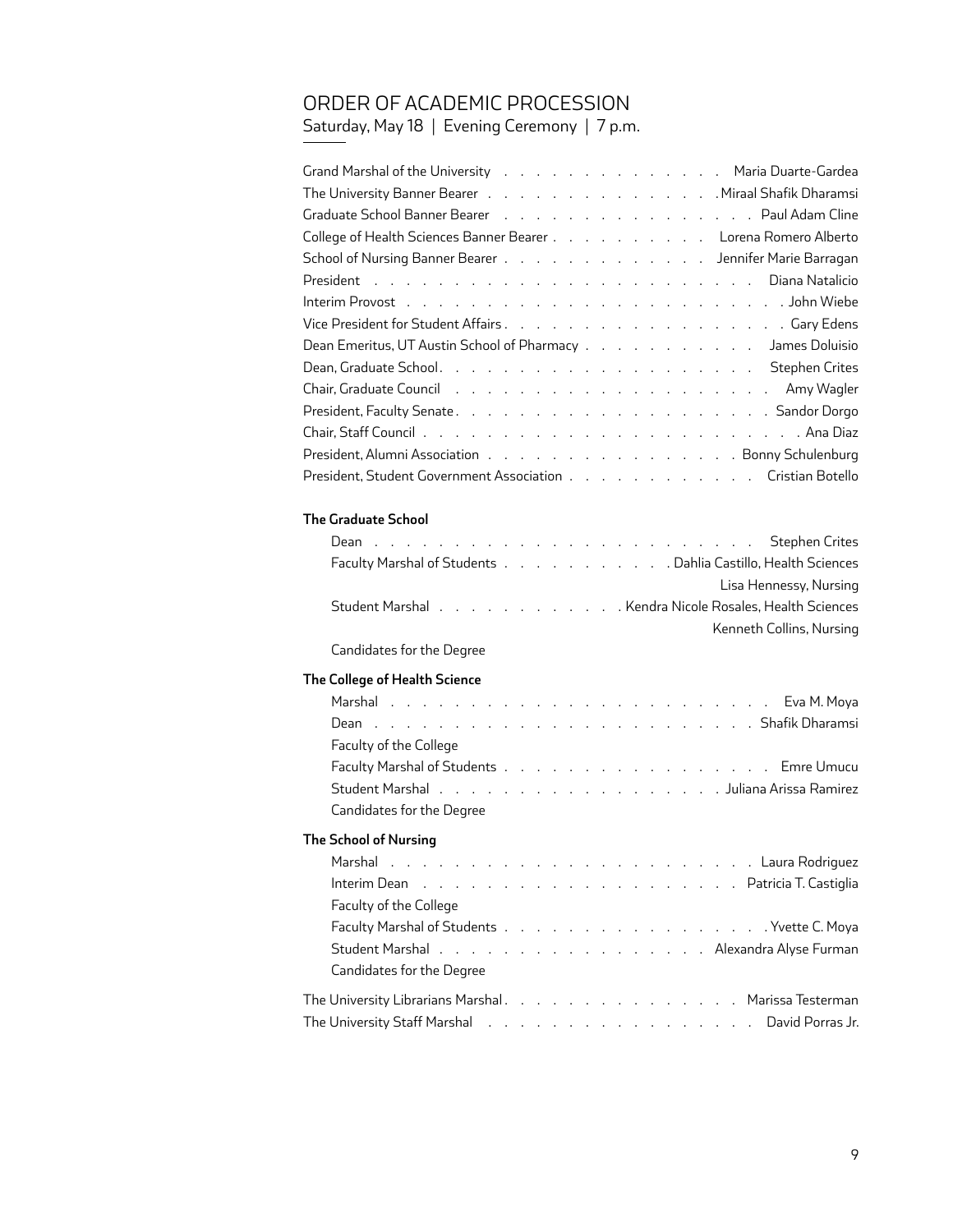| Diana Natalicio<br>President of the University, Presiding                                                                                                                                                                            |                                                                                                                    |
|--------------------------------------------------------------------------------------------------------------------------------------------------------------------------------------------------------------------------------------|--------------------------------------------------------------------------------------------------------------------|
| Concert/Concierto.                                                                                                                                                                                                                   | . Ceremonial Brass Ensemble<br>Stephen Haddad, Conductor<br>Senior Lecturer, Music                                 |
| Academic Procession/Entrada de catedráticos Ryan B. Wicker, Grand Marshal                                                                                                                                                            | Professor, Mechanical Engineering                                                                                  |
| National Anthem/Himno Nacional                                                                                                                                                                                                       | . Ceremonial Brass Ensemble                                                                                        |
| The Star Spangled Banner                                                                                                                                                                                                             | UTEP Chamber Singers and Audience                                                                                  |
|                                                                                                                                                                                                                                      | <b>UTEP Chamber Singers</b><br>Elisa Fraser Wilson, Conductor<br>Associate Professor, Music                        |
| Welcome and Introductions/Bienvenida y Presentaciones. Diana Natalicio, President                                                                                                                                                    |                                                                                                                    |
| Presentation of Candidates' Names/                                                                                                                                                                                                   |                                                                                                                    |
| Presentación de los Nombres de los Candidatos (etc. etc. etc. John Wiebe, Interim Provost                                                                                                                                            |                                                                                                                    |
| Alma Mater<br>$Men$ $O'Mines$                                                                                                                                                                                                        | . Ceremonial Brass Ensemble<br>UTEP Chamber Singers and Audience                                                   |
| Conferral of Degrees/Entrega de Títulos                                                                                                                                                                                              | . Diana Natalicio, President                                                                                       |
| The College of Engineering November 2014 (November 2014) Allen College of Engineering November 2014 (November 2015)<br>The Graduate School (Burnstein Aller Line Aller Line Aller Line Aller Line Aller Line School (Burnstein Aller |                                                                                                                    |
| Announcement of Candidates' Names/                                                                                                                                                                                                   |                                                                                                                    |
| Anuncio de los nombres de los candidatos                                                                                                                                                                                             | . Luis A. Anchondo<br>and the company of the company of<br>Visiting Assistant Professor, Languages and Linguistics |
|                                                                                                                                                                                                                                      | Yvonne Carranza Rolph<br>Director of Student Services, College of Liberal Arts                                     |
| University Faculty Marshals of Students/<br>Bastón de Mando y Estandartes                                                                                                                                                            | Elizabeth J. Walsh<br>Professor, Biological Sciences                                                               |
|                                                                                                                                                                                                                                      | David Zubia<br>Professor, Electrical and Computer Engineering                                                      |
|                                                                                                                                                                                                                                      |                                                                                                                    |

# PROGRAM

Sunday, May 19 | Afternoon Ceremony | 2 p.m.

#### **Recessional**

Graduates will recess through the center aisle and out the south tunnel of the Don Haskins Center. Family members may meet their graduates in Lot GR5.

### **Himno de despedida**

Los graduados desfilarán por el pasillo central y saldrán hacia afuera por el túnel del lado sur del Centro de Eventos Don Haskins. Los familiares pueden reunirse con los graduados en el estacionamiento GR5.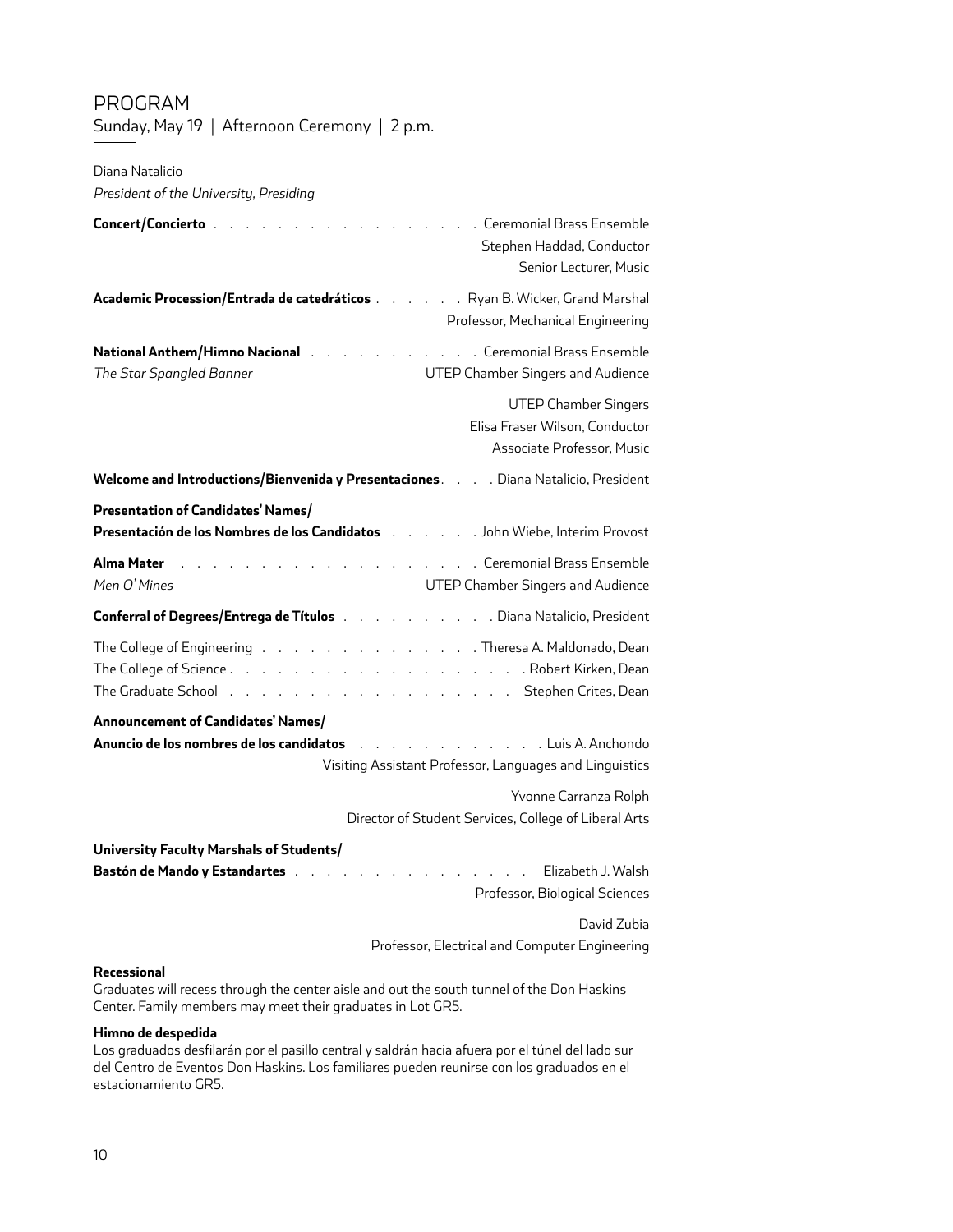# ORDER OF ACADEMIC PROCESSION

Sunday, May 19 | Afternoon Ceremony | 2 p.m.

| Grand Marshal of the University (Theory of Array Array of Array Array Array Array Array Array Array Array Array A   |
|---------------------------------------------------------------------------------------------------------------------|
| The University Banner Bearer Jose Ignacio Echeverri Alegre                                                          |
| Graduate School Banner Bearer No. Album No. Album Nose Andres Cabrera Maynez                                        |
| College of Engineering Banner Bearer (College Landscape Landscape Landscape College of Engineering Banner Bearer    |
| College of Science Banner Bearer Sebastian Gage Muncrief-Saldivar                                                   |
|                                                                                                                     |
|                                                                                                                     |
|                                                                                                                     |
| Vice President for Research Roberto Osegueda                                                                        |
| Vice President for Business Affairs (e.g., e.g., e.g., e.g., e.g., e.g., Mark A. McGurk                             |
|                                                                                                                     |
| Chair, Graduate Council (Alberta Alberta Alberta Alberta Alberta Alberta Alberta Alberta Alberta Alberta Alber      |
|                                                                                                                     |
| Vice Chair, Staff Council (D. Louis Leoning Leoning Leoning Leoning Leoning Leoning Leoning Contact Sylvia Gonzalez |
| President, Alumni Association Bonny Schulenburg                                                                     |
| President, Student Government Association Cristian Botello                                                          |
|                                                                                                                     |

# **The Graduate School**

|  |  |  |  |  | Faculty Marshal of Students Salamah I. Salamah, Engineering            |
|--|--|--|--|--|------------------------------------------------------------------------|
|  |  |  |  |  | Kyung-An Han, Science                                                  |
|  |  |  |  |  | Student Marshal No. No. No. No. No. No. Angel Izael Solis, Engineering |
|  |  |  |  |  | Nathan Zachary Reade, Science                                          |

### Candidates for the Degree

# **The College of Engineering**

| Faculty of the College                                                       |
|------------------------------------------------------------------------------|
| Faculty Marshal of Students Meagan Vaughan Kendall                           |
| Student Marshal No. No. No. No. No. No. No. Nichelle Esmeralda Patino Calero |
| Candidates for the Degree                                                    |
|                                                                              |

### **The College of Science**

| Faculty of the College                                                                                                                                                                                                         |  |  |  |  |  |  |  |  |
|--------------------------------------------------------------------------------------------------------------------------------------------------------------------------------------------------------------------------------|--|--|--|--|--|--|--|--|
|                                                                                                                                                                                                                                |  |  |  |  |  |  |  |  |
| Student Marshal No. And Marshall New York New York New York New York Student Marshall New York New York New York New York New York New York New York New York New York New York New York New York New York New York New York N |  |  |  |  |  |  |  |  |
| Candidates for the Degree                                                                                                                                                                                                      |  |  |  |  |  |  |  |  |
| The University Librarians Marshal Debjani Mukhopadhyay                                                                                                                                                                         |  |  |  |  |  |  |  |  |
| The University Staff Marshal                       Jose I. Hernandez Jr.                                                                                                                                                       |  |  |  |  |  |  |  |  |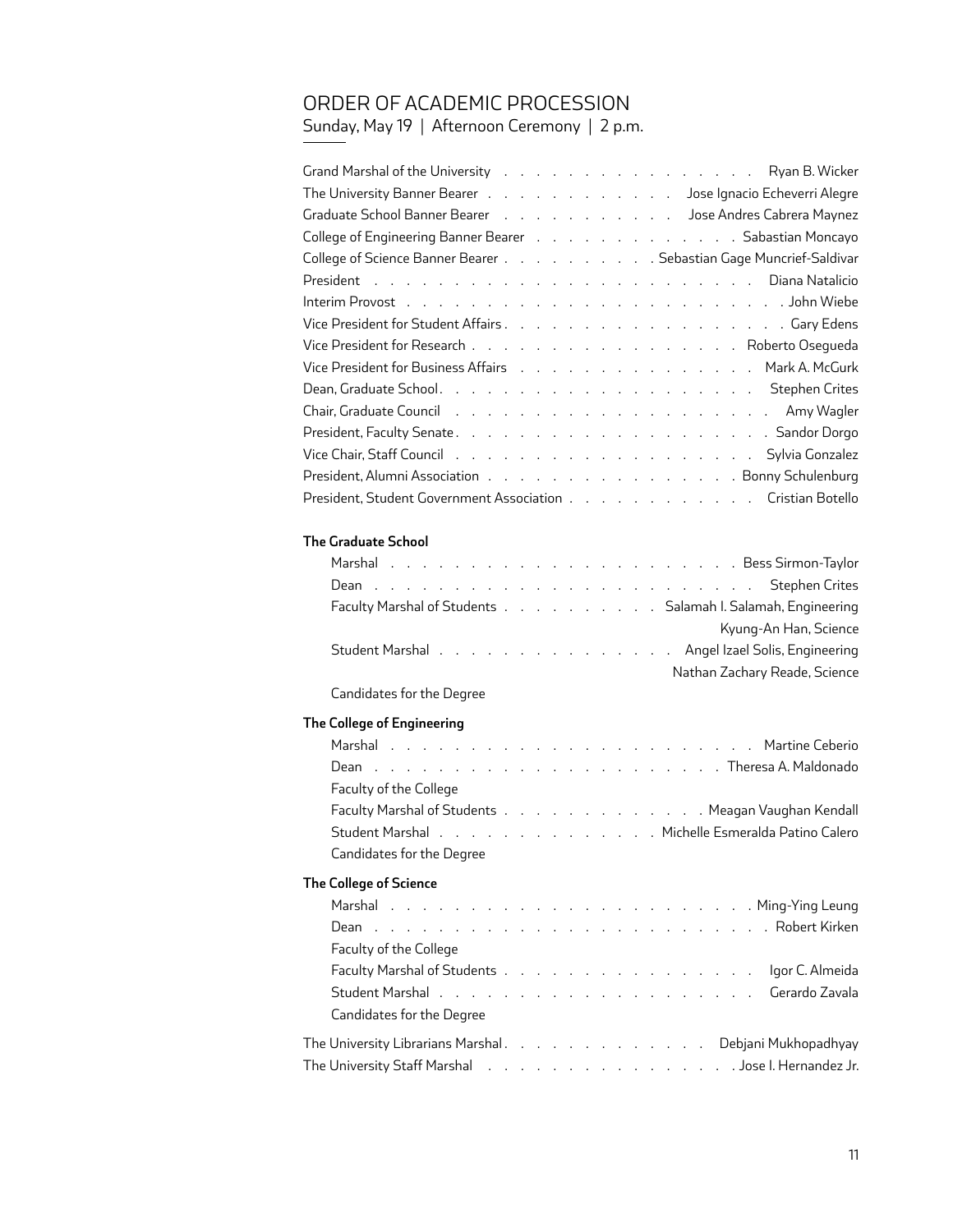*The University of Texas at El Paso is proud to recognize its 2018 Distinguished Alumni Award recipients presented by the UTEP Alumni Association. The award is the highest honor bestowed upon graduates who have excelled in their professions and sustained a commitment to the University.*



# CRYSTAL LONG

Moving up the corporate ladder is never an easy feat, but this first-generation college graduate found that education was a way to the top.

She currently serves as president and CEO of GECU, the largest locally owned financial institution in El Paso.

Long was born in Lubbock, Texas and moved to El Paso with her family when she was 8 years old. She began at GECU as an entry-level file clerk in 1979. Later, she sought higher education to advance her career and worked toward earning a college degree while maintaining a full-time job and raising a family. Her persistence paid off when she received a Bachelor of Science in Business Management and later an MBA from the University of Phoenix.

Long progressively moved up the ranks at GECU to teller, supervisor, manager and vice president. Already a top leader at her institution, her desire to keep learning and growing professionally wasn't satiated. In 2011, she became a proud Miner when she joined UTEP's Executive MBA Program.

Long says she is humbled and honored to be named a Distinguished Alumna, a recognition she feels should be shared with her family, friends, colleagues and community members who all have been part of her journey.

"Having become a UTEP graduate, I believe I'm better positioned to advocate for the value of a college education in the workplace and am proud that, through my example, others have chosen to attend college. You simply can't help but be changed by exposure to new concepts, people and perspectives. I am very grateful for that."

# DISTINGUISHED ALUMNI EX ALUMNOS DISTINGUIDOS

La Universidad de Texas en El Paso se enorgullece en reconocer a los galardonados como Ex alumnos Distinguidos del 2018 presentados por la Asociación de ex alumnos de UTEP. Este reconocimiento es el mayor honor que se otorga a alumnos que se han graduado de UTEP, que han destacado en sus profesiones y que han mantenido su compromiso hacia la universidad.

Ascender en la carrera corporativa nunca es fácil, sin embargo, sin embargo, esta primera generación de graduados universitarios vieron que la educación era una manera de llegar a la cima. Crystal es actualmente Presidenta y Directora Ejecutiva de GECU, la institución financiera local más grande en El Paso.

Long nació en Lubbock, Texas y cuando tenía ocho años de edad se mudó a El Paso con su familia. Comenzó en 1979 como encargada de archivos a nivel básico en GECU. Posteriormente, continuó sus estudios de nivel superior para asi avanzar en su carrera y se esforzó por obtener un título universitario trabajando tiempo completo y criando a su familia. Su persistencia rindió frutos cuando recibió su Licenciatura en Ciencias en Gestión Empresarial y posteriormente, una Maestria en Administración de Empresas en la Universidad de Phoenix.

En GECU, Long fue ascendiendo de rango en forma progresiva a cajera, supervisora, gerente y vicepresidenta. Siendo ya una de las líderes principales en la institución, seguía latente su deseo de continuar aprendiendo y desarrollándose en el ámbito ptofesional. En el 2011, se convirtió en una orgullosa minera cuando se unió al programa Ejecutivo de Maestria en Administración de Empresas de UTEP.

Long comenta que se siente halagada y honrada por ser nombrada como Alumna Distinguida, un reconocimiento que siente que debe compartir con su familia,amigos, colegas y miembros de la comunidad que han formado parte de su trayectoria.

"Creo que el haberme graduado de UTEP, me ha colocado en una mejor posición para abogar por el valor de una educacion universitaria en el ámbito laboral y me siento orgullosa que a través de mi ejemplo, otros hayan decidido asistir a la universidad. Uno simplemente no lo nota pero puede cambiar al descubrir nuevos conceptos, personas y perspectivas y por ello me siento muy agradecida".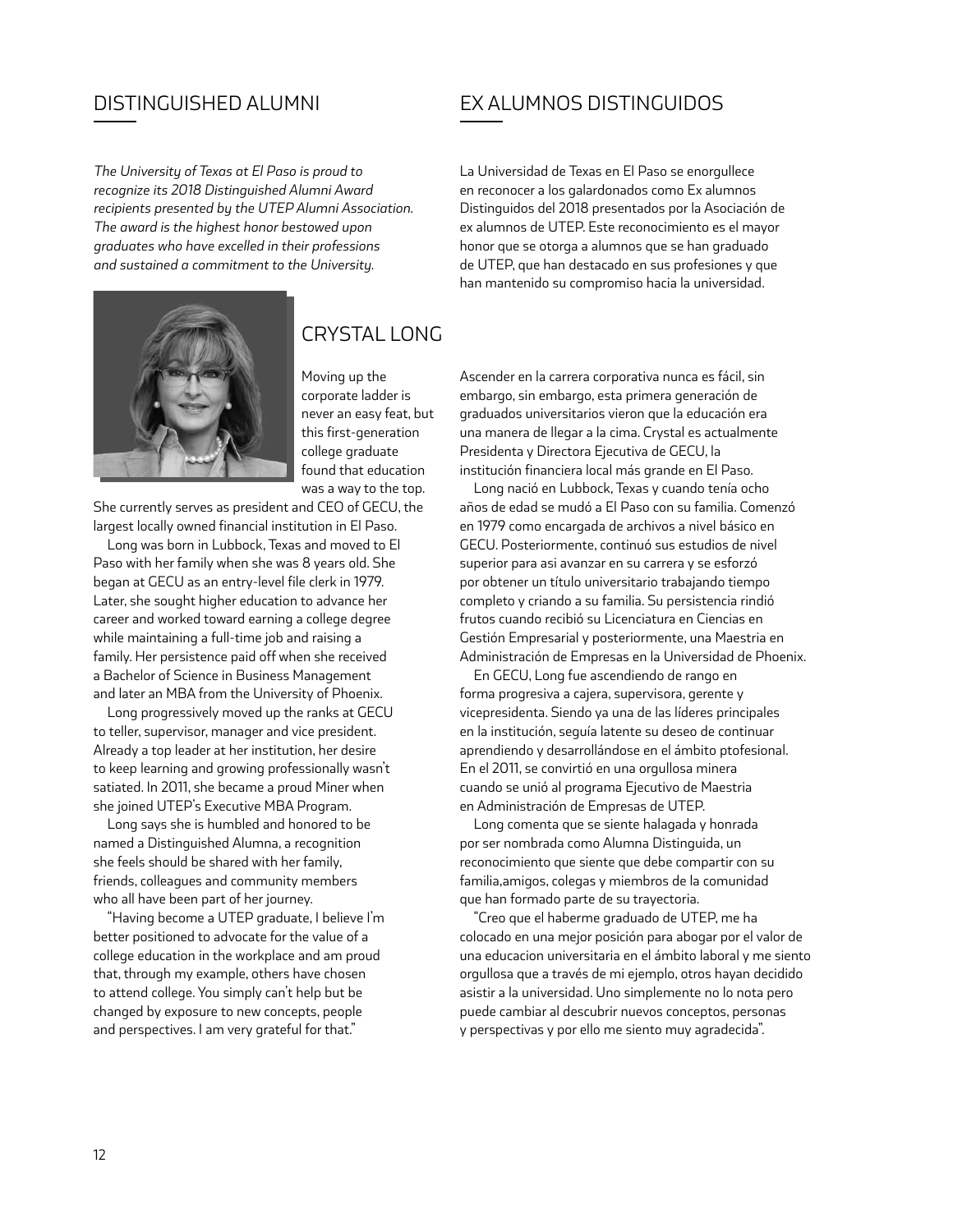

# KARLA MARTÍNEZ

This UTEP alumna has been lauded as one of the most powerful and influential Latinas in the world. As a young girl growing

up in Chihuahua, Mexico, she never thought she could get where she is today, but she dared to dream big.

Martinez is the co-host of Univision's highly rated national live morning show, "*Despierta America.*" While a student at The University of Texas at El Paso, she got her start in broadcasting at KINT–FM (Channel 26), Univision's affiliate station in El Paso. In 1995, the young reporter was scouted by the Univision Network and became a Texas correspondent for the national news magazine "*Primer Impacto.*" Later she served as a reporter for the network's top entertainment news show, "*El Gordo y la Flaca*," and host of Univision's popular youth-oriented lifestyle program, "Control."

In addition to her role with Despierta America, Martinez has co-hosted numerous Univision specials and in 2013 co-hosted ABC's "Good Morning America" and "The View" alongside one of her role models, Barbara Walters. She has been named one of People en Español's 25 Most Beautiful People and 25 Most Powerful Women, and one of Vogue Mexico and Vogue Latin America magazines' 2018 100 Most Influential People.

Recently, Martinez added Emmy award winner to her list of accomplishments when "*Despierta America*" won for Outstanding Morning Program in Spanish. She also has authored "*El Poder de Una Sonrisa*" (The Power of a Smile), a book focused on ways to overcome life's bad moments.

"I am an example of a dreamer and am happy to be able to represent UTEP students with my story. This is a recognition for all of them. Being an immigrant makes me feel so proud to be recognized for not only what I accomplished but the example I leave others; showing them that anything, no matter where you come from, your story or past, anything is possible."

Esta exalumna de UTEP ha sido aclamada como una de las latinas más poderosas e influyentes en el mundo. Vivió en Chihuahua, México de pequeña y nunca se imaginó que llegaría donde hoy se encuentra pero se atrevió a soñar en grande.

Martínez es una de las presentadoras de "Despierta América," uno de los programas matutinos de Univision con mayor nivel de audiencia. Comenzó su carrera televisiva en KINT-FM (Canal 26), una de las estaciones afiliadas a Univision en El Paso mientras estudiaba en la Universidad de Texas en El Paso. En 1995, esta joven reportera fue descubierta por la cadena Univision y se convirtió en la corresponsal de Texas para "Primer Impacto," una revista de noticias nacionales. Posteriormente, trabajó como reportera para "El Gordo y la Flaca," uno de los principales programas de noticias de entretenimiento y fue presentadora de "Control," un programa sobre estilos de vida enfocado a los jóvenes.

Ademas de su rol en Despierta América, Martínez ha sido copresentadora de diversos programas especiales de Univision y en el 2013 fue una de las presentadoras de ABC's "Good Morning America" y "The View" al lado de Barbara Walters, una de las periodistas que mas admira. También fue reconocida por la revista People en Español como una de las 25 personas mas bellas y como una de las 25 mujeres más poderosas y en el 2018, por las revistas norteamericanas Vogue México y Vogue Latin America como una de las 100 personas con mayor influencia.

Martinez añadió recientemente el premio Emmy a su lista de logros, cuando Despierta America ganó como el programa matutino mas reconocido en español. Tambien es la autora de El Poder de una Sonrisa, un libro que se enfoca en la forma de superar los momentos difíciles de la vida.

"Soy un claro ejemplo de soñadora y estoy feliz de poder representar a los estudiantes de UTEP con mi historia. Este es un reconociento para todos ellos. El hecho de ser una inmigrante hace que me sienta orgullosa de ser reconocida no solo por lo que he logrado sino por el ejemplo que puedo dar a los demás, al mostrarles que no importa de dónde vengas, cuál sea tu historia o tu pasado, todo, todo es posible."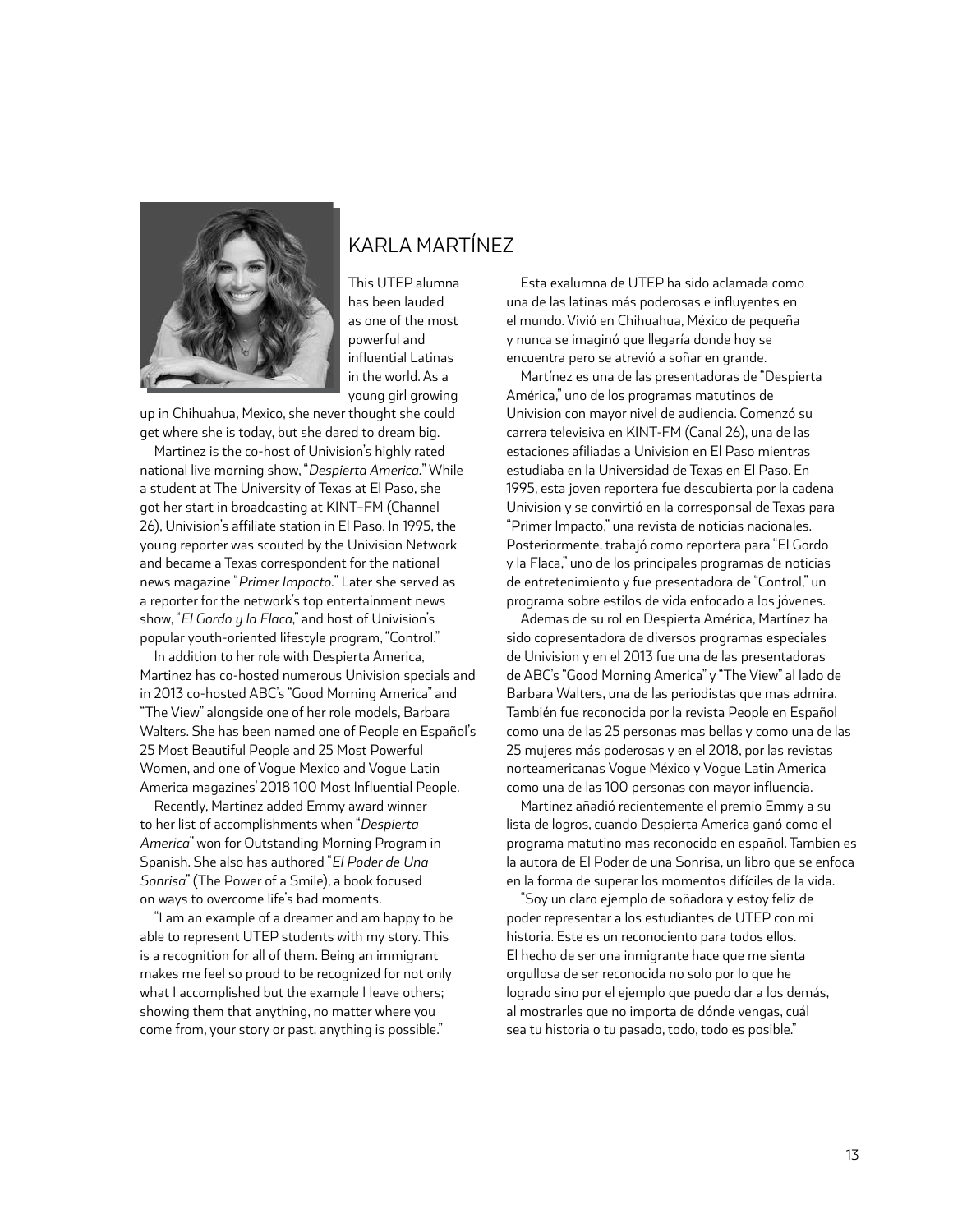# CANDIDATES FOR DEGREES SPRING 2019

Congratulations Class of 2019! As you leave your alma mater to make your mark upon the world, we want to stay connected with you and be part of your journey.

# PICKS UP! GO MINERS!

¡Muchas Felicidades Generación 2019! Al dejar su alma mater para comenzar a dejar su huella en el mundo, queremos seguir en contacto con ustedes y ser parte de su travesía.

# ¡VAMOS MINEROS Y ARRIBA ESOS PICOS!

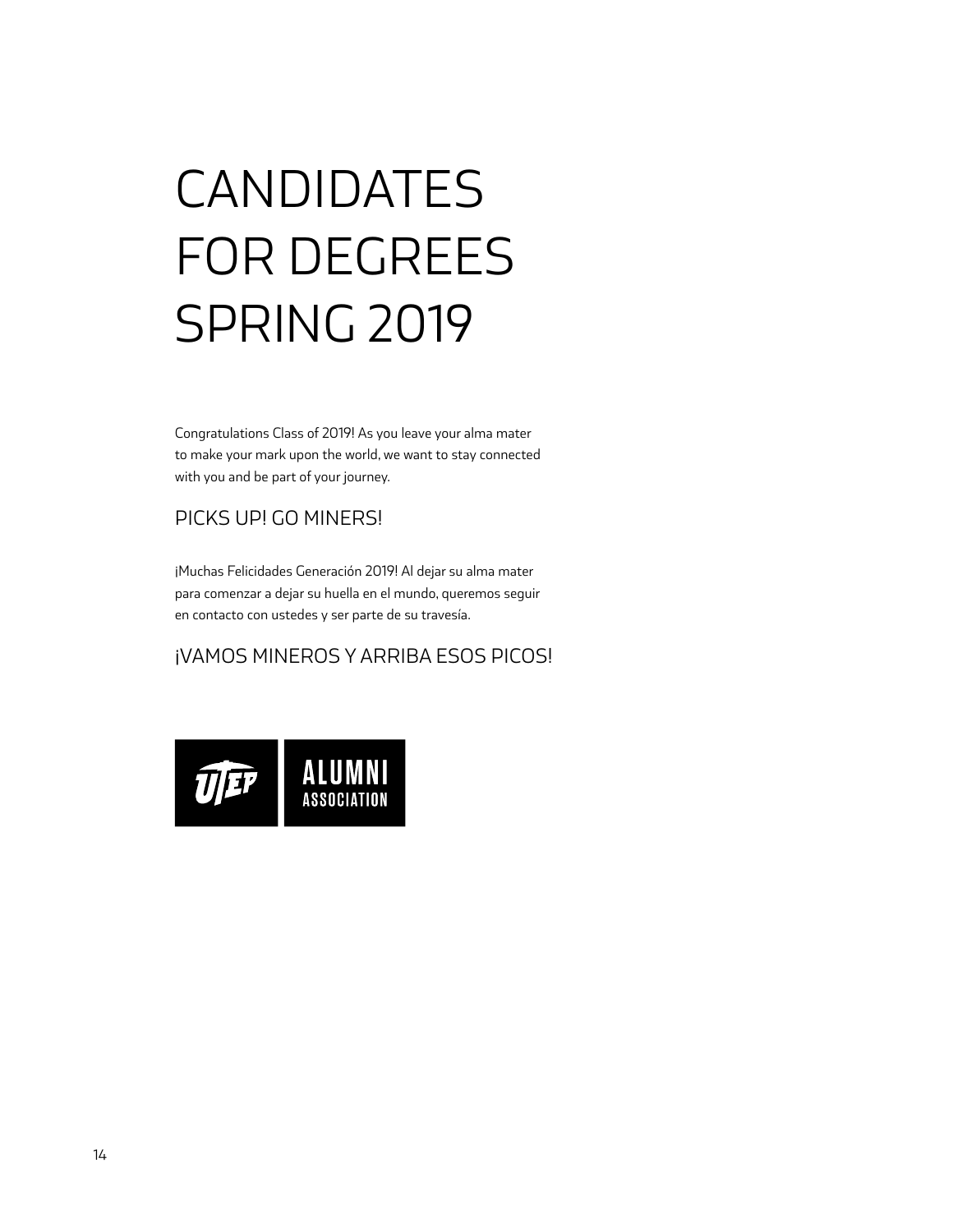# **COLLEGE OF LIBERAL ARTS**

# BACHELOR OF ARTS

#### *Anthropology*

Ana Grecia Antunez Erik Ivan Prieto

#### *Art*

Latrell E. Archer Narda Andrea Avila Delgado Joseph Bueno Brandy L. Caldera Brooke Nichole Crisp Blanca Edith Duenas Karen S. Flores Ruby Anahi Franco Mariana Lopez Kellie Margaret Newport Perla G. Perez Alberto Jorge Romo Dania Vance Pamela Ines Vigo-Sanchez

#### *Art/Art History*

Zachary Martin Silva

# *Art/Media Advertising*

Maleny Janet Diaz

### *Art History*

Aaron Nicholas Clark Tiffany Anne Gluchoski Aleyna Michelle Halatyn Karina A. Salcido

#### *Art History/French*

Alejandra Aimee Valdez Carrasco

#### *Chicano Studies*

Rocio Nayely Mendez Maria Luisa Torres

#### *Chicano Studies/ Political Science*

Johnathan Andrew Cereceres Ana Carol Hernandez

#### *Chicano Studies/Psychology* Jolene Roa

#### *Communication Studies*

Matthew Donald Brink Alexis Valeria Bustillos Karina R. Carrasco Sandra Elizabeth Dominguez Edna Elena Fitzmaurice Javier Eduardo Garcia Xzavier Martinez Vacil Gonzalez Zabanal

#### *Criminal Justice*

Melissa Aguero Orozco Cristal Viridiana Aguirre Santiago Fernando Alcantar Joanna Alvarez Sammy J. Apodaca Hilda Nohemi Arellano Jacqueline Balderas Christopher Bejarano Juan Antonio Beltran Jr. Alexandra Berrios Fernando Borboa Andrea Bouche Jose Daniel Briseno Osiris Maleny Burley Adelene Miran Bustillos Kevin Calleros David Cardenas Jr. Jeremy David Cardona James R. Carrillo Jannie Casas Ashely Belle Casillas Nelida Guadalupe Castor Arlene Elaine Caudillo Kara Leigh Cervantes Ramon Alejandro Chaparro Jr. Francisco Chavarria Jasmin Irene Chavez Alejandra Coronado Ricardo Iram Cortes Miguel Alfredo Cruz Hugo Dominguez Julia Duenas Carmen O. Duran Kimberly Ann Durr Michelle Elias Albert Enriquez Asael Enriquez Shani Enriquez Christopher M. Esparza Luis Fernando Esparza Laura Andrea Espinoza Joshua Falconi Paul Folis Kaelyn L. Foster Cody Roger Galloway Linda Beatriz Garcia Vivian Alexis Garcia Tianny Gomez Darlene Gonzalez-Rosales Itzel Gutierrez Alexander Javier Guzman Jasmin Anahi Hernandez Laura Hernandez Julio Cesar Jaramillo-Reyes Cenaida Georgina Lather II

Andrew Jesus Lopez Diana Lizet Lopez Ricardo Javier Loya Darsy L. Lozano Stephanie Paige Lozano Jasmine Monique Luna Melissa L. Macias Joshua Justiss Madrid Carolina Magdaleno Paola E. Marrero Jorge R. Martinez Mario Martinez Heriberto Melendez III Gilbert Mendoza Gabriela Irani Miranda Jose Javier Monsisvais Milca Morales Megan R. Moreno Brittany Moyers Brittney Munoz Estevan Michael Murillo Giselle Murillo Jesenia Priscilla Navarrette Anthony Jessie Nunez Biridiana Nunez Aprial G. Ochoa Jaqueline Olivas Mayra Eydie Pacheco Jazmin Padilla Ramon Daniel Pagan Alvaro Ivan Pedraza Alan Tyler Peinado Lauren Celeste Quezada Alfredo Ramirez Jose Antonio Ramirez Jr. Karina Ramirez Karen Morayma Ramos Marylou Raphael Mario Renteria Alejandro Jose Reta Natividad Reveles Salvador Reyes III Jose A. Rico Anais Rivas Christopher Rey Rivas Jacob Jorda Rodriguez Denise Yvonne Romero Leticia Romero Alexandra Christine Rubio Daniel Paul Ruskowski Joseph I. Salgado Jose A. Samaniego Lorena Serrano Jared Timothy Sievek Gerald Wayne Stewart Katie Lynn Tepezano

Christopher Ryan Thompson Ronnie Antonio Uribe Jr. Mario Jonathan Valadez Christie Marie Valenzuela Stephanie Sarahi Vargas Rosalinda Villarreal Ricardo Zaragoza

#### *Criminal Justice/Organizational & Corporate Communication*

Amanda Renae Sosa

#### *Criminal Justice/Psychology*

Ivan Marquez Adrian Martinez

*Criminal Justice/Sociology*

Felipe Ernesto Terrazas

#### *Creative Writing*

Marisol Adame Carson Scott Bennett Lizette Liliana Bibriescas Mia Francesca Carreon Mario Omar Muniz Celeste Reyes

#### *Digital Media Production*

Cierra Nicole Bustamante Jon Erik Castro Troy Allen Evans Domingo Farias Oscar Franco-Morales Jezrael Raul Gandara Jose Antonio Gonzalez Abel Alexander Jaquez Robert Joseph Lopez Anthony Mendoza Jr. Tania Alejandra Moran Steven A. Taylor Celeste Simonet Thomas Selena Tinajero Roxanne Van Ruiten

#### *English & American Literature*

Jessica Armendariz Brianna Rosario Barrientos Shawn Lynn Borunda Samantha Michelle Carrillo Alyssa A. Garcia Luis Felipe Garcia Meshelemiah Henderson Laura Mae Heredia Stephanie Allison Herrera Kaitlin M. Johnson Martha Elia Komiyama Mayra Alejandra Martinez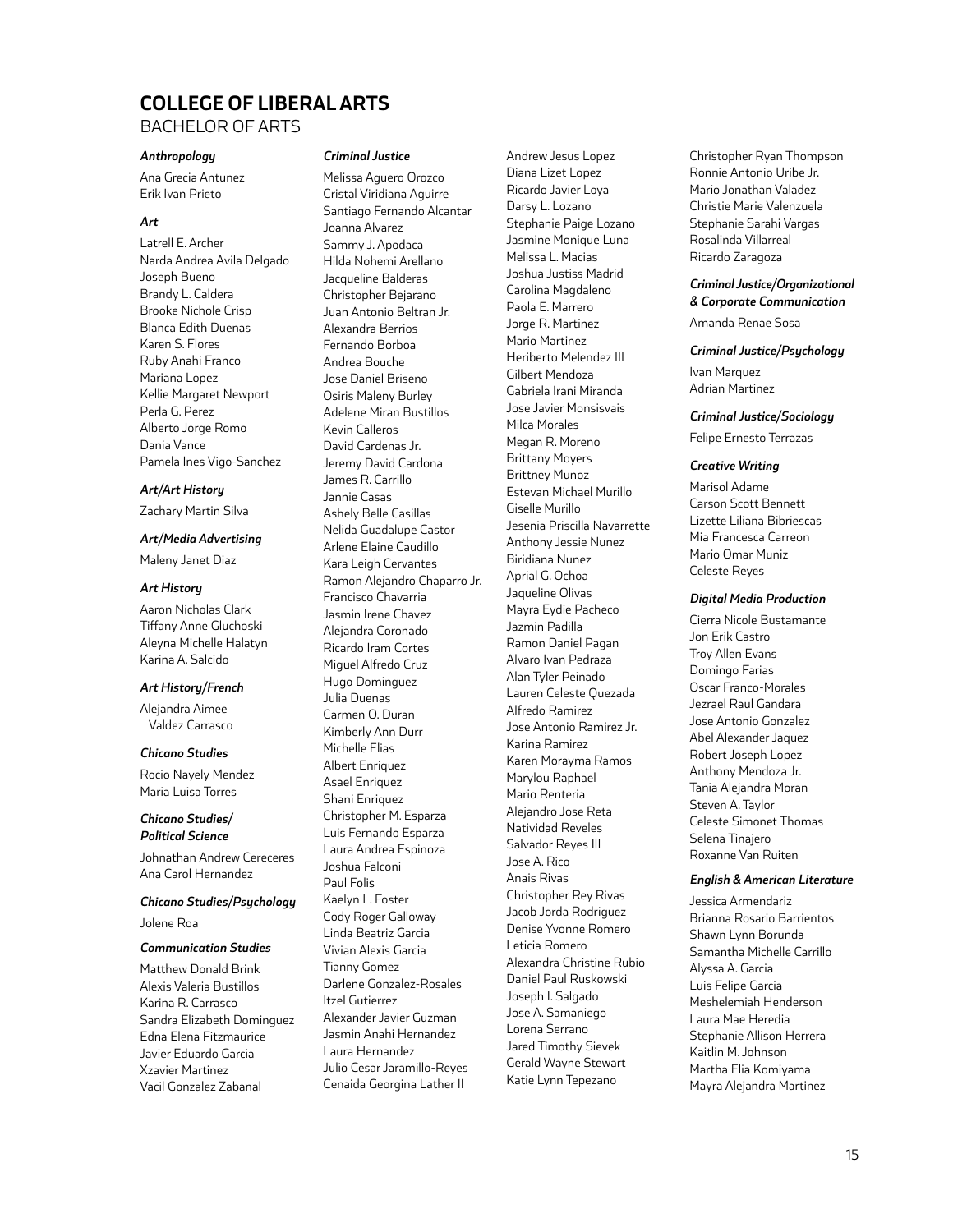Rebeca Martinez Breana Nichelle Morales Julie Danielle Morales Isabel Olivares Rosita Ontiveros Dominique Rose Pandy Jessica Aurora Reyes Katherine Michelle Rivas Jorge Alfredo Sandoval Mercedes J. Zavala

#### *English & American Literature/ Creative Writing*

Annabella M. Attaguile

#### *English*

Ailene Lili Aguirre Demi Renee Mimbela Adrian Arturo Rocha Christa Nell Schafer Joseph Anthony Vasquez

#### *History*

Alejandro Aveytia Scott Allen Blumanhourst Aldo C. Contreras Juan Jose Davila Tamara Ronique De La Fuente Vicente Enriquez Jr. Jesus Armando Herrera Jr. Jason D. Martin Homero Noe Martinez Jaime Montelongo Alejandro Montiel Yazmin Dolores Mooney Abigail N. Moreno Anthony Joseph Mottern Garrett L. Mowles Jesus Roberto Najera Rodolfo Plascencia Jr. Amanda Marie Sanchez Jessica Sapien Kevin Strombel

#### *History/Psychology*

Karla Esmeralda Hawkins

#### *Linguistics*

Monica Haide Alvarez Joshua Cardona Viviana Margarita Catteau Michelle Flores Garcia Eric Martell Alexis N. Najera Krystal Angelica Puentes Tannia Vanessa Rangel Jessica Alexandra Stone

#### *Media Advertising*

Amber Bruner Javier J. Garcia Salma Lozoya Misty Matthews-Bhagat Milou Pietersz Lauren Alberta Ramirez Steven R. Rojas Alejandro Torres

### *Media Advertising/Art*

Laura Sarai Chaidez

*Media Advertising/ Creative Writing* Kenneth Steven Bell

#### *Multimedia Journalism*

Brianna Annette Chavez Laneige Renee Conde Claudia Viridiana Flores Ramirez Ingrid Patricia Giese Daniel Gonzalez Adam Guajardo Ana Jazmin Herrera Aquino Kristen Marybeth Jimenez Timothy Isaiah Lerma Catherine Rose Ramirez Warren Michael Redix Omar Adrian Siegfried Idalia Suarez

#### *Organizational & Corporate Communication*

Irving Alejandro Aguilar Mitzi Nicole Anguiano Zarate Daniel Scott Barnhorst Karla Elisa Brady Megan Cahalan Melissa Carrillo Janelle K. Corral Edwin Daniel Flores Paola Mayela Gama Estefania Garcia Darina Esther Gutierrez Krista Marlen Mireles Rebecca Jean Munoz Priscilla Pallares Vianni Elyse Paquian Pedro Alex Partida Andrea Emelyn Polar Gianna Lorena Salas Ostos Maria Soledad Tarin Andrea Elizabeth Thompson Nicole Christine Velarde Alexandra Vidali Emily S. White

*Organizational & Corporate Communication/ Media Advertising*

Landy Mendiola Breton

#### *Philosophy*

Kevin Garcia Lauren Ashley Viramontes

#### *Philosophy/Political Science*

Rodrigo Del Hoyo

#### *Political Science*

Evan Carcerano Isaac Chavira Aztecatl Espinosa Eduardo Esteban Estrada Paloma De Jesus Flores Priscilla Garcia Malia Simone Greene Ismael Gutierrez-N II Sarah Cristina Justus Eric Martinez Nicole Alyssa Mata Gerardo Medrano III Rafael Sebastian Navarrette Danny Allen Parks Jr. Ariana M. Perez Marc Kurkova Salazar Alyssa Rene Torres Benjamin Eduardo Torres April Woods David Isai Yeverino Adrian Omar Zavala

#### *Psychology*

Lesly Sarah Alvarez Diana Laura Becerra Mary Angeleaq Bejarano Andrea Bencomo Eva Leticia Briones Lilia Briseno Paige N. Casey Daniela Castellanos Estrella Cervantes Maexie Chavez Susana Conde Jeanette Coronel Aime Deer Erica M. Esparza Rebeca F. Fierro Perez Rocio Fierro Perez Claudia Veronica Garcia Daniela Garcia Christopher M. Gomez Daniela Gonzalez Sarai Gonzalez Lorenzo Martin Granadoz Chavez Miguel Angel Guerrero Martinez Adrian Paul Gutierrez Andrea Lopez Katryna M. Lord Paola Fernanda Lugo Rebecca Maldonado

Andrea Gabriella Marcum Daisy Mendoza Natalia Anali Murillo Sarah Nicole Najera Jacklyn Orellana James Adrian Ortega Haide Ortiz Valeria Ozuna Monica Partida Casie Jeen Pedregon Alejandra Perez Britney N. Perez Genevieve Socorro Perez Ashley Ann Prieto Andrea Marisol Rodriguez Brianna Rodriguez Marisol Rodriguez Milagros Sierra Elizabeth Solano Melisa Soriano Priscilla Thomas Andrea Tovar Crystal C. Valdez Karen Ashley Valdez Rebekah Elena Vasquez Susana Vega Gabriella Berenice Velazquez Alejandra Villarreal Anacristina Villegas Edward Zach Zuloaga

#### *Psychology/Criminal Justice*

Carolina L. Aguilar Erika Amezaga Sarah Naomi Gonzalez Jeremie Jeremain Griffiths Kevin Chase Lopez Sharlene Marie Tandy

#### *Psychology/Creative Writing*

Melissa Marie Blanco

#### *Psychology/Sociology*

Analisse P. Acosta

#### *Sociology*

Dammion Champion Gisselle Garcia Joseph Edward Madrid Melissa M. Ronquillo Ruben Soto Jr. Brianna Dawn Newton Trejo

#### *Spanish*

Melanie Chavez Veronica Franco Maryann Galindo Melissa Renteria Kevin Carlos Smith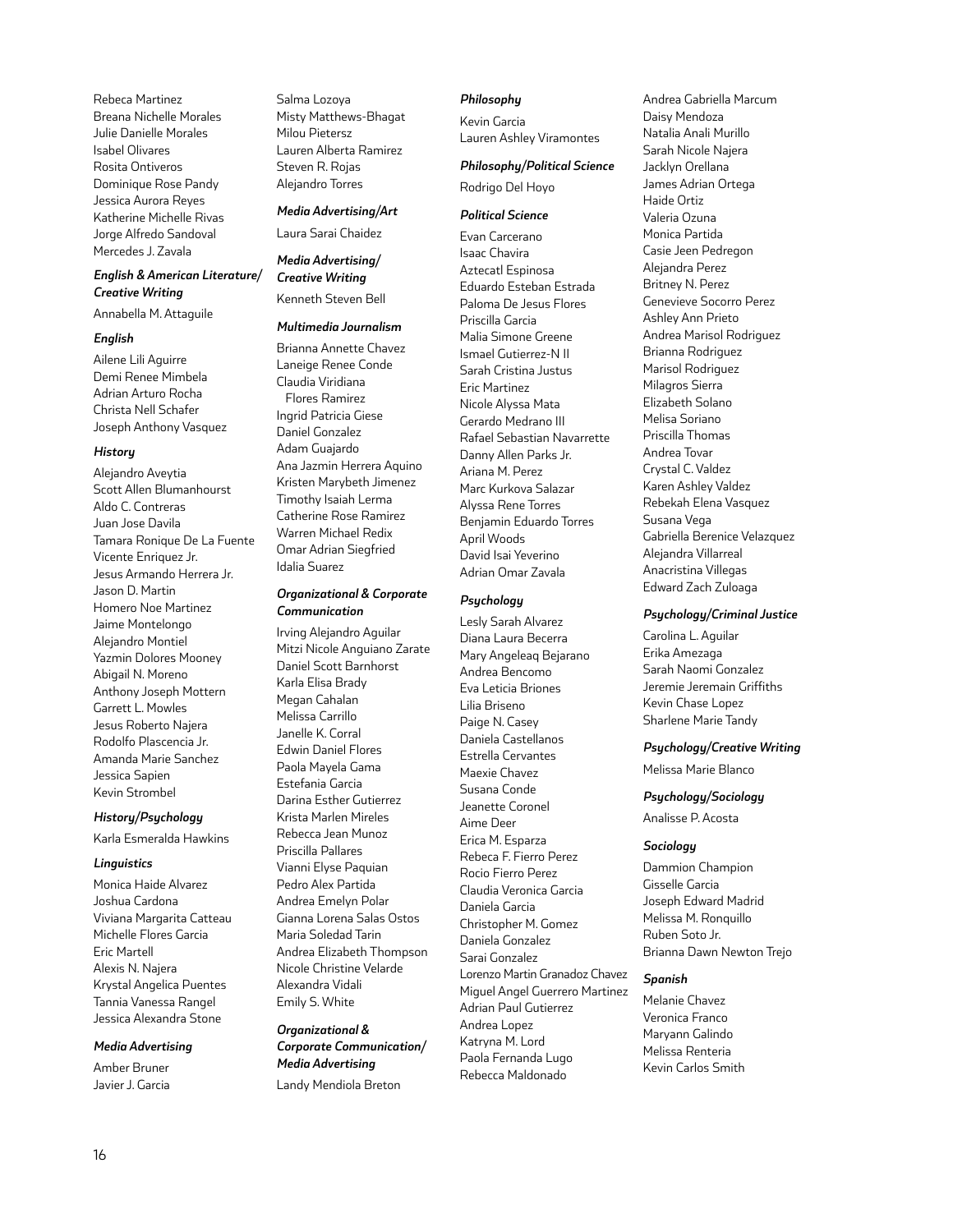#### *Security Studies*

Philip Rey Alvarado Christian Fernandez Ana A. Martinez

*Theatre Arts* Eduardo L. Noriega Jr.

# *Theatre Arts/Media Advertising*

Ana Karen Miramontes Loya

### BACHELOR OF FINE ARTS

#### *Dance*

Ashley Christine Martinez

#### *Studio Art*

Andrea Victoria Ariza Barba Hugo Hiparco Brito

#### Patrick Sean Chavez Rene Alexander Delgado Bianca Sabrina Diaz Michelle Kristi Fluekiger Jaxs Alexis Munoz Arianna Jeanette Rodriguez

Yolanda G. De La Rosa Christel Delgado Israel Delgado Alexander M. Dennis Pamela Diaz Lilia Duenas Ayan Dutt

Adele Mahina Escobedo Rosa P. Estrada Bethany Marie Felton Melissa Flores Katrina Rhiannon Forti Keynan Selwyn Foster Javier Adrian Fraire Pena Ashly M. Franklin Enrique Gallegos III Almendra Garcia Karen Hernandez Nerea Hernandez Escobar Jose Angel Salazar Louie Salazar Marissa E. Whitaker

#### *Theatre*

Jared Christopher Berry Lucero Espinoza Calderon

# BACHELOR OF MULTIDISCIPLINARY STUDIES

Joshua Isaac Abraham Estephania Acosta-Hayen Stephanie Nicole Albright Alba E. Alvarez Diane Marie Apodaca David E. Armendariz Crystal Avila Silvia Ayala Emmanuel Becerra Veronica Becerra Jacob Joseph Belpedio Sammut Alexander Randolph Bohler Darius Ammier Brown Vilma Evelina Burman Gregory Cardenas Emily Teresa Caro Naomi Cervantes Ariel Chavez Kaitlin Amasa Conner Nicholas Cordova Christopher Coronado Jessica Cortez Jeannie Lisa Crowell Joann Julie Cubillos

# BACHELOR OF MUSIC

#### *Commercial Music*

### Raul A. Medellin

#### *General Music*

Annie S. Aguilar Jesus Ramon Burciaga

### BACHELOR OF SCIENCE

#### *Psychology*

Michelle Alvarado Desiree M. Aragon Jazmine Andrea Arreola Francisco Arriaga Pazos Brenda Carreno Barraza Cynthia Alicyn Buell Lorena Graciela Calvillo Daniela Gonzalez Catarino Arely Guadalupe Contreras Rita M. Canava Samantha Victoria Chavira Shannon Alicia Clark Tiffany L. Davis Victor Xavier Diaz Suzanne Marie Graham

Armando Ibarra Jerome Shelby Isaac Jr. Victoria Lynn Jeffress Jolene Victoria Keipp Chantele Flemister Krabill

Delmarie Delgado Valeria Alexa Dominguez Jose Ignacio Echeverri Alegre Karen D. Flores Grace Flores-Robles Antonio Garcia Silva Erika Leslie Guedea Morales Halee Nicole Hester Sabrina Naomi Hill Japheth Daniel James

Luis Gerardo Lares Victoria Lynn Leos Elaine Naomi Leyva Miguel Lopez Carmen Adela Lozano Charles Luevano Hailey Kristina Macias Damaris Martinez Gabriel A. Martinez Patricia Martinez Javier Mateos-Campos Ryan C. Mattison Rene Ivan Maynez Daniel Mendez Bianca Yolanda Mondragon Vincent Morua Alejandro Munoz Samuel Murillo Jr. Ricardo Luis Olivarez Jr. Christopher M. O'Neil Amanda Leigh Ontiveros Ricardo Perez Jasmine Phan Hector Portillo

Juan P. Palacios Jr. Raymond Nicholas Perea III Paul Joseph Reid Caleb Ryan Tullius Mikaela R. Valdez

Alejandra Maciel Luis-Alberto Magallanes-Duarte Natalie Nicole Melgoza Omega Michelle Najera Daniella Julia Nemecek Leslie Ornelas Laura Estefanie Orozco Aguayo Stephanie A. Paz Mariana Paola Ramirez Daniela Sarai Ramos

Gabriel J. Franco Kull Nichole Audrey Hardgrove Karla Sofia Perez Lopez Jeffrey Dannel Quintana Victoria Salmeron Lauren Taylor Wagner

Yvette Ramos Brenda Lizath Reyes Paola Rimada Melinda Rivera Valorie Camille Rivera Julio C. Rodriguez Randy A. Ross Daniela Ruan Janine Ruiz Samantha P. Rutledge Adriana E. Sarabia Manuel Saucedo Jr. Dionne Marie Siava Alexandra R. Sotelo Audrey Adele Spearman Michael Robert Tipton Ariana Torres-Guerra Abel Arturo Valenzuela Joseph A. Vazquez Christina Viramontes Roger Dung Vu James Kenneth Wilson

#### *Music Performance*

Orlando Javier Barajas Soria Samantha Davalos Cristina Melendez Rascon Carlos E. Pedroza Rene Varela Torres

Erika Mirelle Rios Arturo Rubio Dominique Yvonne Saldana Kiana Elyse Schultz Jacqueline Serrano Gonzalo Silva Jr. Karla Samantha Tarin Murillo Brianna Dawn Newton Trejo Paulina Valles Adriana Vasquez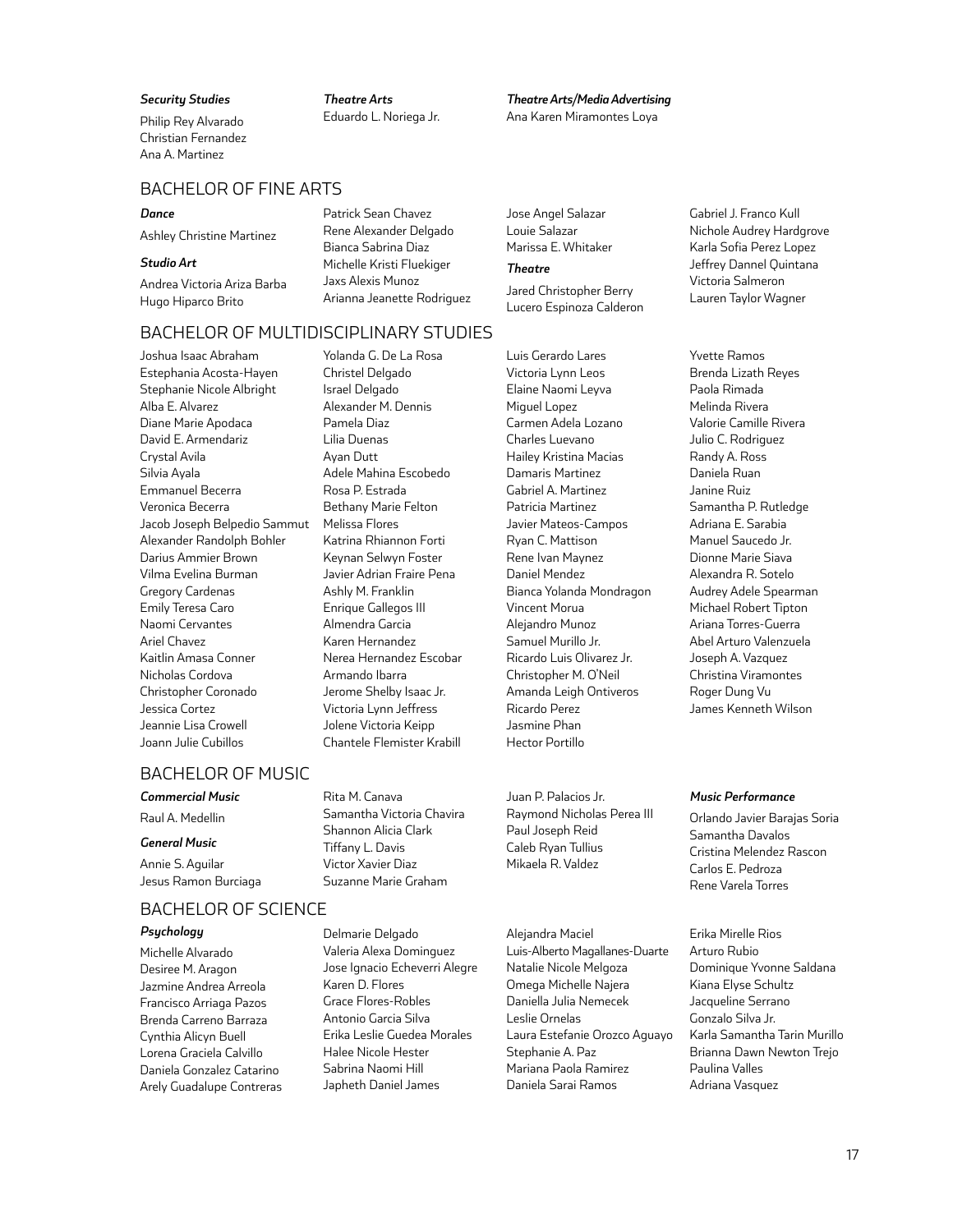# **COLLEGE OF EDUCATION**

# BACHELOR OF ARTS

#### *Applied Learning and Development*

Gabriela L. Aguilar Maria Fernanda Baca Theresa Mary Cataldi Ingrid Irasema Favela Penelope Garcia Fernandez Ruby Gonzalez Rebecca Albina Hernando

Luisa Fernanda Legarreta Jorge Luis Lopez Itzel Areli Martinez Mariana Mendoza Del Valle Celeste M. Meza Martina Murillo Valeria Angelica Ocana

Debra Oropeza Mariana Palacios Samira Ponce De Leon Marcia Sofia Ramos Nancy B. Rivera Ariadne P. Ruiz Marisol Sifuentes

# BACHELOR OF INTERDISCIPLINARY STUDIES

Denise Acosta Korina L. Arras Vibrianna E. Avila Alicia Fernanda Camargo Casey Diana Ceniceros Kristina Alma Cicchetti Jessica L. Cortez Destanee Brianne Cruz Claudia Del Valle Kimberly Lee Diaz

Jennifer Yvette Fematt Yessica Fernandez Acosta Natalia Galvan Paulina Garcia Medina Amanda Nicole Gomez Irma V. Guerra Leeza Marie Gutierrez Yasmeen Hamdan Andrea Herrera Cabral Fernanda Jimenez

Arlene Lozano Yvette Lujan-Rodriguez Karla Leticia Martínez Gutiérrez Paola Leticia Martínez Gutiérrez Vianey Miriam Medina Leslie Meraz Savannah M. Nieto Anahi Olague Liliana Victoria Ortiz Ariel Alexis Patino

Lauren Lisa Vargas David Anthony Vijil Anna Sophia Villalobos Nallely Villalobos

Luz M. Torres

Andrea Carolina Perez Lopez Liliana Iveth Ramos Jose E. Rodriguez Mary-Elizabeth Rye Rocio A. Santos Jessica Sarmiento Ana Cecilia Solis Mayra Ramos Torres Lauren Kristine Walker

# **COLLEGE OF BUSINESS ADMINISTRATION**

BACHELOR OF ARTS

#### *Economics*

Isabella Rene Caro Sarah Valadez

### BACHELOR OF BUSINESS ADMINISTRATION

Krystle Delgado

#### *Accounting*

Ryan Abraham Alyce Kristin Acosta Jesus Aguilar-Arroyo Zaira E. Akhtar Rebeca Alba Sarah Alvarez Michael R. Antisdel Padraic Nolan Baily Melissa Barbosa Karen R. Benavides Francisco Botello Jr. Christian S. Bravo Daniel J. Bueno Jr. Miguel A. Carrillo Jennifer Pamela Castro Andres Armando Chavez Ordonez Zachary Chenoweth Miguel Angel Cortez Eduardo De La Rosa Melany De La Rosa Cangas Darielle Arissa De La Torre Alfredo De Santiago

Emily A. Diaz Chencho Dorji Kesang Tshomo Dorji Victor Alejandro Enriquez Silva Amy Cristina Espinola Ignacio A. Esquivel Francisco Alfredo Fernandez Jacqueline S. Fernandez David Flaco Brenda Arely Fuentes Ortiz Kay Gamboa Antonio Garcia Ceja Andrea Giner Vega Rene Gomez Jocelyn Itzayana Gonzalez Apodaca Isis Yuritzi Grajeda Jessica Eileen Gutierrez Kimberly Guzman Stephanie Brooke Hart Jared Hernandez Karla Edith Hernandez Rebecca Hernandez

Iris Jazmin Hita Erik Gerardo Hupfer Daniel Trinidad Jaso Antonio Jerman Johnson Mandy Michelle Kruse Samuel Longoria Junior A. Lopez Hector Aaron Maldonado Breeana L. Mapes Maria Elena Martinez Gisela Itzayana Mendoza Mallory Sue Mosher Mark Alexander Myers Jr. Cesar A. Nunez Norma Daniela Ovies Monica G. Pena Ngawang Tobgay Phuntsho Matthew Edward Pinho Alessandra Marina Portillo Christian M. Prawel Angel Anthony Quintana Edgar Quiroga Jessica Quiroz Maria Salette Quiroz

Arthur D. Ramirez Jazmyne Danielle Ramirez Valeria Renteria David Cuauhtemoc Reyes Bianey D. Rios Horacio Rios Vega Jessica Elizabeth Rodriguez Mary Rodriguez Juruby Romero Adrian E. Salazar Giselle Saldana Anthony Shiner Erika V. Sianez Nohely Sosa Clara Elizabeth Trevizo Sebastian Uribe Abigail Valles Acosta Rafael Vega Jimmie Villa Andrea Paulette Villalobos Raul Ivan Villarreal Deanna Vitela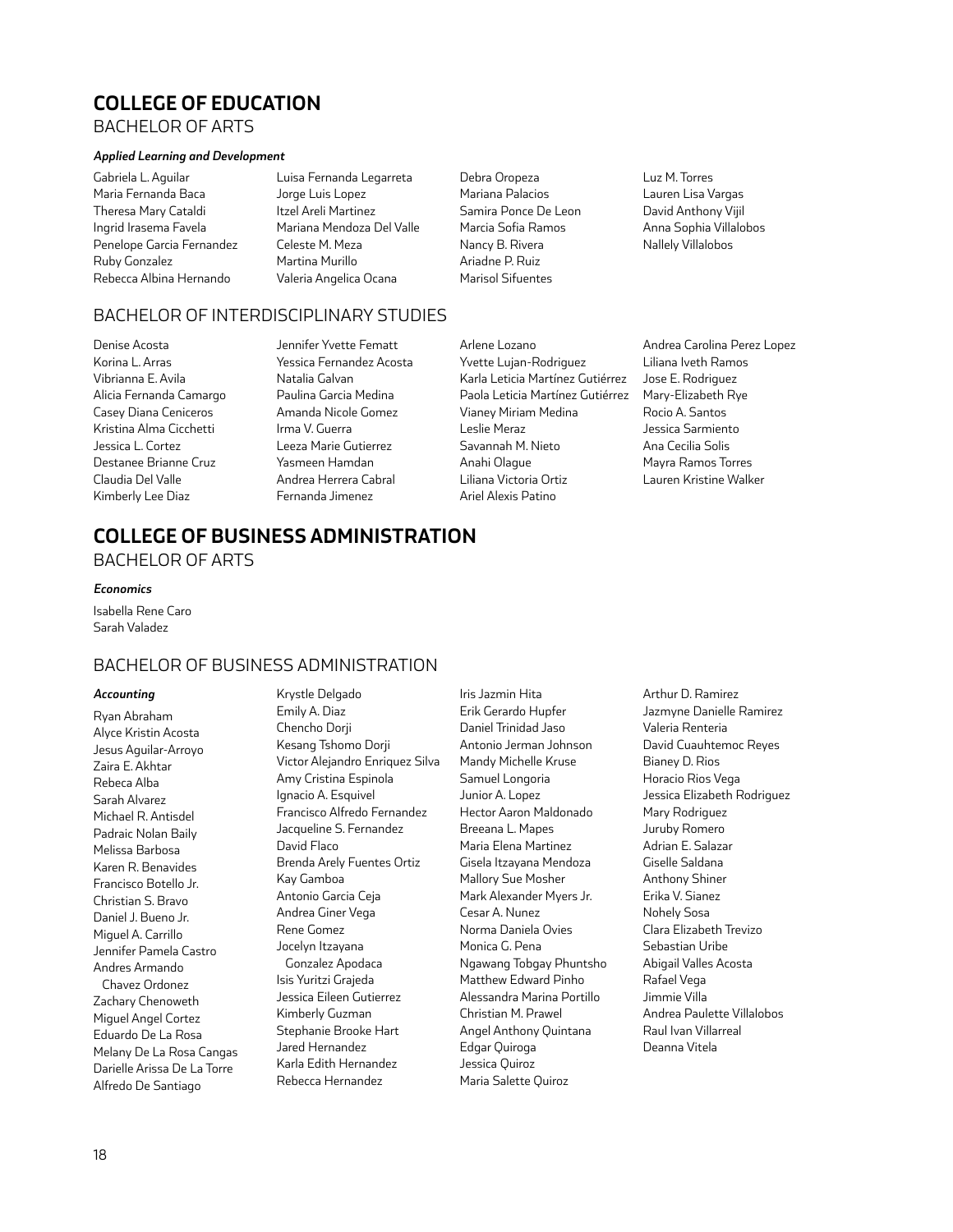#### *Accounting/Finance*

Kenneth Charles Boyd Adrina Aileen Oliver Junkai Zhong

*Accounting/ International Business* Alondra Alexandra Burciaga

#### *Accounting/Operations & Supply Chain Management*

Jaqueline Dominguez Villalba

#### *Economics*

Ana Cecilia Camargo Tellez Hector Daniel Gutierrez Aylin Paola Heredia Luis Quintero Kimberly Michelle Rivera

#### *Finance*

Ian Angelo Alvarado Jacqueline Andrade Carlos Avalos Kimberly Alexis Barba Cristian Hael Barron Mora Erika Denise Burnett Mario Alberto Carranza Juan Pablo Carrasco Palacios Caitlin Christine Cervantes Ileana Jocelyn Chacon Garcia Ruth Isabella Clark Jose Daniel Colon Eduardo Alejandro Contreras Jessica Denise Cortez Isaac Yahir Delgado Aaron David Dominguez Benjamin Dominguez I Marianna Duarte Gaetane Edouard Karen Michelle Favela Escobar Jason Dwight Filley I Natalie Alaine Flores Marisol Flores-Moreno Omar C. Frausto Naidid Gallardo Rosa Emma Granados Gerardo Hansen Jason David Henry Mariana Leyva Isaac Lopez-Hurtado Leonel Lucero Jr. Brian K. Lynch Mariana Madero Guerrero Judith Maldonado Matthew A. Martinez Rosario Inez Martinez Luis Angel Meza Devin Mikael Mina Angel K. Odriozola

Luis Eduardo Olivera Leslie Padilla Sethavuth Paradee Jonathan Polanco Jonathan Ramirez Sonam Rinchen Kimberly Preci Rivera Stephanie Rubio Saenz Angel Lee Salazar Daniela Sifuentes Andres Sol Serena Rose Soledad Abril M. Solis Leslie Sosa Natali Sosa Jonathan Torres Saidah Angelica Valenzuela Aaron N. Varela Ricardo Villalobos Jr.

#### *Finance/*

*International Business* Allan Lopez

#### *General Business*

Joshua S. Arriaga Darius Devon Brown Alexis Nicole Carrillo Enrique Hernandez Bernardo Eugenio Prado

#### *General Business/Marketing*

Ruben L. Alvarado

#### *International Business*

Javier Cardenas Jr. Oscar A. Del Valle Jacob Matthew Hupfer Saul A. Murillo Tania Villa

#### *Information Systems*

Gregg Matthew Anaya Isaac L. Armendariz Denis A. Arras Jr. Eduardo Camacho Robert Michael Corbin Claudia Cortes Erika Flores Pablo Ginther Gongora Elsa Leilani Gomez Gabriel Guillen Edward Lee Refugio Herrera Mathew G. Looney Mario Allen Luna Adrian Michael Martinez Ricky Robles Jesus Rodriguez Luis Alonso Villalobos Gerardo Vizcaino

#### *Management*

Socorro Monserrat Aguilar Victoria Aurora Aleman Albert Alvarez Patrick Andrew Alvarez Yanette Amparan Pamela Cecilia Blanco Leticia Bueno Eduardo Carrera Sonia Cortez Daniella Cruz Victor Diaz Paula Giovanna Dominguez Parra Alexa M. Enciso Jodie R. Enokson Amanda Liane Flores Argelia P. Flores Adriana Marie Franco Abraham Rodolfo Gandarilla Michael Randy Gibson Gustavo Gonzalez Jr. Keren Areli Hernandez Jesus D. Herrera Arlene Yadira Jasso Stephanie E. Lara Alexis Magallanes Cecilia A. Magana Tiffany Maldonado Zenia Karyme Maldonado Alejandro Martinez Meghan Renee Martinez Samantha Marie Martinez Raul Isaac Martinez Rodriguez Christina Darlene Mayorga Erika Idaly Miranda Tania Monarrez Gabriel Alejandro Munoz Jessica Alejandra Nevarez Juanjose Nunez Landry J. Olivar Leticia Pacheco Frida Naomi Paez Justin Robert Paxton Claudia Angelica Perez Karla Elizabeth Ponzio Roland A. Rios Donna Rodela Ashley Rosales Corinna Salas Monica Sanchez Nayha Sekhani Kevelin C. Sosa Candace D. Swindell Jessica Vargas Alfonso M. Vasquez Gabrielle Monica Velasquez Jessica Daniela Zaragoza

#### *Management/Marketing*

Fernando Moreno Villarreal

#### *Marketing*

Jocelyn Paulina Acosta Barraza Farah Ziad Aldasouqi Cynthia Bermea Zevanda Lisel Borjon Christopher Cordova Silvia Delgado Diana Valeria Dominguez Andrea Dulche Justin Robert Fawcett Gustavo Flores Jr. Jennifer Franco Jonathan Derek Garcia Joshua Nathaniel Garcia Celeste Gomez Denise Michelle Gomez Andrea Gonzalez Valeria Guadalupe Gonzalez Munoz Estefania Hernandez Natalia Huerta Laurence Loiselle Elaine Yamiles Lopez Esther D. Lopez Savannah Monique Lopez Sara Gabriela Lopez Parra Celeste Marie Lucero Jessica Samantha Mariscal Quintana Victoria Marissa Matos Raven Rose Mendez Diego Munoz Mendez Levi Jefferey Ramirez Manuel David Rendon Daniel Jaime Reyes Lilian Estela Salgado Chavez Sofia Solis Paul E. Thomas Donitza Marie Tirado Cindy I. Trammell Coral Ivonne Vazquez

#### *Marketing/Finance*

Brenda Lizette Ceniceros

#### *Marketing/Management*

Denise C. Martinez

#### *Operations & Supply Chain Management*

Neferteti Chavarria Jairo U. Flores Qusai Wael Issa Maria Montanez Giselle Montoya Juan E. Montoya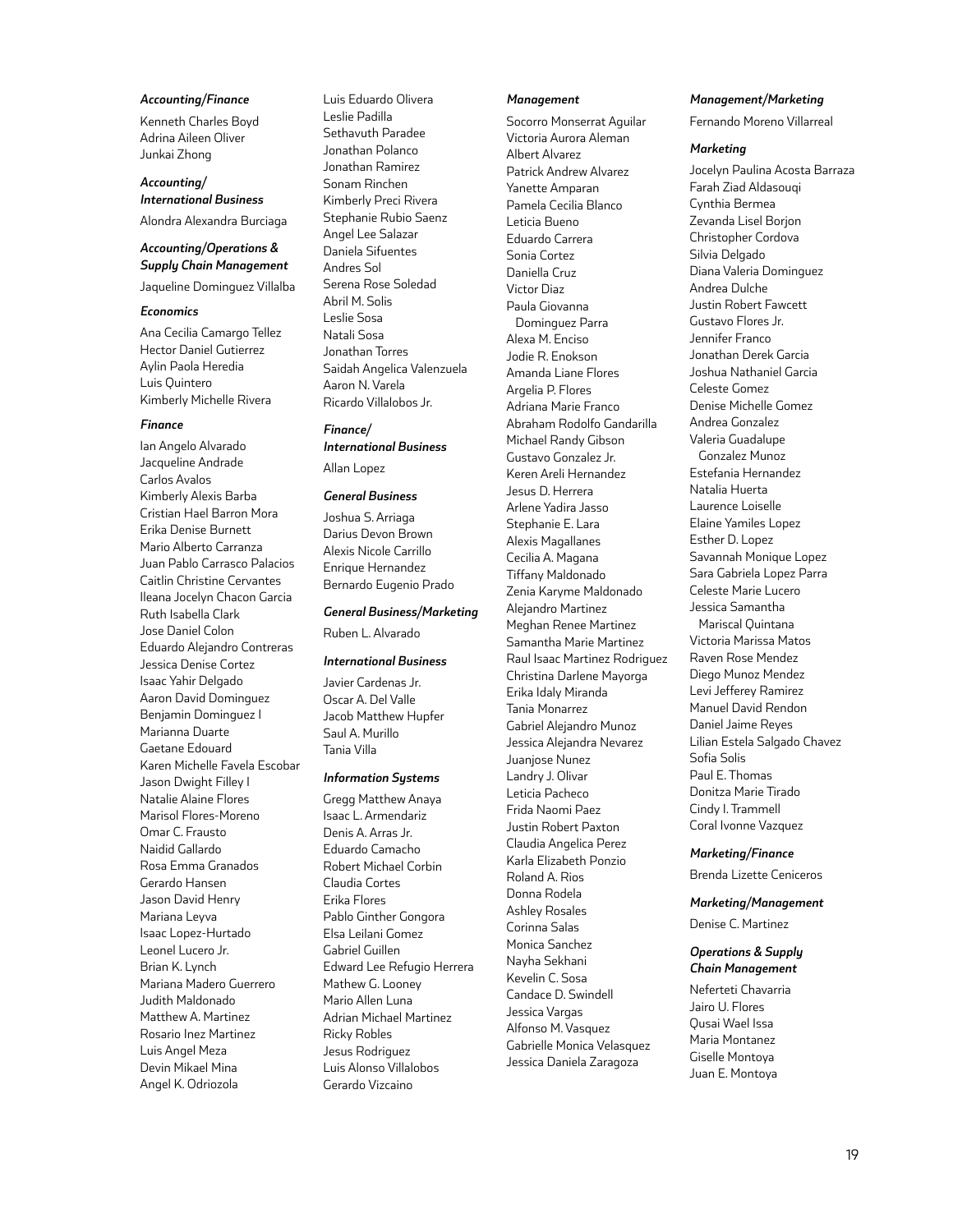Antonio Alfredo Rios Jr. Brianda Susana Rocha Vejar Viviana Irais Rodriguez Pamela Sepulveda Gustavo Soto Zih Yun Ting

*Operations & Supply Chain Management/Finance* Michelle Yazmin De La Rosa *Operations & Supply Chain Management/Management* Marco Antonio Dominguez

*Operations & Supply Chain Management/Marketing* Raul Antonio Mena Jr.

# **COLLEGE OF HEALTH SCIENCES**

# BACHELOR OF SCIENCE

#### *Clinical Laboratory Science*

Megan Melis Acevedo Brenda Carina Baca Kimberly Cabral Bricia Castrejon Nayely Rocio Chacon Melissa Flores Georgina Alejandra Garcia Bustillos Mariana Garza Cynthia Maritza Hernandez Estefania Hernandez Nathan Andrew Herrera James W. Lomeli Ailed Macias Amanda R. Moore Efren Narvaez Frances A. Paez Derrington J. Perez Lorena Romero Alberto Edward C. Sanchez Stephanie Santiesteban Jasmin Rosio Segovia Megan R. Veeranna

#### *Health Promotion*

Celeste Anahi Alvidrez Lorena Arredondo Jackeline Baca Ariel Jae Blair Erica Nicole Chavez Kayzang Chimmi Jennifer Lee Courtright Rosa Elvira Escalante Lopez Ronda Nancy Esper

### BACHELOR OF SOCIAL WORK

Rocio Barajas Dennise Cano-Sanchez Hazel V. Cazares Jacqueline Anissa Cuellar Maribel De la O Juan Carlos Dominguez Yohana Edith Duarte Brenda I. Esparza Marisela Zuniga

Kirsten Angela Franka Angelina Gutierrez Bianca Renee Hatch Brandi Ann Henderson Sarrah Frances Loera Amber Luna Alyssa Andrea Martinez Eduardo Merino Canizales Vanessa Miramontes Errica Suzette Reynolds Michael Jose Vazquez

#### *Kinesiology*

Joshua Benjamin Alfsen Federico Alvarez III Jovana Antunes Alonzo Q. Astorga Macey B. Austin Martha Lizze Bazan Lauren Maree Betance Mauricio Calvo Daisy Cardenas Sergio Castaneda Aaron Anthony Cervantes Lauren E. Chacon Aaron M. Chavez Alyssa M. Chavez Jose Carlos Chavez Hugo Alejandro Cordova Itzel Natalia De La Torre Josue Delgado Miraal Shafik Dharamsi Chantal Diaz Adriana Estrada Cynthia Estrada Leslie Estrada

Andres Horacio Fernandez Emily Flores Marcos Flores Calderon Marion Dewey Franklin Allison Arlette Garcia Gloria Paola Garcia Maida I. Garcia Sebastian Saul Garcia Raul Andres Gardea Jonathan Jesus Gomez Alejandro Gurany Jr. Syed Ammar Haider Claudia Gabriela Hernandez-Herrera Brandon J. Howard Grace Angela Hubbard Ileana Abril Jarquin Jose Vicente Lamas Jr. Matthew Lopez Bianca Lisette Magallanes Anne Leris Macaraeg Manio Nadia Marquez Angel Martinez Melissa Renita Martinez Armando Martinez Ruiz Raphael John McCullen Eduardo Alejandro Medina Jasmine Alexandra Mendoza Mariza Annette Mendoza Ruth Meza Yvette Morales Madeline Jaine Morgan Amanda Nash Cristian Nieto Kassandra Kiana Olivas

Alex Rene Ornelas Marlyn Orozco Jesus Armando Ortiz Gabriel A. Pacheco Mario Alber Pacheco Karen Pacheco Ochoa Miranda Leonor Padilla Mayte Perez Mauricio Said Polanco Leslie Porras Luis Carlos Porras Emmitt Enrique Rodriguez Christina Roman Maximiliano Sarmiento Jeremy Matthew Serrano Alejandro David Silva-Lopez Luis Miguel M. Solis Alberto Torres Jr. Ruben Torres Sergio Ivan Urena Eduardo Marcelino Urueta Lizeth Valenzuela Abey Valles Vicente Veck Marc Anthony Veliz Madison Venegas Francisco Villa II

### *Rehabilitation Sciences*

Andrea Janeen Cervantes Ashlyn Scoutt Colon Juliana Arissa Ramirez Clarissa Gonzalez Rasberry Jonathan Andre Rivera Georgina Salas Nora G. Salgado Chavez

Carolina Soto Alondra Suarez Xarenny Trujillo Edlin Haydee Tuda Monica Vasquez Kayla Villegas

Aaron Anthony Flores Idaly Galindo Angela Louise Gutierrez-Macias Christina Lopez Ingrid Marcela Loya Sofia Macias Rafael Martinez Jennifer Munoz

Alexandra Polanco Alexis Andrea Ramirez Esmeralda Ramirez De Carrion Julia Elizabeth Rodriguez Yajaira Eliza Rodriguez Diana Lizette Romero Tania Romero Kimberly Rubio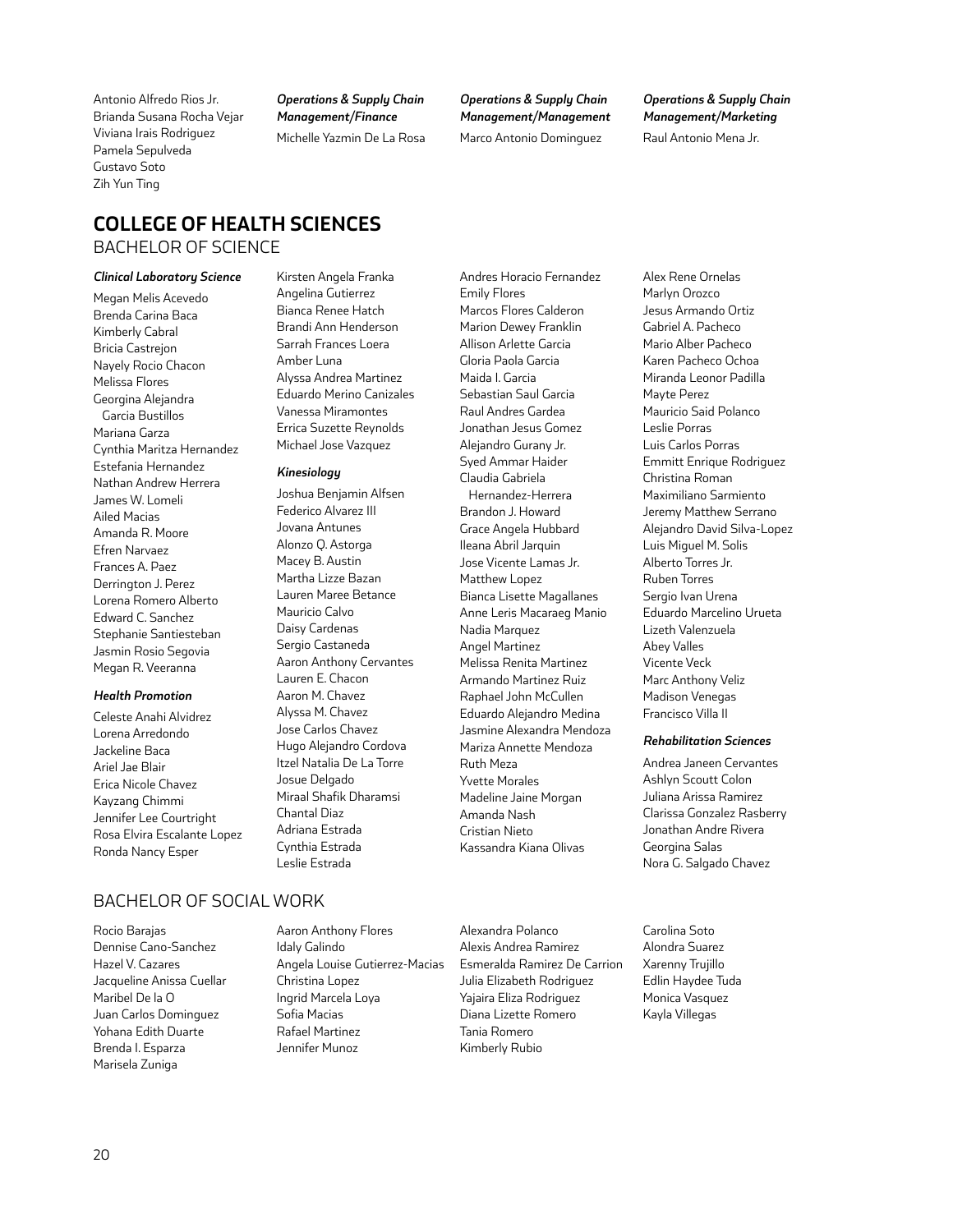# **SCHOOL OF NURSING** BACHELOR OF SCIENCE IN NURSING

Robin Rhiannon Acevedo Aida Gabriela Acosta Ashley Marie Aguilar Zandra M. Aguirre Jenean Ahmad Coral Alaniz Valerie Ann Aldous Reena S. Amaro Jennifer Marie Barragan Clarissa Isabel Bernal Lauren Gayle Black Joslyn J. Bringas Juan Jose Calderon Jacqueline Campos Maria Adriana Cardenas Deandra Idalis Carrillo Evelyn Castaneda Margarita Castorena Ayleen Castro Lizet Chavez Sarah Elizabeth Chavez Adela Marie Colmenero Zoe Elizabeth Contreras Karen Pearl Copp Melissa Corral Jasmin De La Fuente Adriana De La Torre

Afton Donne Deleon Yessica Delgado Rachell Dawn Dixon Cristina Dominguez Brianna Hope Duchene Ayveri G. Durand Dalia Samir Elbo Heidi Drylie Eshleman Ellie Lauren Felix Ana Isabel Fernandez Alexandra Alyse Furman Victoria Ann Fuss Travis William Gardner Esmeralda Gold Janice Gomez Lira James Phillip Gonzalez Nancy Gonzalez Kyle Morris Graham Fernanda Iliana Grajeda Ashley N. Grolou Antionette Grove Cassandra Alexis Hellard Edith M. Hernandez Reahnna Hernandez Alfred Hijar Salma Sofia Ikhlail Salma Yamel Issa Rios

Charity Kiplagat Linda Lelingis Beatrize Lopez Cesar B. Lucero Carolina Sarahi Lucero Salas Alissa Luna Teresa Mares Amy Miller Brienna Mitchell Brisa Maria Molina Analia Montoya Desirae Nicole Morales Lakishia Shontika Muniz Angelica Ruth Munoz Ana Patricia Nouel Krystal L. Ortiz Linda Marie Ozuna Joe Pabon Victoria Christine Padilla-Villescas Alma Angelica Palacios Karen V. Palacios Tara Michelle Paxton Maya Pedersen Nathan Pedregon Adriana Perez Hector Manuel Perez

Dennise Ponce-Quintanilla Ashley Marie Purcell Elizabeth Ramirez Mattye A. Rash Gabrielle Reyes Jodi Yvonne Reyes Stephanie Reyes Toni M. Rocha Minaxi Marga Rodriguez Brandi Nicole Romero Stacy Romero Yessenia Ross Victoria Saenz Lilly Sanchez-Hernandez Eric A. Santeliz Christopher Steven Sapien Wesley R. Solis Sydney Sutton-White Novelyn A. Tapia Kristina Anita Therese Torres Salvador Valdiviezo Stephanie Marie Valenzuela Brittany Irene Wemhoff Sara Lee White Jessica L. Williams Sarah Wolf Elizabeth K. Zydonyk

# **COLLEGE OF ENGINEERING** BACHELOR OF SCIENCE IN CIVIL ENGINEERING

BACHELOR OF SCIENCE IN COMPUTER SCIENCE

Jesus M. Avila III Cynthia Margarita Balderrama Marcos Alan Banda Morales Ileana Jeanette Breceda Ricardo Carrillo Darion O. Cazares Juan G. Cazares Ana Griselda Coronado Martinez Alejandro Delgado Valeria Delgado Adriana Guadian Roberto Guevara Jr. Otto Guillermo Gust Jr. Talmid Issac Maldonado Alberto Mata Jr. Getsemani Molinar

Alec William Mondello Justin David Morrison Erick Munoz Luna Ivan Alejandro Olivas Adrian Ontiveros Miriam E. Oseguera Miguel Antonio Perez Ceballos Carlos Rodriguez

#### Marjil Alejandro Rodriguez Armando Saucedo Jr. Luis Fernando Sierra Alexandra Torres Cesar Enrique Valenzuela Holguin Jr. Melanie Rose Walker Niluk Stefan Wikkramatillake

Bianca Chanel Alvarado Bianca Sarahi Alvarez Francisco J. Antunez Sebastian Ayala Urtaza Anthony G. Ayo Zachary Jordan Bell Alan Jordi Caldelas Joaquin Castro Julio De La Cruz Jr. Brandon Delgado Malanche Alejandro Diaz Noa Shea Dodson Taylor Rayne Dodson

Bryan Ricardo Figueroa Stephanie Figueroa Luis G. Flores Jr. Annadiley Gallegos Garcia Daniel Alejandro Gomez Isai Gonzalez Laura Gonzalez Sebastian Gonzalez Elsa Gonzalez-Aguilar Joseph Alvaro Gutierrez Jr. Peter Gustav Hanson Laura Julie Hinojos Luis Carlos Jimenez

Ryan Jones Abigail Lira Stephanie Loya Andrew John Madrid Alan Daniel Marin Reynaldo Martinez Jr. Roman Alejandro Martinez Farhana Akter Munni Sebastian Nunez Xochitl Judi Oliveros Salazar Michelle Esmeralda Patino Calero Sebastian Xavier Quinones

Jorge E. Ramirez Carrasco Alexis Nicole Reyes Francisco Rodriguez Chris W. Santos Edward Steven Seymour Darren Martin Solorzano Christopher Wyatt Tovar Gerardo Uranga Alan A. Uribe Abisai Vasquez

Timmy Lee Williams Jr.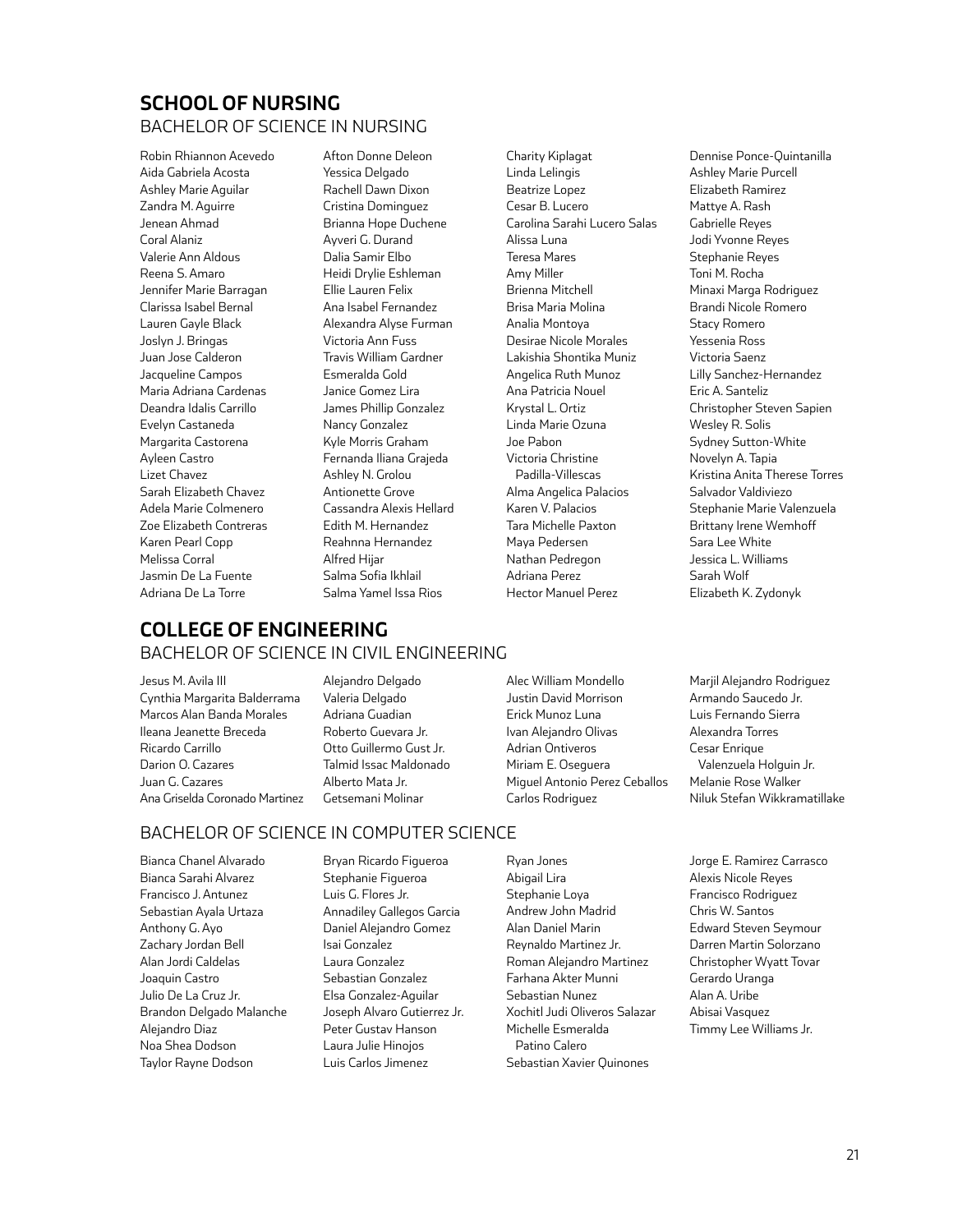# BACHELOR OF SCIENCE IN CONSTRUCTION ENGINEERING AND MANAGEMENT

Nathan Alexander Gonzalez Angel Rosales

# BACHELOR OF SCIENCE IN ELECTRICAL ENGINEERING

Aldo Alcantara Guardado Abdulaziz M. Alotaibi Abdulmajeed Faisal S Alshareef Lizeth Arredondo Steven Andrew Cardenas Bianca Castillo Julio Castro Fleance Chrystagally Kimberly Charl Cortez Eduardo Davila Dexter Escanilla Deniega

Walter Doeme Alberto Duenes Ibarra Sergio Arturo Felix David Flores Manuel Galindo Jr. Norma Angelica Granados Natalie Patricia Hernandez Jonathan Frank Johnson Sarah C. Manzano Steve Meraz Mauro Morales Jr.

Hector Raul Mota-Aguilar Efrain A. Palacio Leos Gerardo Parra Abraham Ponce Damaris Renteria Daniel Rios Josue Rivera Jesus Joaquin Rodriguez Jr. Victor Manuel Rodriguez Jr. Luis Alfredo Rojas Aguilar Samuel Anthony Ruybe

Alyson Esperanza Sanchez Kent C. Solis Antonio Emilio Teijeiro Daniel Enrique Terrazas Daniel Tinevra Sharon S. Underdahl Andrea Alexis Vasquez Matthew Henry Wood

# BACHELOR OF SCIENCE IN ENGINEERING LEADERSHIP

Crystal Rose Barrera Andrea A. Duenez Roberto Esteban Espejo Steve Martin Galicia Jared Jude Gardea

Carlos Juarez III Vanessa Monique Lopez Miguel Alberto Lopez-Adame Nestor Lucero Callie Ann Mitchell

Vanessa Moncayo Hugo Alfred Rico Joshua Alejandro Rodriguez Luis R. Rodriguez Ivan Vazquez

#### Arahim Alejandro Zuniga Herrera

# BACHELOR OF SCIENCE IN INDUSTRIAL AND SYSTEMS ENGINEERING

Mohammad A A A M Abutaleb Grecia Acosta Arturo Alejandro Acosta Solis Hassan Alajmi Saud Kh A A M Alenezi Mohammed Bander Almutairi

Hadi M Dh A M Alshemmeri Yaqoub Aghr Ashkenani Aylin Alejandra Camacho Soto Becky Espinoza Luis D. Galvan Jr. Jaquelin Govea

Karla Karina Huerta Coronado Sandra Sofia Jimenez Antony K. Kosgei Cecilia G. Ocampo Omar Yair Osuna Escobedo Estephany Rascon

Alberto Reyes Terrazas Renata Schaefer Garza Castillon Jaime Alan Torres Adriana Villalpando

Ericka Adriana Lafon

# BACHELOR OF SCIENCE IN MECHANICAL ENGINEERING

Ahmad Omar Abu-Issa Kennya Guadalupe Aguilar Palomo Ahmad GH N H GH Aladwani Mohammed Ibrahim H Albaqqal Ramon E. Aleman Khaled Alenezi Ibrahim H SH B Alkhaldi Saad Almehjan Abdulaziz Salem Almethen Fahad Saad Saud Almutairi Abdulwahab J. Alnajem Alhumaidi M. Alotaibi Eid A E R M Alouthaina Talal F. Alsaedi Saud M. Alsubaei Jazmin A. Arellano Chantal Atienzo Muhammad Azim Idham Azmi Mohamed Majdi Azzam Ismael Baca Meza Luis Eduardo Barba Reyes Cesar Andres Borgaro

Roger O'Dell Brown Yadira Isabel Calderas Oscar Camarillo Jayr Francisco Cardenas Emiliano Castillo Jairo Castillo Pablo Elias Castrejon Ponce Javier Alejandro Chavarin James Matthew Cleary John Christopher Comfort Octavio Cordova Jr. Saul Issac De La O Juan Alberto Del Real Gonzalez Jr. Ruben Del Rio Jr. Carlos Enrique Diaz Luis Fernando Dieguez Pablo Duarte Jr. Cecilia Elizabeth Dyson Jesus Esparza Carlos Alberto Fierro Castillo Luis Normando Gandara Mendez Abraham M. Garcia

Cynthia Garcia Isidro Sebastian Garcia Juan Diego Garcia Luisa Fernanda Garcia Christian Gomez Nancy Gonzalez Nicholas Gonzalez Eduardo Alfonso Grajeda Martinez Dorian O. Gutierrez Jonathan Michael Gutierrez Lucia Gutierrez Lara Guillermo Nicolas Gutierrez Serrano Samuel Ernesto Hall Sanchez Alexandra Hernandez Brian Hernandez John Anthony Hernandez Stephen Jesus Hernandez Angel Evan Hernandez Esparza Andrew Calvin Hughes Noel Jimenez Stuart Paul Kohn

Jose Luis Lazo III Emilio Sebastian Loera Gerardo J. Lopez Aaron D. Macias Victor Alexis Madrid Erick David Mendez Silva Fernando Monarrez Bianca Montano Joshua R. Morado Salvador Morales Dorado Derick Moreno Ronald W. Morton David Navarro Miguel Napoleon Navarro Ana Karen Nieto Zackery Ryan Nieto Alberto Ivan Nunez Vazquez Dania Orozco Irvin Ortiz Sergio Fritzgerald Paez Jacob Thomas Pellicotte Pedro Pimentel Jr.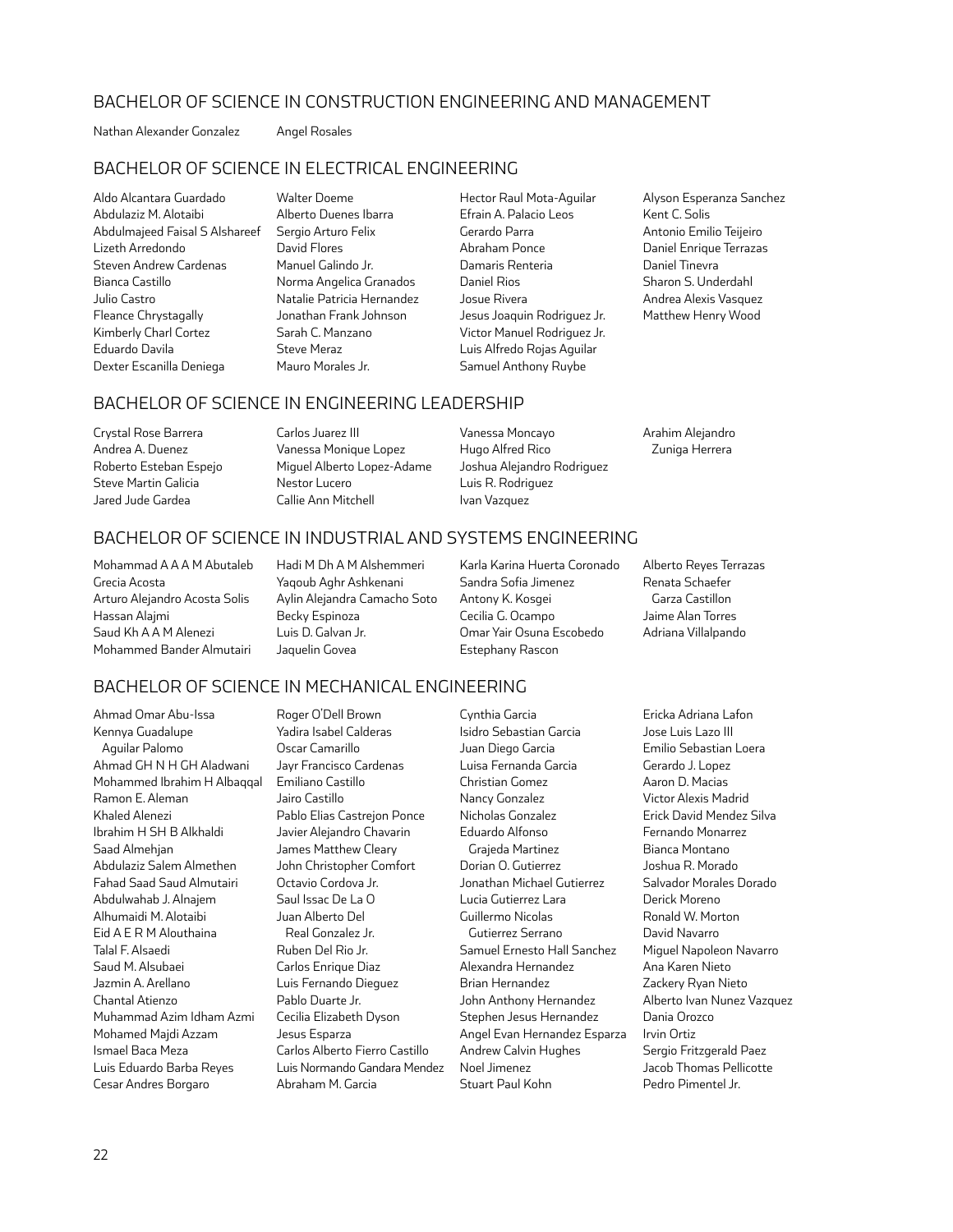David Ponce De Leon Rascon Jacquelin Odette Prieto Andres Rogelio Quinones Bustamante Oscar Alejandro Ramirez Diego Ivan Ramirez Garcia Gerardo Javier Ramirez Marquez Jr. Manuel Ramos

Nicholas Joseph Ramos Hugo Abel Retana Jaime J. Reyes Christian Reynaud Raul Reza Sanchez Daniel Isaac Robles Julio Adrian Rodriguez Peniel Rodriguez Zareth Romero

Carlos A. Rubio Francisco Ruiz Jesus S. Salinas Luis Angel Salinas James Walter Sanders IV Jacob J. Santiago Andre Ernesto Seigel Carleigh Elaine Simmons Jatinder Singh

Jocelyn Torres Salvador Torrijos Manuela G. Toscano Daniel Valtierra Jaime Varela Pedro Antonio Vazquez Carlos Daniel Vizcarra Alvarado Christian Alexis Zamora

### BACHELOR OF SCIENCE IN METALLURGICAL AND MATERIALS ENGINEERING

Esteban Escarcega Israel Favela Trevizo Emmanuel Levario Victor Eliseo Mendez Sabastian Moncayo Ivan Maximiliano Montes Ramirez Abraham Zamora

### **COLLEGE OF SCIENCE** BACHELOR OF ARTS

#### *Biological Sciences*

Ramon Chavez Jr. David Esparza Jr.

John Matthew Gilbreath Karina Leon

# BACHELOR OF SCIENCE

#### *Biochemistry*

Laura Borunda Steven Brion Glovier Alejandra Gomez Elizabeth Noriega Landa Magaly Perez Rodriguez

# *Biochemistry/Microbiology*

Valerie Gallegos

#### *Biological Sciences*

Susmaury Acosta Kristen Aida Ahumada Gloria Juarez Aldrete Sandra Aleman Idhali Alonzo Taylor Alexandria Alonzo Miranda R. Amato Kevyn Abraham Amezcua Stephanie Renee Anchondo Athulya Gijo Augustine Paul Gabriel Beltran Madison Leah Bencomo Sara Cathe Bustamante Lauren R. Camarillo Daniela Vanessa Carrera Melissa Casas Alexis P. Cervantes Courtney S. Chesanek Aaron Nicholas Clark Kylie Renee Cole Francisco Contreras Denisse Corona

Sofia Corral Angela Victoria Correa Lindsey Renee Dacey Erika Miche De alba Anita Cherie Deblois Valeria Simone Diaz-Pacheco Gilbert Sebastien Dominguez Nohemi Alicia Dominguez Ana R. Duenez Esmeralda Duenez Jose Ignacio Echeverri Alegre Joachin Daberechi Eddi Theresa Rose Edmonston Alondra Elizalde Susan Paola Enriquez Gabriel Armando Estrada Amanda Rae Flores Valeria Ariel Franco Adalberto Isaiah Garcia Lizette Garza Celia Elena Gonzalez Desiree Seleste Gonzalez Oscar Manuel Guerra Anthony Gutierrez Jessica Ann Hopkins Daniel Ibarra Zachary G. Jennings Joshua Duane Joyner Sangeeta Priyanka Kurada Arabella A. Lino Tilett Lomeli Leslie Ayleen Lopez Joachim Edmundo Lucero

John P. Luevano Jr. Kristine Alyssa Magallanes Miguel Angel Manriquez Jr. Daniel Martinez Leila Alejandra Martinez Mike Martinez Alexis Dominique Mata Mariah Aracely Matos-Nunez Nasttassja G. Medina Luis-Ignacio C. Mendiola III Margie Meza Ivan Nathanial Miranda Jaime Molina Karina Nicole Monticone Leonela Morales Cynthia Rae Moreno Michael Eduardo Moreno Ana A. Nava Krysten A. Navarro Valerie Nunez Oscar Jacob Ortega Samara Ortega Tania Ortega Aneka Grace Otero Tiffany S. Parra Britanny Lizeth Payan Baca Brenda I. Perez Valerie M. Perez Alejandra Pina Sara Ezat Pourjavaheri Idalis Malika Ramirez Jesus Manuel Reyes David Rodriguez

Gloria Rodriguez Leslie Rodriguez Vanessa Rodriguez Ysenia Nicole Rodriguez Aldo Isac Rojas Ronal Alberto Ruiz Carina Amanda Salazar Luis Alberto Salazar Brianna Brissa-Marie Sanchez Maria D. Sanchez Pamela Isabel Sanchez Valerie Sanchez Valeria Ileanna Saucedo Emily T. Sena Cristina Gavaldon Sifuentes Ruta Simanavicius Marco Enoc Soto Paola Alejandra Suarez Itzel A. Tejeda Kira Maria Tiula Dina Torres Gabriel Trevino Jenna Nicole Turza Karen Rocio Valdez Kassandra Mae I Valerio Jessica Vasquez Aaron E. Vazquez Elizabeth Dolores Vicencio Neha Vijay Elizabeth Michelle Waldrop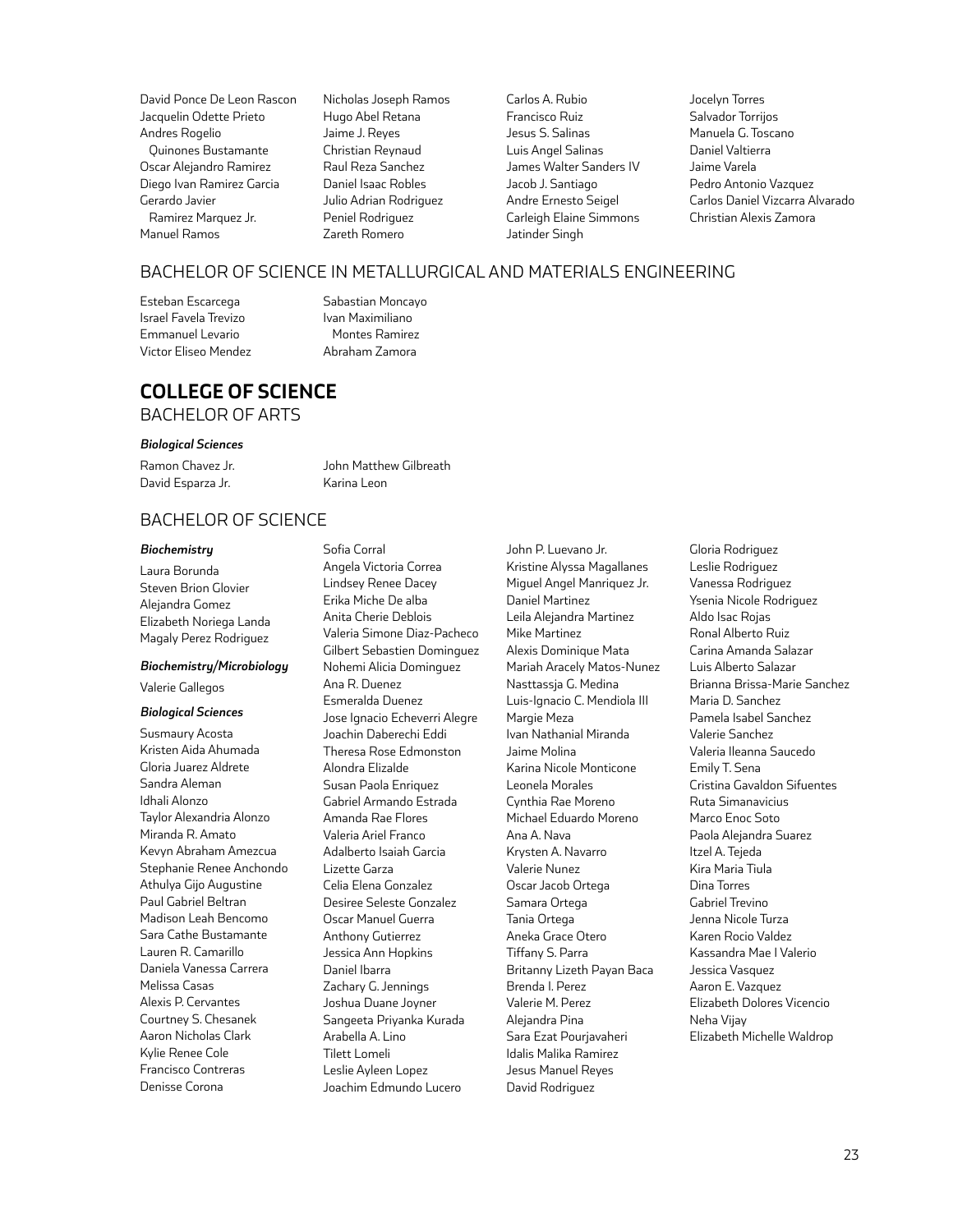#### *Cellular & Molecular Biochemistry*

Daniel Andrade Miriam Rebeca Aragonez Melinda Sue Arrieta Victor Avila Ariadne Beanes Claudia Isabel Becerra Karla Gabriela Cano Hernandez Diana Michelle De Leon Paola Ivonne Delgado Christina Marie Eckels Victor Hugo Erives Jr. Eleazar Fierro Jerrica Michelle Foster Hiram Gameros Garcia Lisa M. Martinez Luis Miguel Maynez Daniela Luisa Mendoza Tania Guada Miramontes Katia Elizabeth Ochoa Janet Jaqueline Olivas Angelica Quinones Preetha Rajkumar Juan Luis Ramirez Jr. Daniela Arian Rodriguez Ibrahim Feras Salama II Luisa Maria Sanchez Humberto Galo Urrutia Cedillos Claudia Alejandra Valdiviezo Ivan Rene Valenzuela

#### *Cellular & Molecular Biochemistry/Biochemistry*

Hazael Hernandez

#### *Chemistry*

Laila Saeed Al Saihati Edgar Aldama Isabel Barraza Deidrah Carrillo Luisa Fernanda Castillo Thomas Jacob Guinto Grecia Hinojos Gerardo Zavala

#### *Environmental Science*

Guadalupe Alvarez Rodriguez OJ Barrera Meela Grey Samantha Renee Pena Maria Isabel Siles Asaff Carolina V. Solis

#### *Forensic Science*

Amber Nicole Jernigan Kathy Marie Martinez Magda Christine McClendon Amanda R. Mitchell

Alondra Navarrete Rafael Ornelas Valerie Renee Papa Paola Ramirez Desiree Elizabeth Rios Benny Adrian Rosales Lizette Sanchez Marisela Sanchez Alonso

#### *Mathematics*

Hassan Nazir Aldaz Nikkita Marie Arras Dania Yin Barroso Yuliana Cardoza Alfredo Cera Dawa Wangchuk Gyalpo Raymond Holguin Adrian Gustavo Luna Karla Martinez Andrea Celeste Morales Marisela Ivonne Seanez Adrian Silerio John Byron Snell Ugyen Samdrup Tshering Ana Marcela Valdez Hyung Kyung Suh Yi

#### *Microbiology*

Patricia Ablanedo Morales Miriam Maytee Aguilera Nava Pablo Arenaz III Bianca Victo Augustain Seham Zoheir Azzam Aida Alejandra Castro Karla Chavez Florbeatriz Delgadillo Georgina Diaz-Escandon Briana Dominguez Daniel Flores Samantha Hernandez Chase Everett Mackey Marybel Arai Manriquez Sebastian Gage Muncrief-Saldivar Susan Giselle Nevarez Eric Matthew Patton Breanna Chantal Pence Celeste Marie Rosales

#### *Physics*

Francisco Ayala Rodriguez Madelyn Kenna Babst Jr. Karma Dema Bruce Nicholas Lomeli Luis Alejandro Lopez Ledezma Reynaldo Martinez Jr. Sarah Jasmine Morales Christian Lee Saiz Lluvia Vanessa Trevizo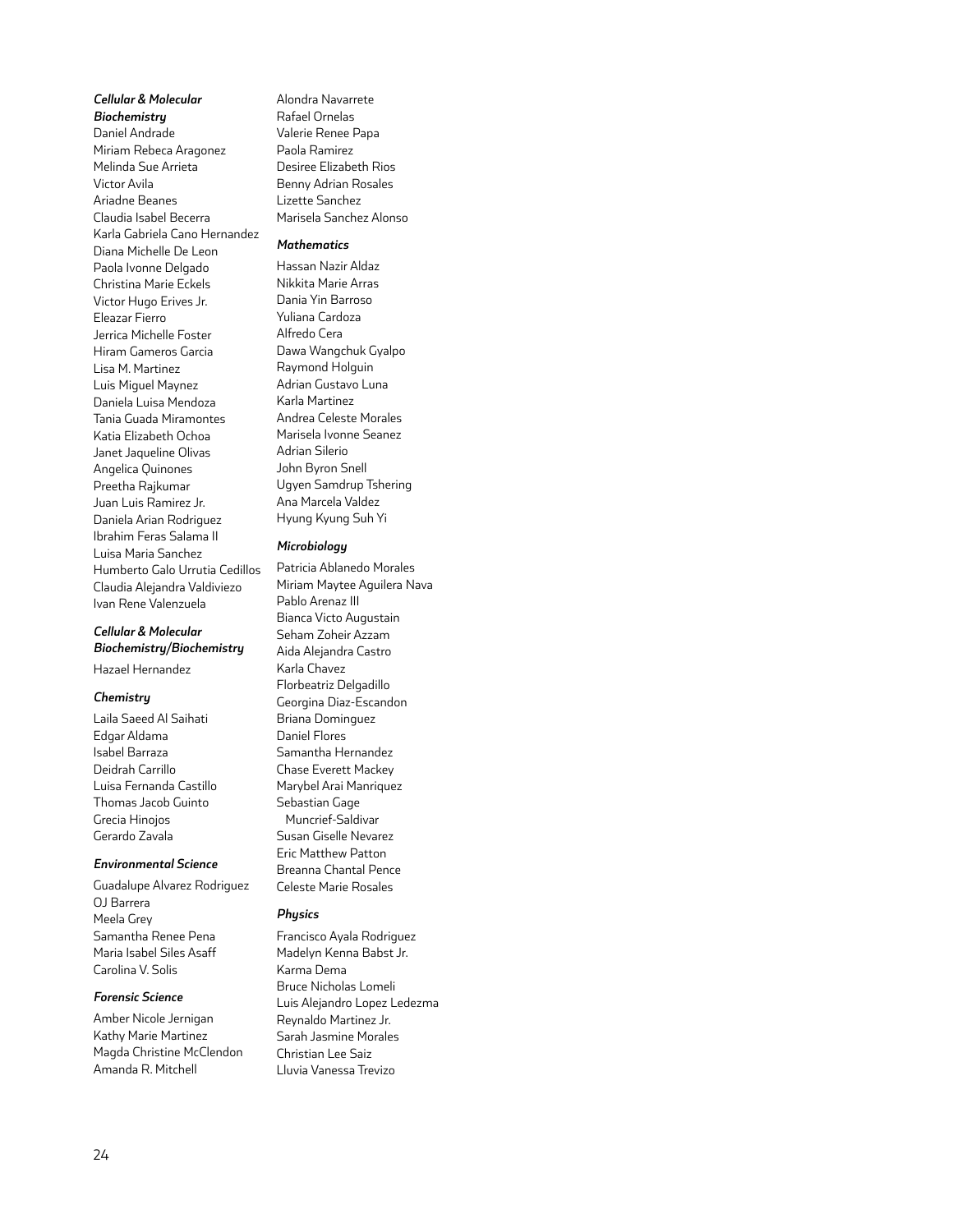# UTEP'S MILESTONES DURING DIANA NATALICIO'S PRESIDENCY

Look back at key milestones in campus history from the past 30 years



Thank you Dr. Natalicio for 30 years of commitment to the development of the region's most valuable assets.

| 1988 | Diamond Jubilee celebration of the University's 75th anniversary begins.                                                                                                                                                                                                                             |
|------|------------------------------------------------------------------------------------------------------------------------------------------------------------------------------------------------------------------------------------------------------------------------------------------------------|
| 1988 | The National Science Foundation recognizes UTEP with<br>a Minority Research Center of Excellence grant.                                                                                                                                                                                              |
| 1989 | UTEP forms the 2001 Commission, charged with assessing the campus'<br>capacity to contribute to the human and economic development of this region,<br>and set benchmarks for what UTEP should accomplish by the year 2001.                                                                           |
| 1989 | UTEP becomes the largest Hispanic-majority university in the continental U.S.                                                                                                                                                                                                                        |
| 1990 | Minerpalooza festival is launched.                                                                                                                                                                                                                                                                   |
| 1992 | El Paso Collaborative for Academic Excellence established. It is a broad-<br>based, citywide collaboration of education, business and civic leaders that<br>has worked for more than 25 years to transform the PreK-16 educational<br>pipeline and ensure academic success for all young El Pasoans. |
| 1993 | The South Texas/Border Initiative, an outcome of the LULAC v. Richards<br>lawsuit, enables UTEP to launch growth in doctoral degree programs.                                                                                                                                                        |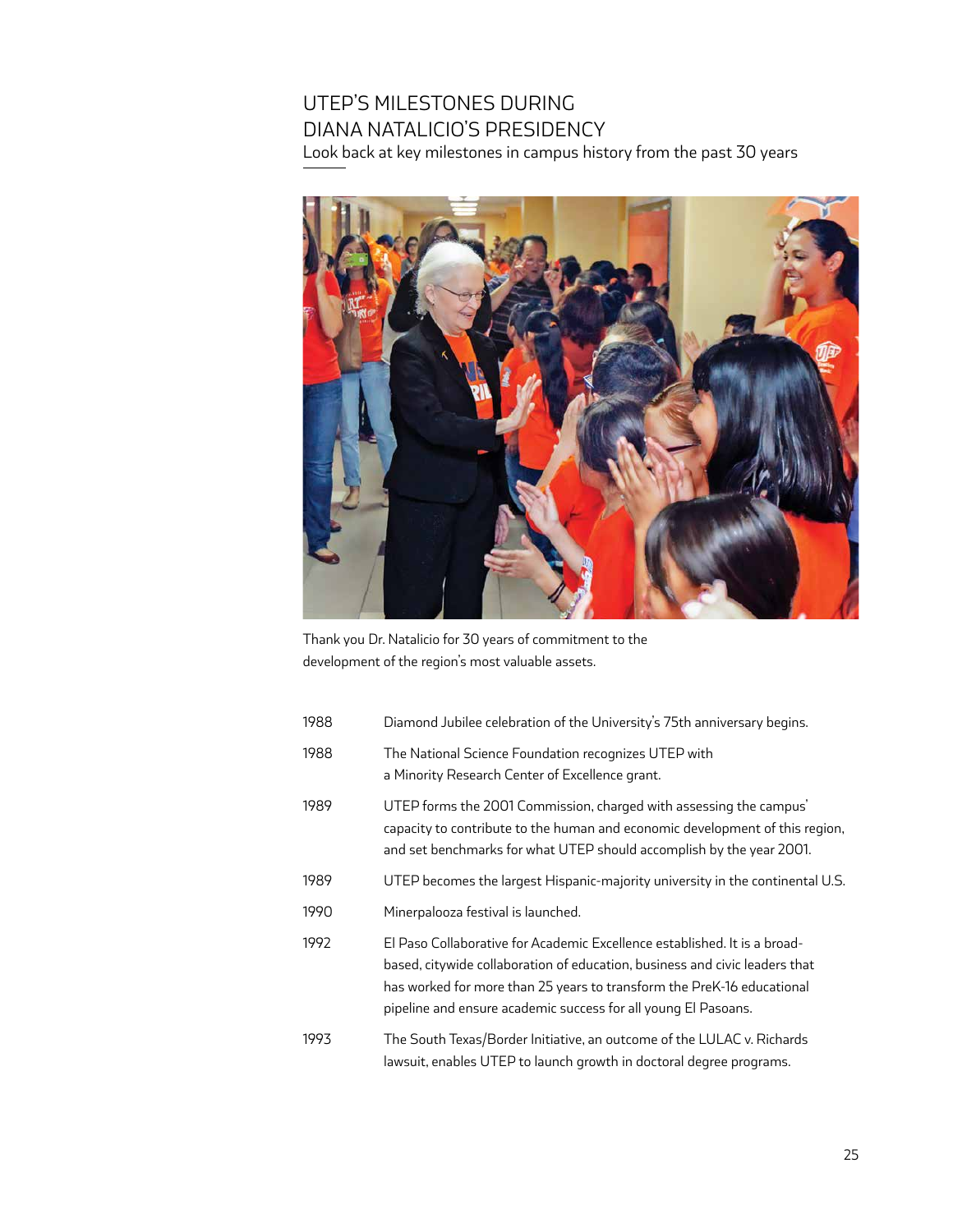| 1994 | UTEP awarded a five-year, \$15 million grant as part of the National<br>Science Foundation's Urban Systemic Initiative, a program<br>aimed at bringing about systemwide improvements in science,<br>mathematics and technology education for urban students. |
|------|--------------------------------------------------------------------------------------------------------------------------------------------------------------------------------------------------------------------------------------------------------------|
| 1995 | UTEP designated a Model Institution for Excellence<br>by the National Science Foundation.                                                                                                                                                                    |
| 1996 | UTEP creates closer ties with El Paso Community College<br>to ensure that students who wish to pursue baccalaureate<br>degrees have a smooth pathway to transfer.                                                                                            |
| 1997 | UTEP launches the \$50 million Legacy Campaign, the<br>University's first major fundraising initiative.                                                                                                                                                      |
| 1997 | Don Haskins is inducted into the Basketball Hall of Fame, and the<br>Special Events Center is renamed the Don Haskins Center.                                                                                                                                |
| 1998 | UTEP celebrates its 100th Commencement in the Sun<br>Bowl. Texas Gov. George W. Bush is the speaker.                                                                                                                                                         |
| 1999 | Enrollment begins two decades of steady growth.                                                                                                                                                                                                              |
| 2000 | UTEP is designated by The Carnegie Classification of Institutions of<br>Higher Education as a doctoral/research intensive university.                                                                                                                        |
| 2003 | UTEP is awarded \$29.3 million from the National Science Foundation's<br>Math/Science Partnership (MSP) program to support the work of<br>the El Paso Collaborative for Academic Excellence for five years.                                                  |
| 2004 | UTEP celebrates its 90th anniversary.                                                                                                                                                                                                                        |
| 2005 | UTEP's Centennial Commission, co-chaired by alumni<br>Larry K. Durham and Philip Martinez, presents its<br>vision for UTEP in 2014, its 100th anniversary.                                                                                                   |
| 2005 | UTEP organizes the first Bhutan Days celebration, introducing<br>UTEP and the El Paso community to Bhutanese music and culture.                                                                                                                              |
| 2006 | "Glory Road," a film celebrating the 1966 Texas Western men's national<br>basketball championship team, premieres in El Paso, with participation<br>by 1966 team members, the film director and cast members.                                                |
| 2007 | UTEP's enrollment surpasses 20,000.                                                                                                                                                                                                                          |
| 2008 | UTEP is designated as a Center of Excellence for<br>Border Security and Immigration.                                                                                                                                                                         |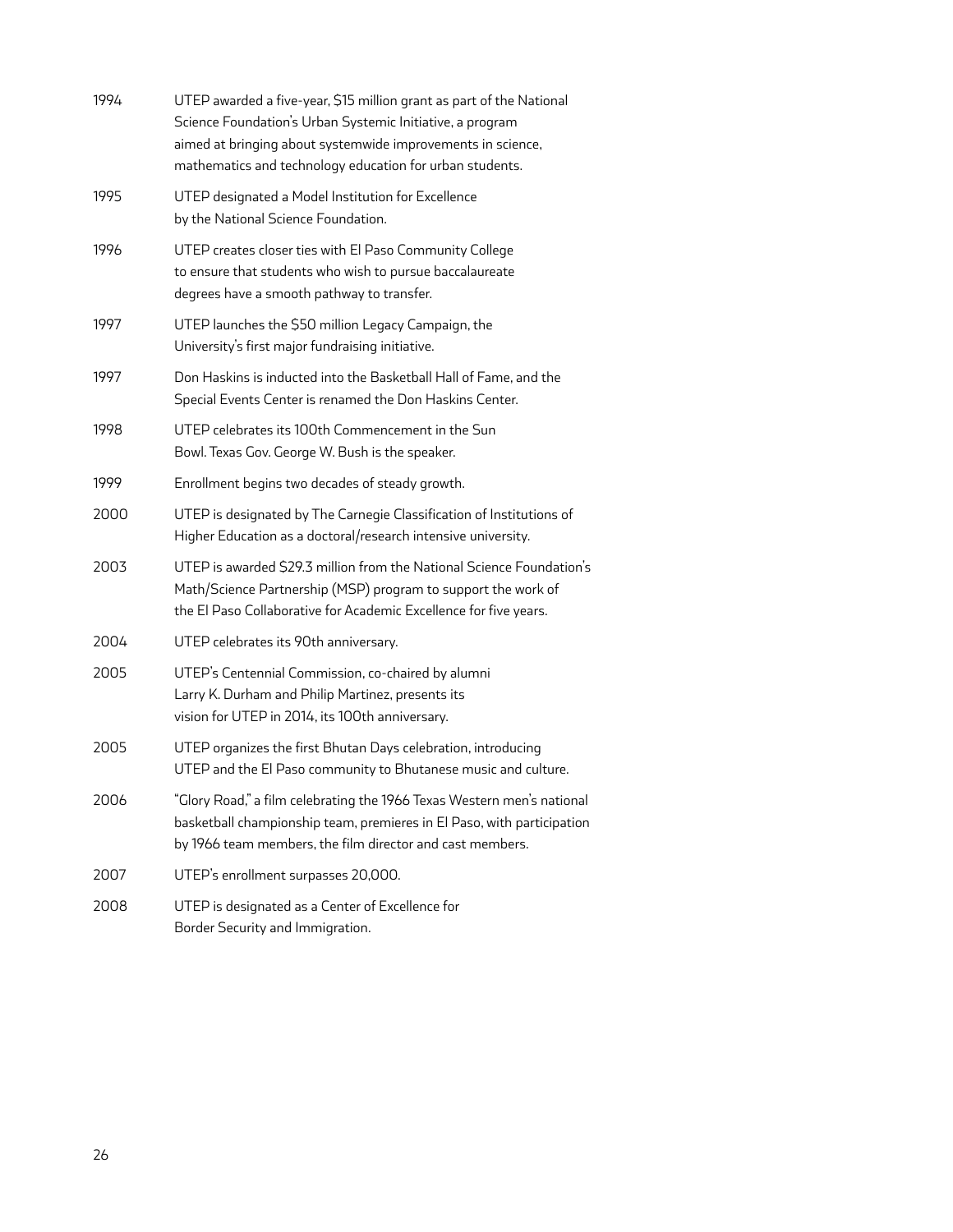| 2010 | UTEP launches "At the Forefront: The Centennial Campaign<br>for UTEP," the most ambitious fundraising campaign to<br>date with a goal of raising \$200 million by 2014.                                                                                                             |
|------|-------------------------------------------------------------------------------------------------------------------------------------------------------------------------------------------------------------------------------------------------------------------------------------|
| 2010 | "Mining Minds," an iconic piece of public art created by Michael Clapper, is<br>installed in the roundabout at University Avenue and Sun Bowl Drive.                                                                                                                                |
| 2011 | UTEP awards its 100,000th degree.                                                                                                                                                                                                                                                   |
| 2011 | UTEP receives the largest single gift to date $-$<br>\$10 million from alumnus Mike Loya.                                                                                                                                                                                           |
| 2011 | UTEP earns the Carnegie Foundation designation as an Engaged Institution,<br>one where "teaching, learning and scholarship engage faculty, students<br>and community in mutually beneficial and respectful collaboration."                                                          |
| 2012 | The U.S. Department of Education lists UTEP as having the lowest out-<br>of-pocket cost, or net price, of all research universities in the nation.                                                                                                                                  |
| 2013 | Washington Monthly magazine ranks UTEP among the top 10 of all U.S.<br>universities. In the social mobility category, UTEP is ranked No. 1.                                                                                                                                         |
| 2014 | UTEP celebrates its 100th anniversary. Among its most impactful activities<br>is UTEP Celebrates, an outreach initiative that engaged more than<br>180,000 children in 260 local schools in the Centennial Celebration.                                                             |
| 2014 | NSA designates UTEP as a Center for Academic Excellence in Cyber<br>Defense. The Director of National Intelligence designates UTEP as<br>an Intelligence Community Center of Academic Excellence.                                                                                   |
| 2014 | UTEP is presented with the sculpture, "Esfera Cuántica<br>Tlahtolli" by Mexican artist Sebastián, to recognize UTEP's<br>success in educating thousands of Mexican students.                                                                                                        |
| 2015 | Construction of Centennial Plaza is completed,<br>and the Bhutanese Lhakhang opens.                                                                                                                                                                                                 |
| 2017 | A study by the Brookings Institution ranks UTEP No. 1 for its success<br>in achieving both competitive research and student social mobility.                                                                                                                                        |
| 2017 | Fall enrollment surpasses 25,000.                                                                                                                                                                                                                                                   |
| 2018 | UTEP attains R1 designation for doctoral universities with very<br>high research activity in the Carnegie Classification of Institutions<br>of Higher Education. It is one of only 130 universities among 2,883<br>four-year higher education institutions to earn the distinction. |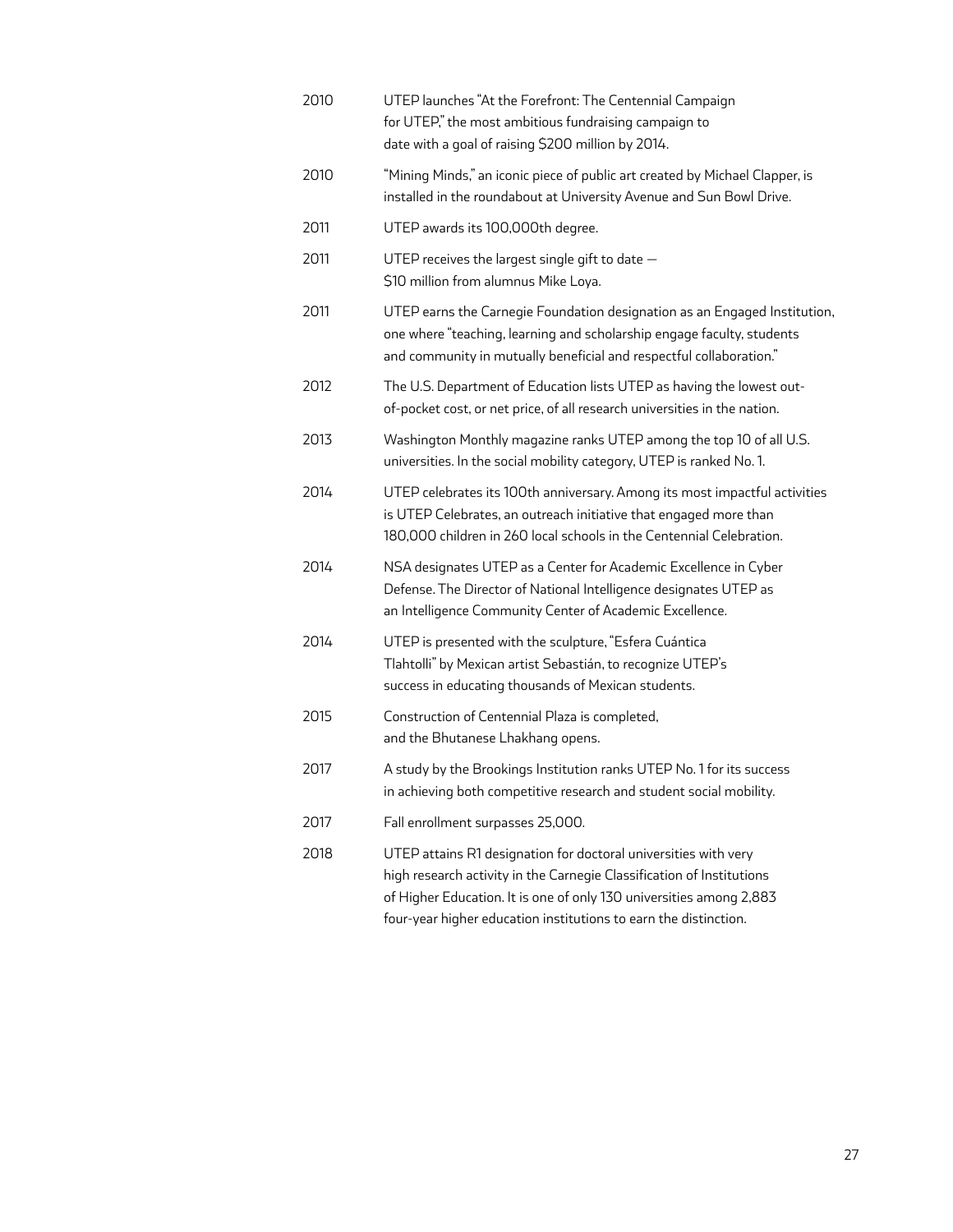# **GRADUATE SCHOOL** DOCTOR OF EDUCATION

*Educational Leadership and Administration*

Karina Chantal Canaba Dissertation Title: *Theorizing the Testimonios of Tenured Chicana Faculty at a Hispanic-Serving Institution*

# DOCTOR OF PHILOSOPHY

#### *Biomedical Engineering*

Nancy Selene Avila Dissertation Title: *Computer-aided Classification of Impulse Oscillometric Measures of Respiratory Small Airways Function in Children*

# John D. Ciubuc

Dissertation Title: *Raman Computational and Experimental Studies on Label-free Biological Investigations*

#### Yang Zhang

Dissertation Title: *Segmentation and Registration Based Automatic Cancer Proton Treatment Analyst*

#### *Borderlands History*

Eva Nohemi Orozco Garcia Dissertation Title: *Las mujeres sinarquistas (1937- 1962): Las manos ocultas en la construcción del sentimiento nacionalista mexicano de derecha*

#### *Business Administration*

#### Rawia Ahmed

Dissertation Title: *Spurring Tensions at the Workplace and the Moderating Role of Psychological Resilience: A Paradox Theory Perspective*

#### Randika Sanjeewa Eramudugoda Gamage

Dissertation Title: *Bribery and Export Intensity: The Role of Formal Institutional Constraint Susceptibility*

Md Mahmudul Hasan Dissertation Title: *Lenders' Influence on Borrower Firms' Internal Controls*

#### Lifei Xue

Dissertation Title: *Information Content of Revised Earnings Forecasts, Market Learning, and Analyst Behavior*

#### *Chemistry*

#### Tahmina Akter

Dissertation Title: *New Porous Semiconductor Nanocomposite as Dye Sensitized Photocatalyst for Hydrogen Evolution and Chemical Sorbents*

Qin Gao Dissertation Title: *Application of Urinary Metabolites in Cancer Detection*

#### Md Tariqul Islam

Dissertation Title: *Synthesis, Characterization, and Aapplications of Advanced Functional Nanomaterials for Catalysts and Water Treatment* 

#### *Civil Engineering*

Tallen Ashley Capt Dissertation Title: *Arid Region Urban Water Demand: A Mechanistic Model and Forecast for Water Scarce Regions*

Matthew Mark Vechione

Dissertation Title: *Analysis and Modeling of Lane Changing Behavior*

#### *Computational Science*

Bethuel Omutiti Khamala Dissertation Title: *Computational Studies on Perovskite-Metallofullerene Interface and Magnetic Properties of Mn-based Mixed Olivines*

#### Jonathon Edward Mohl

Dissertation Title: *Prediction of O-glycosylation in Proteins for different Polypeptide GalNAc-Transferases*

#### *Computer Science*

#### Daniel Michael Mejia Dissertation Title: *A Bottom-Up Modeling Methodology using Knowledge Graphs for Composite Metric Development*

*Applied to Traffic Crashes in the State of Texas*

### *Electrical and Computer Engineering*

Carlos Alejandro Garcia Rosales Dissertation Title: *Characterization and Quality Assessment of Smart Polymer Systems Fabricated by Using 3D Printing Technique*

### Rafael Gerardo Lopez

Dissertation Title: *Application of Compressive Sensing to Microwave Tomography*

#### *Environmental Science and Engineering*

#### Ishaq Olarewaju Adisa

Dissertation Title: *Potential of Nanoscale Elements to Control Fusarium Wilt Disease in Tomato (Solanum Lycopersicum), Enhance Macronutrient use Efficiency, and Increase its Yield*

#### Paulami Banerjee

Dissertation Title: *Creating Spaces for Conversations on Conservation: A Case Study of Joint Forest Management in East Sikkim, India*

#### M Esther Salinas

Dissertation Title: *Ultrafine Black Carbon: A Cumulative Assessment on the Physiology of Lung-derived Cells*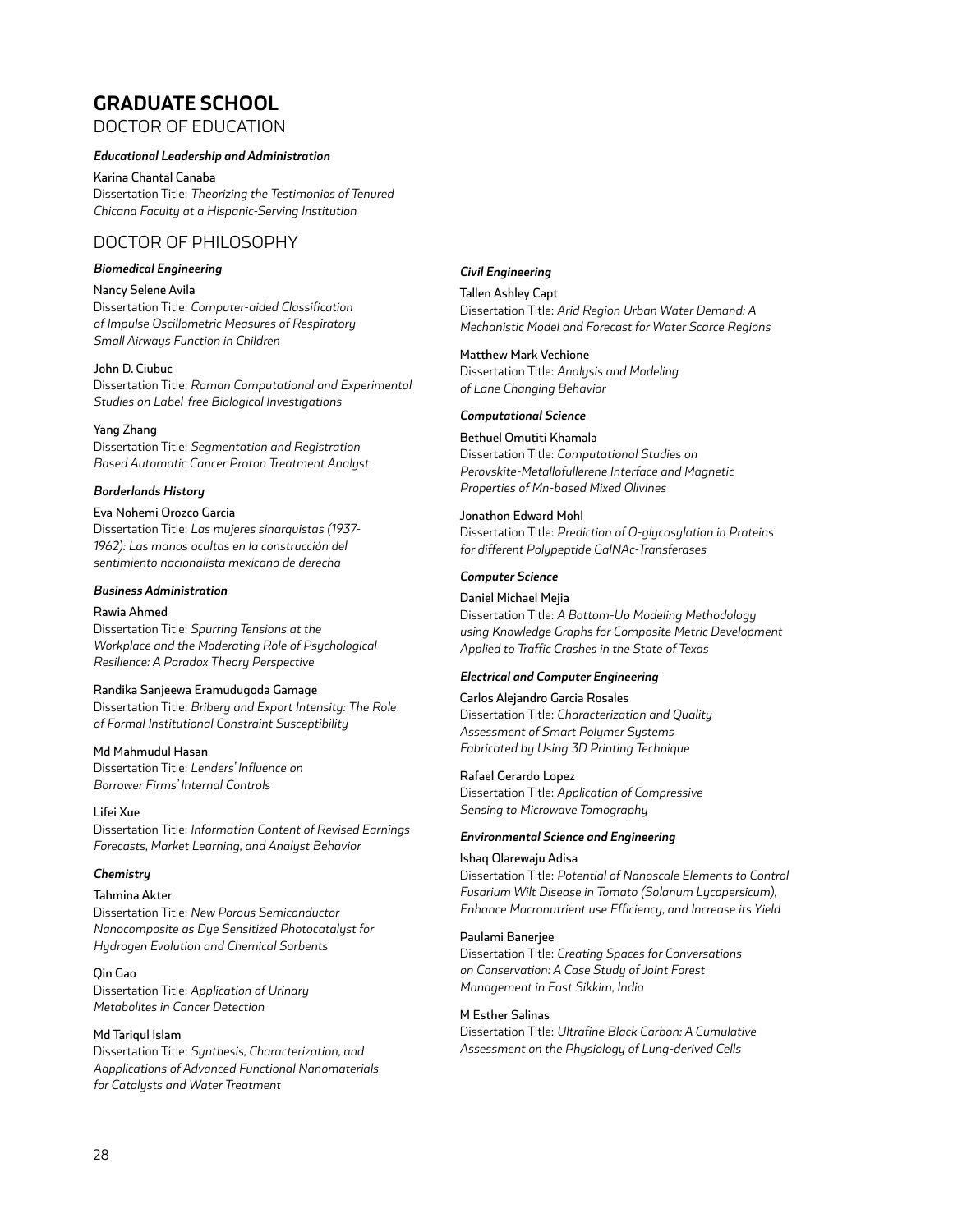#### Carlos Tamez Jr.

Dissertation Title: *Investigation into the Effects of Copper-Based Nanoparticles on Sugarcane (Saccharum officinarum) and Zucchini (Cucurbita pepo)*

#### Kathryn Rose Wedemeyer-Strombel

Dissertation Title: *Fishers' Ecological Knowledge and Stable Isotope Analysis: A Social-Ecological Systems Approach to Endangered Species Conservation*

#### *Geological Sciences*

#### Richard Alexander Alfaro-Diaz

Dissertation Title: *Unraveling Earthquake Stresses: Insights from Dynamically Triggered Earthquakes and Quaternary Faulting and Urban Seismic Hazards in the El Paso Metropolitan Area*

#### Cora Evelyn Gannaway Dalton

Dissertation Title: *Stratigraphic and Structural Characterization and Evolution of Exposed Megaflaps Flanking Salt Diapirs*

#### Juan Alejandro Ochoa Chavez

Dissertation Title: *Seismic Analysis of the 30 July 1972 Sitka Earthquake Aftershocks, Stress Drop of Aftershocks in Cook Strait, New Zealand following the 2013 Cook Strait and Lake Grassmere and 2016 Kaikoura Earthquakes, and 2d Seismic Tomography in the Brady Hot Springs Geothermal Site, Nevada*

#### *Materials Science and Engineering*

#### Noemi Dominguez Ruiz

Dissertation Title: *Strategies to Improve the Electrochemical Performance of Transition Metal Compounds as Anode Materials for Li-ion Batteries*

#### Venkata Sai Yashwanth Injeti

Dissertation Title: *Understanding of Deformation and Fracture Behavior of Next-Generation High-Strength High Ductility Steels*

#### *Mechanical Engineering*

#### Juan Jose Gomez Chavez

Dissertation Title: *CMAS/Volcanic Ash Infiltration Performance of Yttria Rich Zirconia Thermal Barrier Coatings Produced by Electron Beam Physical Vapor Deposition*

#### *Psychology*

#### Miriam Josephine Alvarez

Dissertation Title: *Under the Skin: Psychophysiological Consequences of Racial Discrimination*

#### *Rhetoric and Composition*

#### Julie Ann Rivera

Dissertation Title: *Written HIS-Related Discourse: The Representation and Shaping of the Hispanic Identity and the Assignment of Power*

#### Heather Smith

Dissertation Title: *Advising as Literacy: A Cultural Capital Approach to Academic Advising in an Hispanic Serving Institution*

### *Teaching, Learning and Culture*

#### Ashley Graboski-Bauer

Dissertation Title: *Psychologically Satisfying: Exploring Client Experiences with Dynamics of Shared Decision-Making in Care from Prescribing Psychologists*

#### Lidia Herrera-Rocha

Dissertation Title: *Language Ideologies and Identities of Emergent Bilingual Learners in a Dual Language and a Transitional Bilingual Education Context: A Comparative Study*

#### Claudia Saldana Corral

Dissertation Title: *Art as a Mediating Tool: Children and Learning in a Music and Arts-Based After-School Program*

#### Lisa Ann Serna

Dissertation Title: *Newcomer English Language Learners in High School Choral Music Education: An Ethnographic Case Study*

### DOCTOR OF NURSING PRACTICE

Joy Akhigbe Laura Alcantar Dora Maria Carcoba Habtekiros Kahssay Laurence Jerome Labayen Maria Esther Sanchez Michael James Scholl Crystal Lynne Torres Mimi Echivarre Veloso Natasha Dawn Wardsworth Isabel Cristina Zuniga

### DOCTOR OF PHYSICAL THERAPY

Angel Ernesto Perez

### DOCTOR OF PHARMACY

#### *UTEP-UTA Cooperative Pharmacy Program*

Sarah Nelly Jallad Carmen Guadalupe Kerstiens Rebecca Ann Belmontes Alejandro Alfonso Acuna Erick A. Romero Iraj M. Pourjavaheri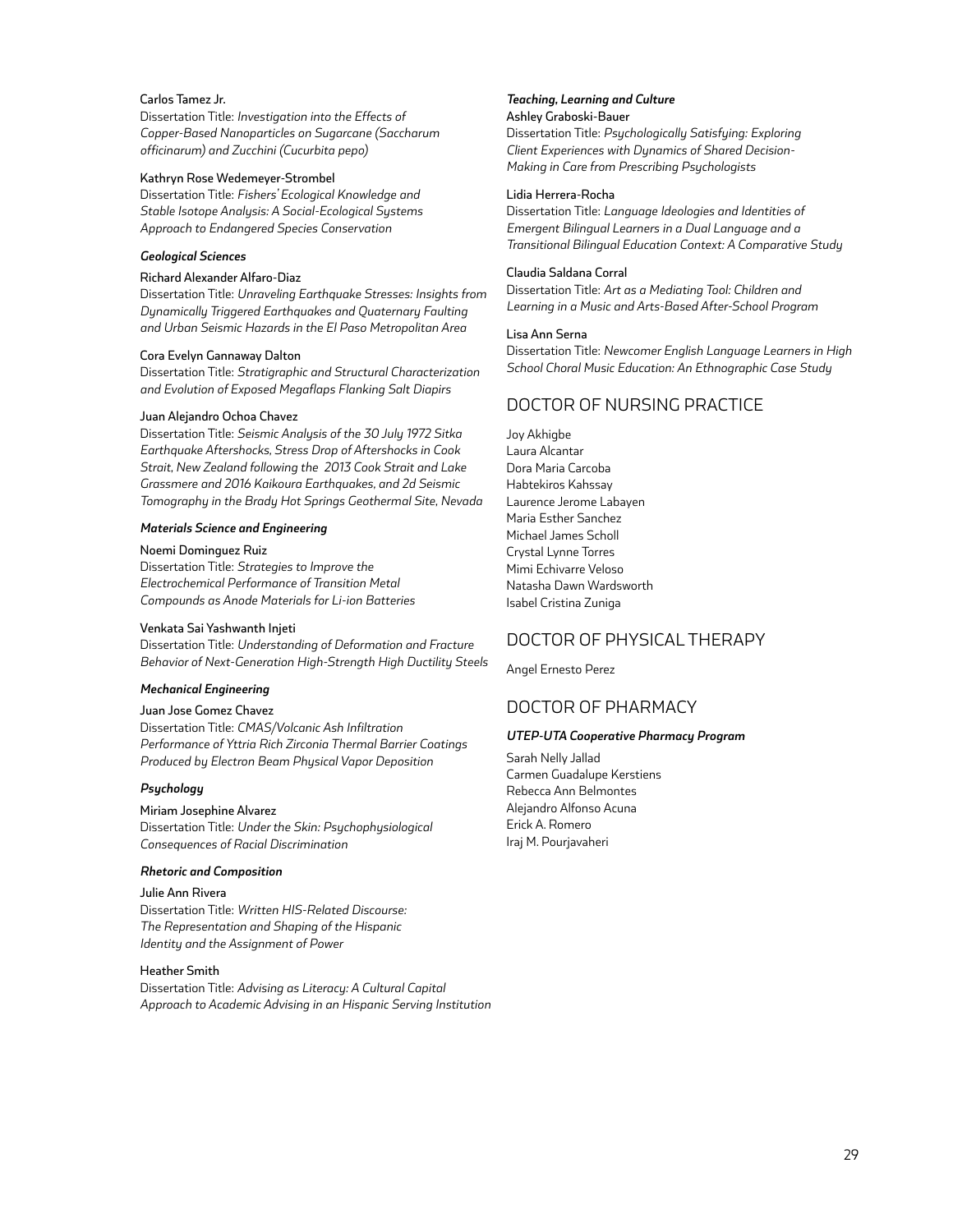# MASTER OF ACCOUNTANCY

Andrea Elizabeth Alvara Jeanette Alvara Claudia Samirah Baltazar Leandro Salvador Brandi Emily C. Chacon Ramon Galvan Jr. Benjamin Cristian Gandara

# MASTER OF ARTS

#### *Communication*

Anuar Amade Anuar Jacqueline Ann Fiest Maribell González Anaya Nicolas Hernandez Mónica Hernández Corrales Isidro Abuchahama Intave Camilo Arturo Llano Castaño Inês Atanásio Mahumane Honório Dos Santos Eugénio Manjor Alexandra R. Martinez Mónica Molina Arredondo Pablo Manuel Morales Edmundo Aníbal Quinto Pinto Claribel Torres Giraldo Julián Ramiro Vargas Daraviña Paula Andrea Vidal Arboleda

#### *English and American Literature*

Andrea Michelle Anderson Carmen Marie Arrabito Oscar Francisco Garza Fabiola Alejandra Meza Michelle Denise Millen Benjamin Lee Williams

#### *English: Rhetoric and Writing Studies*

Whitney Ellis Mohammed Sakip Iddrisu Jenny Sonya Patino Dora Maria Tovar Gutierrez

#### *History*

Terrell Ray Bridges Jr. Roberto Jesus Diaz Maria Erica Marin Pablo Geronimo Martinez Coronado Sr. Luis Omar Pacheco

#### *Latin American and Border Studies*

Brittany Janelle Hearn

John G. Hoagland III Jonathan Lechuga Shuangpei Ma Andres Aaron Martinez Maria Eugenia Martinez Alondra Alejandra Miranda Mariah Medley Novela

Rocio Irene Mejia Garcia Alejandra Sifuentes Luis Miguel Suira

#### *Leadership Studies*

Erric Allen Araceli Arroyo James Justin Baxter Christopher Dominick Black William Charles Boettcher Michael Trenton Boswell Todd Eric Brown Jonathon Paul Butler Troy Edwin Buzard Charlene Coleman Daniel P. Costello Kimberly Ann Costello Bertha Maria Cuadra Keyon Dontrell Cummings Matthew Sueden Delisle Jonathan David Dyon Kyle Esquibel Rufino Farias Jr. Roberto Guadarrama Clint Weston Gulley Melinda Marie Hamilton Benjamin Hammer Giavanna Lillian Haseley David Carl Hultquist Todd Alan Jaeger Harold Eddie Jarrell Charles Jones Celecia Kalili Herbert Mcclintock Keeley Bradley Klusman Keiandra Nicole Lane Winifred Renita Love Stephen Shane Mercer Spencer Morris Manuel Humberto Ramirez Jr. Curtis Anthony Reese Rafal Piotr Soroka

David J. Otero Luis E. Pasaret Giannino Manuel Rodriguez Wendy J. Rodriguez Esteban Sifuentes Michael Sosa Armando Ugarte

Joshua Lance Thompson Andrea Torre Justin Trimble Cody Tveten Andrea Michelle Urbina Michael David Wahl Jessica Wells Michael Joseph Wiles Michael Lane Wiley Charles L. Wilson Christina Lynn Wilson Scott Alan Wolfe Megan Elizabeth Zigler

#### *Linguistics*

Susana Mariel Arzate

*Philosophy*

Sean David Dillard

#### *Political Science*

Jared Philip Chumsae Jairemy Quinton Edwards Christopher John Haymon Michelle Estefania Munoz Cisneros Ashley Monique Rodriguez Mark David Stinson Ru Tu

#### *Sociology*

Mariel Cano Perez Viridiana Edwards Juan J. Mendoza Todd Lawrence Reiser Roger Andrew Renteria

#### *Spanish*

Ruth Arras Giannina Mariana Deza Melgar Angelica Rey Acevedo Gladys Helda Vega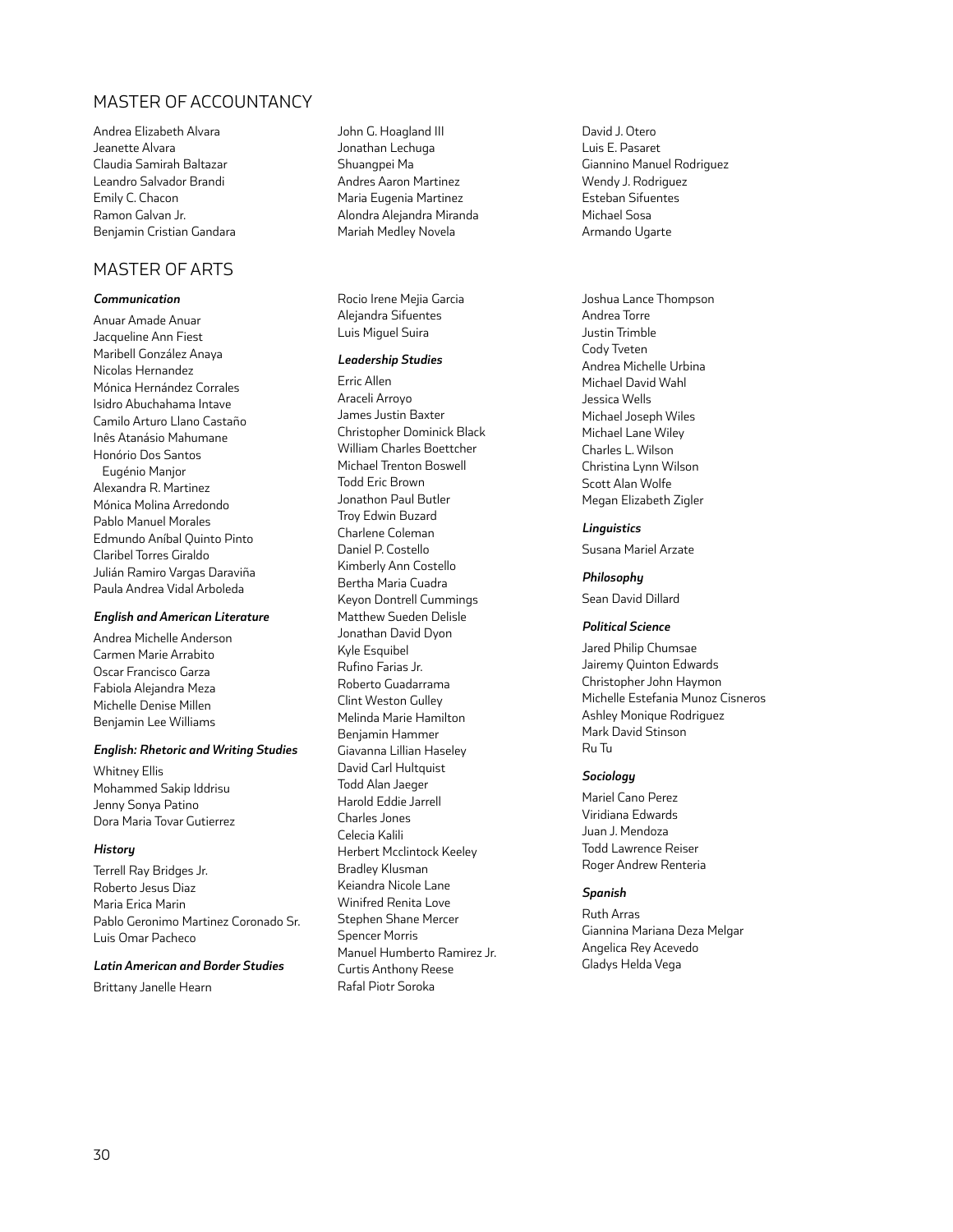### MASTER OF ARTS IN TEACHING

#### *English*

Andrea Elena Reveles

*Mathematics* Brenda I. Delgadillo Md Easin Hasan

### MASTER OF BUSINESS ADMINISTRATION

Rodolfo Aguilar Christian Alex Cabral Xiaofei Chen Luis Eduardo Contreras Margarita Danielle Delgado Edmundo Esparza Gilbert Favela Miguel Angel Fraga Andrea M. Galindo Leal

Michael Garay David Alejandro Garcia Magdalena Gomez Raul Gomez Jr. Carolina Elena Gonzalez Tory Jean Johannsen Miguel Alejandro Maldonado Izabela Marta McCage Carlos Roberto Perezares

### MASTER OF DEFENSE AND STRATEGIC STUDIES

Adam J. Carlson Winston Castillo Thomas Leroy Christesen II Ben Willaim Dojaquez Esperanza Fuentes Jeremy Todd Hendrix Steward Evert Hogans

# MASTER OF EDUCATION

#### *Curriculum and Instruction*

Esmeralda Aguilera Yvette Aguirre Frances De Jesus Altamirano Sonia Jessica Alvarez Kelsey Michelle Anderson Erika Becerra Brooke Elizabeth Boutwell Maria Cates Maribel Diaz Jared Cesar Gamez Michele Alejandra Garcia David Eloy Gasca Jr. Taylor Nicole Grohmann Pilar Guerra Erica Gutierrez Crystal Hernandez Karla Veronica Herrera Jasmine Marie Holder Judith R. Hoyt Erika Louise Lazo Laura Lorta Melissa Islas Moreno Alexis Murphy Andrew John Nebl Jessica Lavon Pilson Areli Raya

- Scott Joseph Holzerland Mei Ling Konstantynowicz Shawn Lawrence Le Tang Julie Ariana Loya James Lee Mudd Matthew J. Reed Scott Richards
- Alejandra Salgado Kaylee Sanchez Vanessa Marie Santiago-Larkin Marvelyn Scavuzzo Celeste Lucia Schultz Olivia Solomon Marisela Stanley Rudy Tapia Jessica Valdez Rosana Villalobos Martinez Jorge Alberto Villarreal Arroyo Sandra Waldmann Elaine Elizabeth Whitman Claudia Ivonne Wilburn

#### *Educational Administration*

Jonathan Pierre Butler WendyLee Carrasco Solorio Veronica Chavez Curtis Christopher Chesanek Elizabeth D. Huerta Mariana Kolar Erica Luna Irene Marlene Mendez Gissel Meza Kevin Joel Moussavi-Saeedi Alejandro Munguia

*Sciences* Sarah Michele Garcia

Thelma Ramos Juan Reyes Melissa Jazmine Rivas Francisco Salazar Jr. Abigail Lenter Sescon Sanket Milan Shah Evan Vanderzwan Amandeep Kaur Wraich Ervin Armando Zubiate

Albert Acevedo Rodriguez Jr. Marco Schinella Dion Simpson Elmostafa Talha Derek Max Yazzie Jamaal DeShaun Young

Lizeth Ortiz Claudia Regina Perales Stephanie Prieto Sofia Gabriela Reyes Stephanie Senclair Manuel Charles Serros Jeffrey Lewis Stevens Merideth Lee Stevens Isabel Stretton Raul A. Villagrana

#### *Literacy Education*

Kristen Nichole Ash Robert Stephen Blanchette Monica Blanco Jeremy Espinoza Jessica Marie Matias-Cuesta Cesar M. Ronquillo

#### *School Counseling*

Araceli Munoz Deena Munoz Marisol Ruiz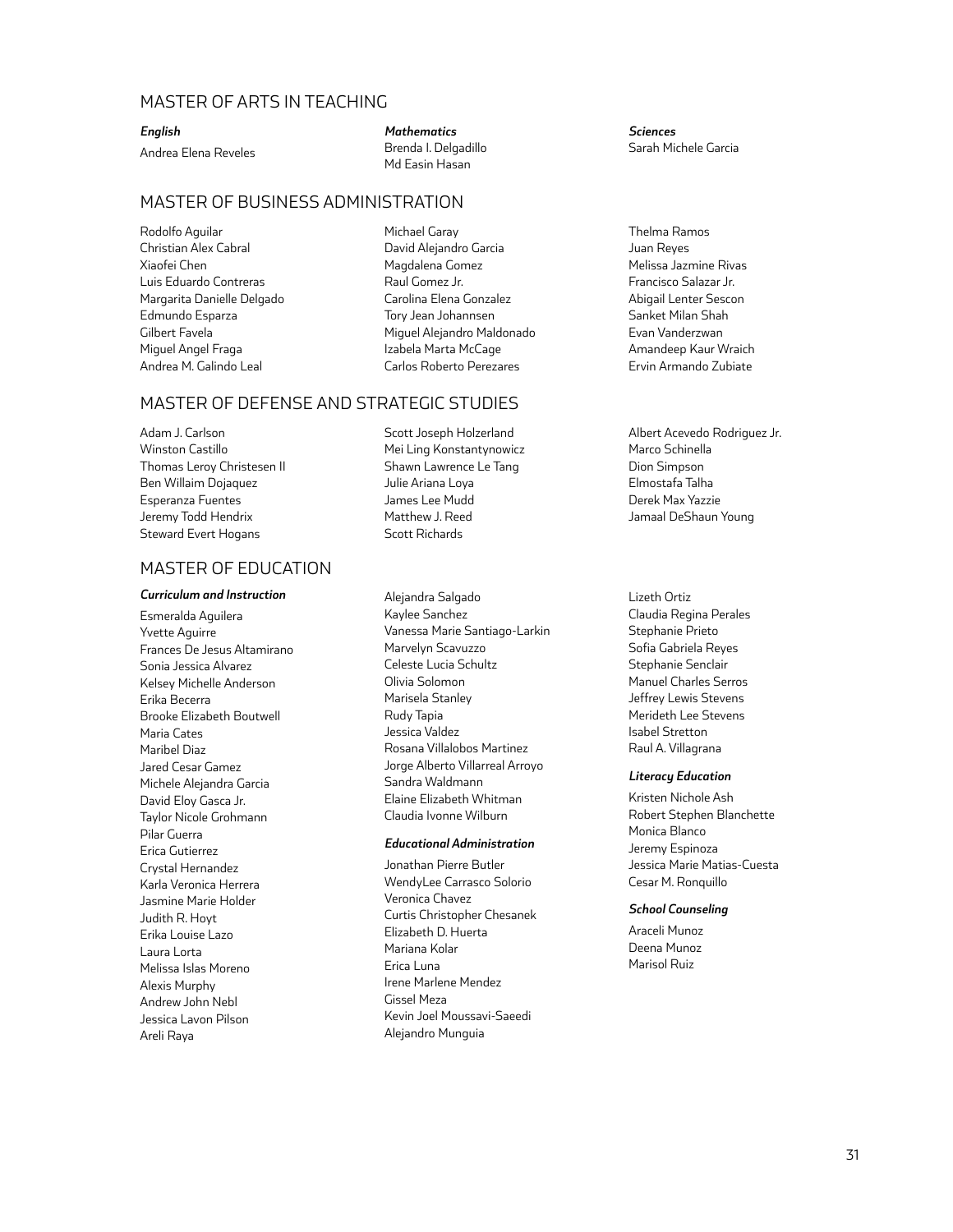# MASTER OF ENGINEERING IN CIVIL AND ENVIRONMENTAL ENGINEERING

Celena M. Arreola Luis Hector Guerrero Saul Trejo

Fiorella Daphne Manrique Ponce Oscar Antonio Moreno Huizar Irma Leticia Nikicicz Melissa Anne Nurczynski Kristen Leigh Olin Jesus Joseph Pena

Jacqueline Rachel Hale Adam Trice Mayhall

Guy William McGunegle Jeffrey Martin Nail

Vincent Steven Pokluda Brice Donavan Rae

Reinier Perez Luis Omar Perez Rivera

Marcus Pitts

# MASTER OF FINE ARTS

#### *Creative Writing*

Francisco Javier Barraza Alonzo William Ramon Daugherty Martha Carolina Davila Diaz Warren O'Sullivan Decker Luz Alba Hernandez Crystal Lynn Hurd

# MASTER OF MUSIC

#### *Music Performance*

Carlos Enrique Barba Cederborg Alejandro Carrillo Pastrana

# MASTER IN PUBLIC ADMINISTRATION

Deanna Toccars Carson Dewey Eugene Clemons Jr. Pierre Giuseppe Crescimbeni Dominique Mone Davis Cassandra Suzanne Davisson Jason T. Herring Paloma Iveth Jimenez Raul B. Marquez

# MASTER OF PUBLIC HEALTH

Tamanna Ferdous Alejandra Martinez Brianda Selene Sarmiento Rodriguez Sally Merlin Voss

Barbara Cibele Nascimento Conceicao

# MASTER OF REHABILITATION COUNSELING

Nicole Gonzales Damaris Guerra Fabian Marquez

Salvador Rios Jr. Sue Smith Jessica Snow

# MASTER OF SCIENCE

#### *Biology*

Patricia Andrea Lozano

# *Biomedical Engineering*

Jose Antonio Arredondo Jr. Mauro Joaquin Ruiz III

#### *Bioinformatics*

Kabita Baral Karla Patricia Godinez Macias Mariana Vasquez

#### *Chemistry* Lois Mendez Jose A. Rosales

*Civil Engineering* Melissa I. Escalante

#### *Computational Science*

Sharmin Abdullah Laxman Bokati Mirza Mohammad Maqbule Elahi Govinda Bahadur KC

Nicole Anne White

Xochilt Alejandra Sequeira Aguilar Maria Lorena Sosa Rodriguez James Jackson Walzel

Michelle Doris Shaheen Ashley Crystelle Venegas

Cleber Ribeiro da Costa Mayra G. Rodarte Rudy Rodriguez Jr. Richard Joseph Russell II Ana Isabel Sandoval Chris Thrasher James William Van Zlike

Modupe Ore Odusanya Bofei Wang Zakia Al Kadri Marisol Chacon Swapnil Singh Chauhan Ishtjot Singh Kamboj Manoj Pravakar Saha

Alexis G. Vargas

*Computer Engineering* Nazli Etebari Malekzadeh Gerson Santos Medina Angel Izael Solis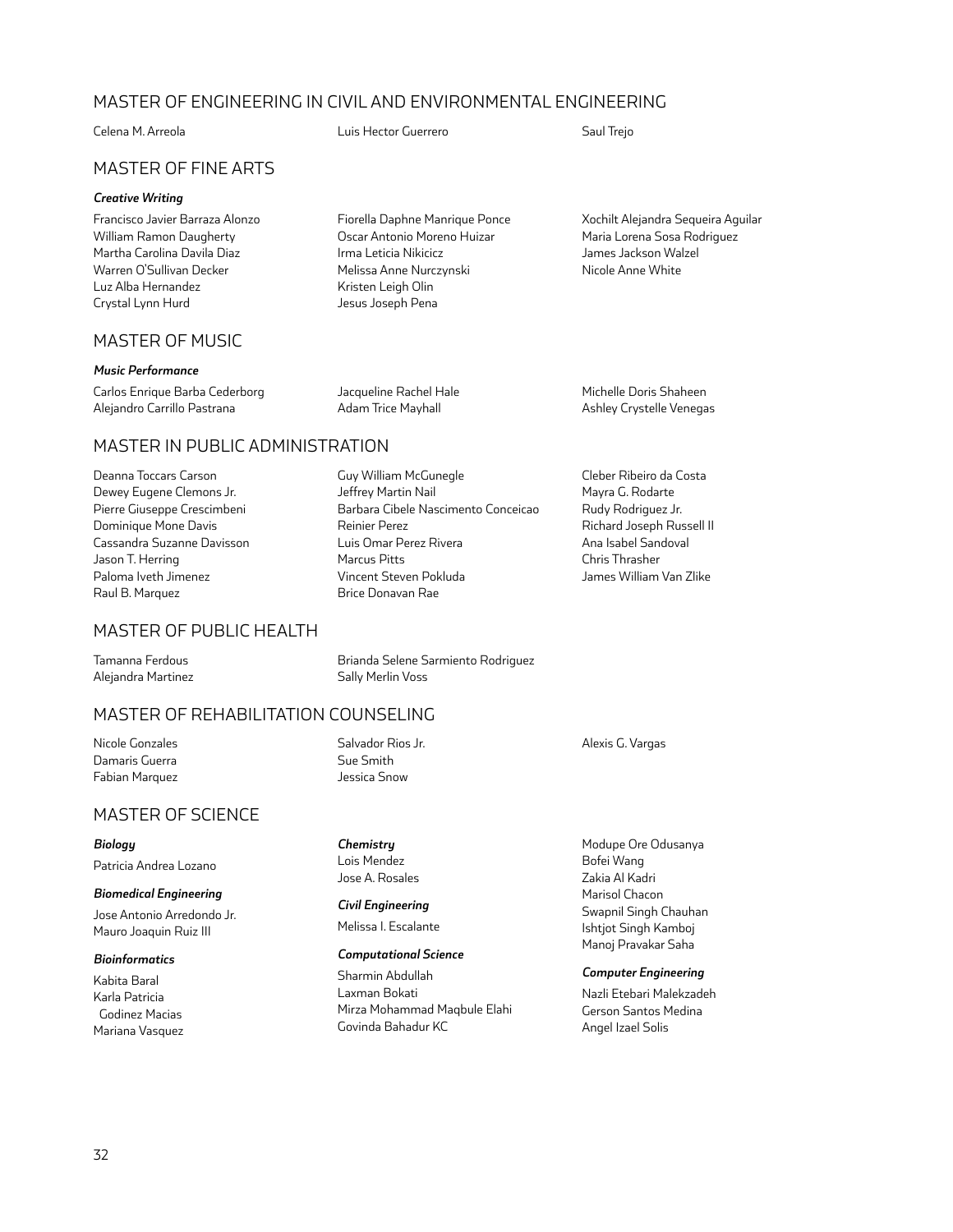#### *Construction Management*

Rogelio Adame Akinsunbo Akinbile Ahmad Paiman Amiri Jeronimo Benavides Alvaro Chacon Jr. Alondra Karen Gurrola Lizeth Viridiana Herrera Chioma Okafor Hector Daniel Olave Bradley Allen Pate Robert A. Read Oscar Romero Gabriela Rosales Soto Oscar Siegfried Veloz Sofia Alexandra Zea

#### *Economics*

Raul Estrada Astrid Georgina Garcia Ramos

#### *Electrical Engineering*

Diana Janneth Camacho Gilbert Thomas Carranza Antonio Gavin Delgado Polanco Gabriel Felipe Galarza Manuel Fernando Martinez Jr. Omar David Salazar Mares

#### *Engineering*

Alexandro Antonio Medina

#### *Environmental Science*

Sergio David Samaniego

#### *Geology*

Garrett Thomas Goff Ezequiel Arturo Moreno Flores Nathan Zachary Reade

#### *Industrial Engineering*

Carlos Emmanuel Cisneros Javed Salman Firoze Cesar Alberto Guillen Joan Chukwufumnanya Isichei Edgar Omar Lopez James Newson

#### *Intelligence and National Security Studies*

Laura Patricia Alonso Shawn Patrick Hutson Tonantzin Graciela Lozano Shawn Kenneth Naegele Mai Han Nguyen Juan Urbina

#### *Kinesiology* Lance Dakota Gruber

#### *Manufacturing Engineering*

Saby Lourdes Medina

#### *Mathematics*

Jazmin Quezada James Edward Snell Denisse Urenda

### *Mechanical Engineering*

Carlos Felipe Acosta Carrasco Colton John Caviglia Jorge Angel Diaz-Cabrales Alfonso Fernandez Leon Everardo Garay Acosta Enrique Antonio Garibay Trejo Manuel Jesus Herrera Jr. Emily Naomi Herzog Xavier Andres Jimenez Guzman Gabriel Llausas Edgar Jorge Maguregui Eduardo Meraz Trejo Mariano Mercado Andres Gerardo Navarro Cristian Orozco David Saenz Eduardo Allen Vazquez Jr.

#### *Mental Health Counseling*

Crystal Ayala Sarah Christine Bolanos Grace Ojornile Chimekwene Mariaitzel Favela Angela Danielle Lopez Pamela Nicole Lopez Amberly Mabel Martinez Simon Oyijewu Ocheme Melanie Straight Carmen Vasquez

#### *Metallurgical and Materials Engineering*

Israel Alejandro Carrete

#### *Physics*

Angela C. Aguilar Mahendra Subedi Surya Prasad Timilsina

#### *Professional Science*

Arturo Vicente Gonzalez-Lopez Haley Caitlyn Miller Xiang Yang Teng

#### *Software Engineering*

Jose Andres Cabrera Maynez Hector Cervantes Jr. Adriana Escobar De La Torre Hector Fierro Thomas Joseph George Michael Manzanares Alberto Daniel Morales Patrick A. Morales Abner Palomino Reyes Jesus Jose Valles Urbina Kristian Dominic Villanueva

#### *Speech-Language Pathology*

Magda Vedenice Alvarado Ashlyn Victoria Benton Stephanie N. Escobar Victoria Fierro Lulani Nichole Martinez Callie Mae Mathis Celeste Orozco Kendra Nicole Rosales Olivia Alyzza Ruiz Briana Arlene Sanchez Loren Renee Sotelo Lisa Jacqueline Valles Katelyn Nicole Vera

#### *Statistics*

Benard Owusu Dechi Raymond Anthony Ford Chukwuemeka Nwabueze Okoro Md Showaib Rahman Sarker

#### *Systems Engineering*

Pedro Alfredo Alvarado Heredia David Ernesto Burgos Sr. Jose Eduardo Contreras Jr. William Charles Easttom II Shaurice Celeste Gillespie Alma Patricia Granados Claudia Marchan Briana Laura Moreno Gina Elizabeth Moreno Leonard Provoid Mark Rodriguez Jorge Vazquez

#### *Master of Science in Information Technology*

Oluwafemi Abraham Ayeni Josuhe Neri Amy Rosalie Padilla Stephen Jennings Pruett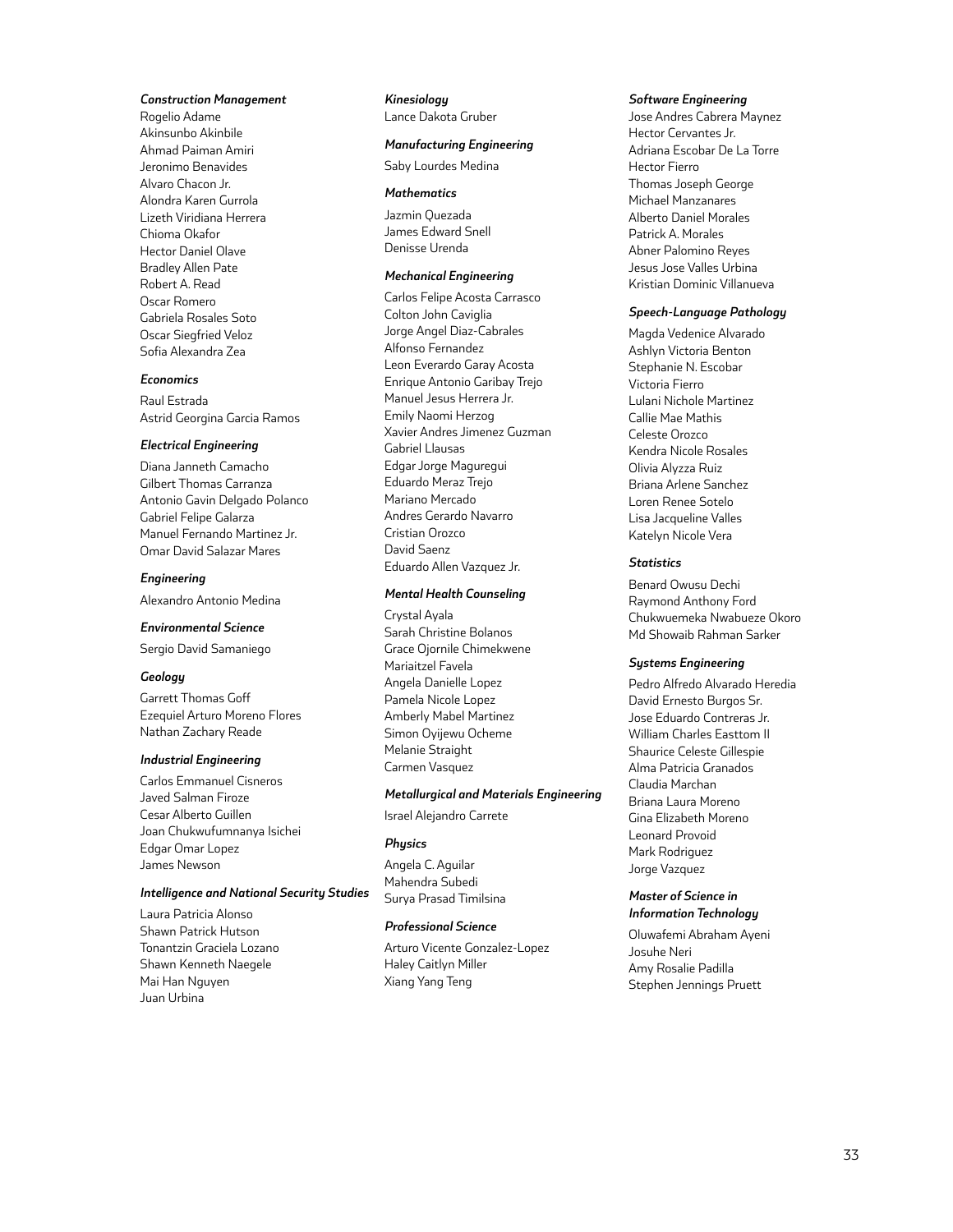### MASTER OF SCIENCE IN NURSING

#### *Nursing Administration and Management*

Paul Adam Cline Anna Marie Flores Camille Gerdes Jerardo Gonzalez Shelly Marie Green Sarah Lynn Harlass Corey Mikes Jennifer Teresa Rolley Dion Anthony Saenz Rachel Shaw Monica Tom Kimberly Nicole Ventura Humberto Villalobos Nicole Marie Wolf Olga Lilia Yeager

#### *Nursing Education*

Juliana Anjos Jessica Pauline Bowen Stacey Estes Raul Mendez Guevara Erin Marie Mina Dolapo Molara Mitchell Mary Mwangi Manuel Tobias

#### *Nursing-Practitioner*

Alexa Monae Acosta Christine Grohs Agerlid Nicole Kristin Aguirre John Akunne

# MASTER OF SOCIAL WORK

Amanda Amaya Rosalva Blanco Alysha Rachelle Brady Matthew Christopher Bryan Perla Magaly Chaparro Paola Chavez Payan Victoria Adriana Compean Violeta Maria Curlee Agueda Yamel Dagda Breanna Mae DeLong Delia Dominguez Cynthia Lucero Gonzalez Edith Gonzalez Jennifer Guerra Juan Vicente Guerrero Rebekah M. Kulowski

Nicole Ann Alaniz Victor Manuel Armendariz Jr. Yvonne Aubel-Mazza Nancy Adriana Barraza Julio Cesar Barron Kristin Neille Becker Patricia Loya Castro Florence Ifeyinwa Chinwuba Maria Lourdes Coca Kenneth Collins Lynn Cubela Angelica del Toro Baldemar Espinoza Margarita Favela Shannon Elizabeth Finklea Claudia Gallardo Bryan Alan Garcia Brandon Allen Gauthier Audrey S. Gilliam Christine Marie Hernandez Lisa Marie Herrera Kellie Hoskins Daniel Kelly Ariana Lugo Manuel Madrid Diandra Argelia Maldonado Pedro Juan Maldonado Camacho Nayeli Martinez Sara Elisabeth Mowrer Jessica Y. Navarro Tracey Lyn Nutter Gabrielle Olivas Angel Virgilio Pagan

Ishmael Israel Lopez Laura E C Marquez Jennifer Martinez Leonardo Martinez Destiny U. Miramontes Jose Angel Molinar Crystal Morales Laura Chavez Orozco Laura Owens Jamie Rivera Hebert Rocha Elizabeth Rodriguez Cristina Guadalupe Schaffino Nicolas Daniel Silva Edgar Arturo Talavera Ruiz Denisse Andrea Violante

Renee Patlan Amanda Marie Petersen Dorothy Anne Pottle Miriam Aidee Quiroga Nancy Ramirez Maria Isabel Rodriguez Cintia Rosenbaum Kathleen Elizabeth Ruman Janet Lea Salcido Adriana Sanchez Sharon Irene Sanchez Ricardo Serrano Caroline Sims Rhonda T. Sipe Adam Skidmore Rickie Jean Soberanes Juan Luis Soto Kristen Marie Stansbury Ferdinand Parfait Tabi Atem Leke Tambo Larry Eugene Terry Jr. Diane Elizabeth Turner Jazmin Vasquez Sabino Vega Jr. Jessica Veliz Blas Edward Villa Anthony Joseph Viscon Bronta Lenise Wegesa Anna Lara Wilkins Norma Alicia Yee Daniella Simona Ytuarte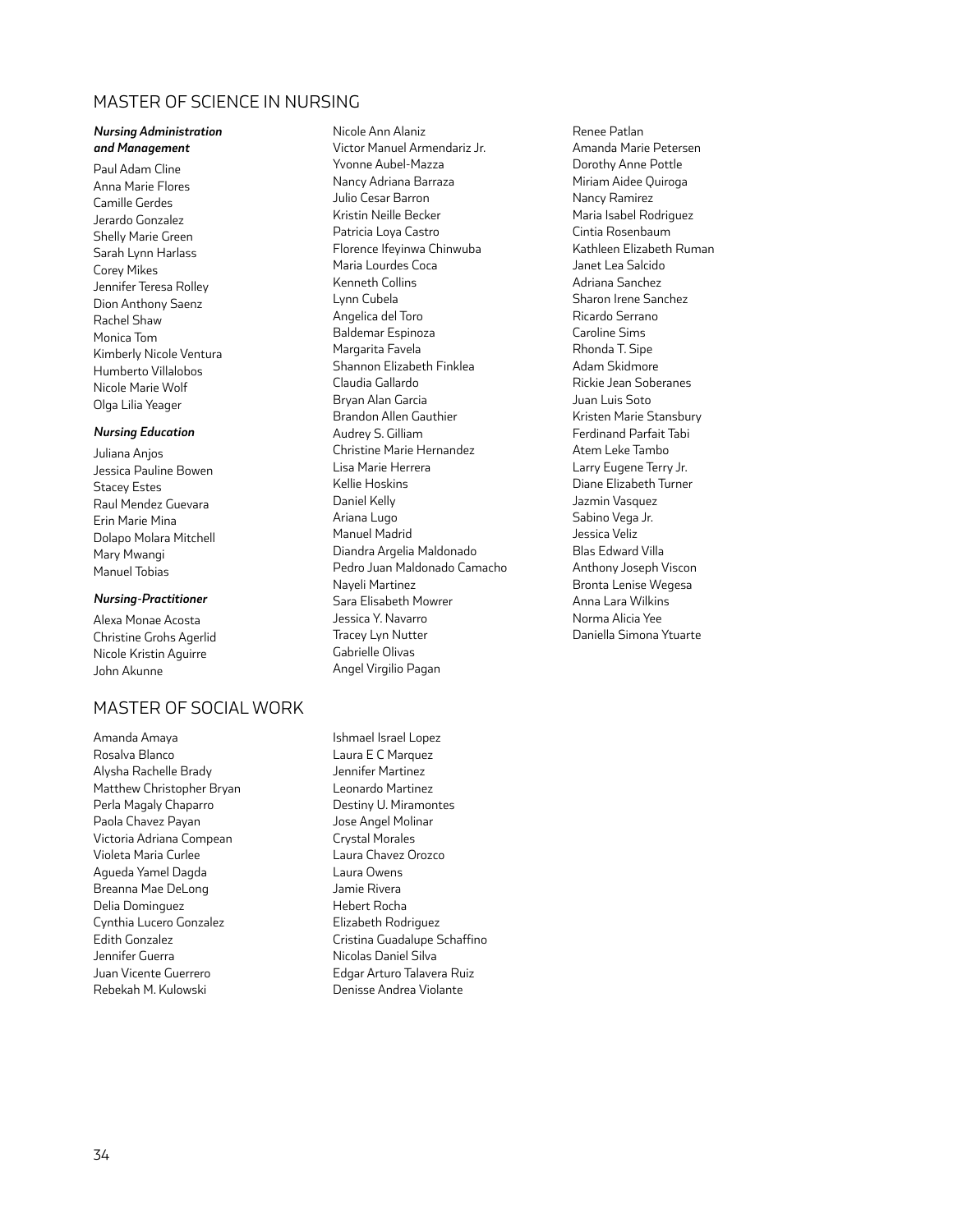# TOP TEN SENIORS 2019

Kristen Aida Ahumada *Biological Sciences*

Johnathan Andrew Cereceres *Chicano Studies/Political Science*

Jose Ignacio Echeverri Alegre *Biological Sciences and Psychology*

Katherine Heidi Fehr *Mechanical Engineering*

Hazael Hernandez *Cellular and Molecular Biochemistry/Biochemistry* Mariana Madero Guerrero *Finance*

Adriana Camila Mares Villalobos *Biological Sciences*

Maria Elena Martinez *Accounting*

Karina Nicole Monticone *Biological Sciences*

Gustavo Enrique Velez-Arce *Finance*

# UNIVERSITY HONORS PROGRAM Graduating in Spring 2019

# HONORS DEGREE CANDIDATES

| Francisco Ayala Rodriguez (Changel Albert Albert Albert Albert Albert Albert Albert Albert Albert Albert Alber                                                                                                                 |  |  |  |  |  |  |  |  |  |  |  |
|--------------------------------------------------------------------------------------------------------------------------------------------------------------------------------------------------------------------------------|--|--|--|--|--|--|--|--|--|--|--|
|                                                                                                                                                                                                                                |  |  |  |  |  |  |  |  |  |  |  |
|                                                                                                                                                                                                                                |  |  |  |  |  |  |  |  |  |  |  |
|                                                                                                                                                                                                                                |  |  |  |  |  |  |  |  |  |  |  |
|                                                                                                                                                                                                                                |  |  |  |  |  |  |  |  |  |  |  |
| Valerie Gallegos (Charles Landscare Landscare Landscare Landscare Landscare Landscare Gallegos (Charles Landscare Landscare Gallegos Charles Gallegos Landscare Gallegos (Charles Gallegos Landscare Gallegos Landscare Galleg |  |  |  |  |  |  |  |  |  |  |  |
| Celia Elena Gonzalez response response response response response response response response in Biological Sciences                                                                                                            |  |  |  |  |  |  |  |  |  |  |  |
| Stephanie Allison Herrera. English & American Literature                                                                                                                                                                       |  |  |  |  |  |  |  |  |  |  |  |
| Valeria Simone Pacheco-Diaz Biological Sciences                                                                                                                                                                                |  |  |  |  |  |  |  |  |  |  |  |
| Sara E. Pourjavaheri. (Changel Allen Allen Allen Allen Allen Allen Allen Allen Allen Allen Allen Allen Allen A                                                                                                                 |  |  |  |  |  |  |  |  |  |  |  |
|                                                                                                                                                                                                                                |  |  |  |  |  |  |  |  |  |  |  |
|                                                                                                                                                                                                                                |  |  |  |  |  |  |  |  |  |  |  |
|                                                                                                                                                                                                                                |  |  |  |  |  |  |  |  |  |  |  |

# HONORS CERTIFICATE CANDIDATES

| Gerardo Zavala in the context of the context of the context of the context of the context of the context of the context of the context of the context of the context of the context of the context of the context of the conte |  |  |  |  |  |  |  |  |  |  |  |
|--------------------------------------------------------------------------------------------------------------------------------------------------------------------------------------------------------------------------------|--|--|--|--|--|--|--|--|--|--|--|

# HONORS SENIOR THESIS CANDIDATES

| Francisco Ayala Rodriguez (Changel Andreas Andreas Andreas Andreas Andreas Andreas Andreas Andreas A           |  |  |  |  |  |  |  |  |  |
|----------------------------------------------------------------------------------------------------------------|--|--|--|--|--|--|--|--|--|
|                                                                                                                |  |  |  |  |  |  |  |  |  |
| Valeria Simone Pacheco-Diaz Biological Sciences                                                                |  |  |  |  |  |  |  |  |  |
|                                                                                                                |  |  |  |  |  |  |  |  |  |
| Gerardo Zavala response response response response response response response response response a contractor o |  |  |  |  |  |  |  |  |  |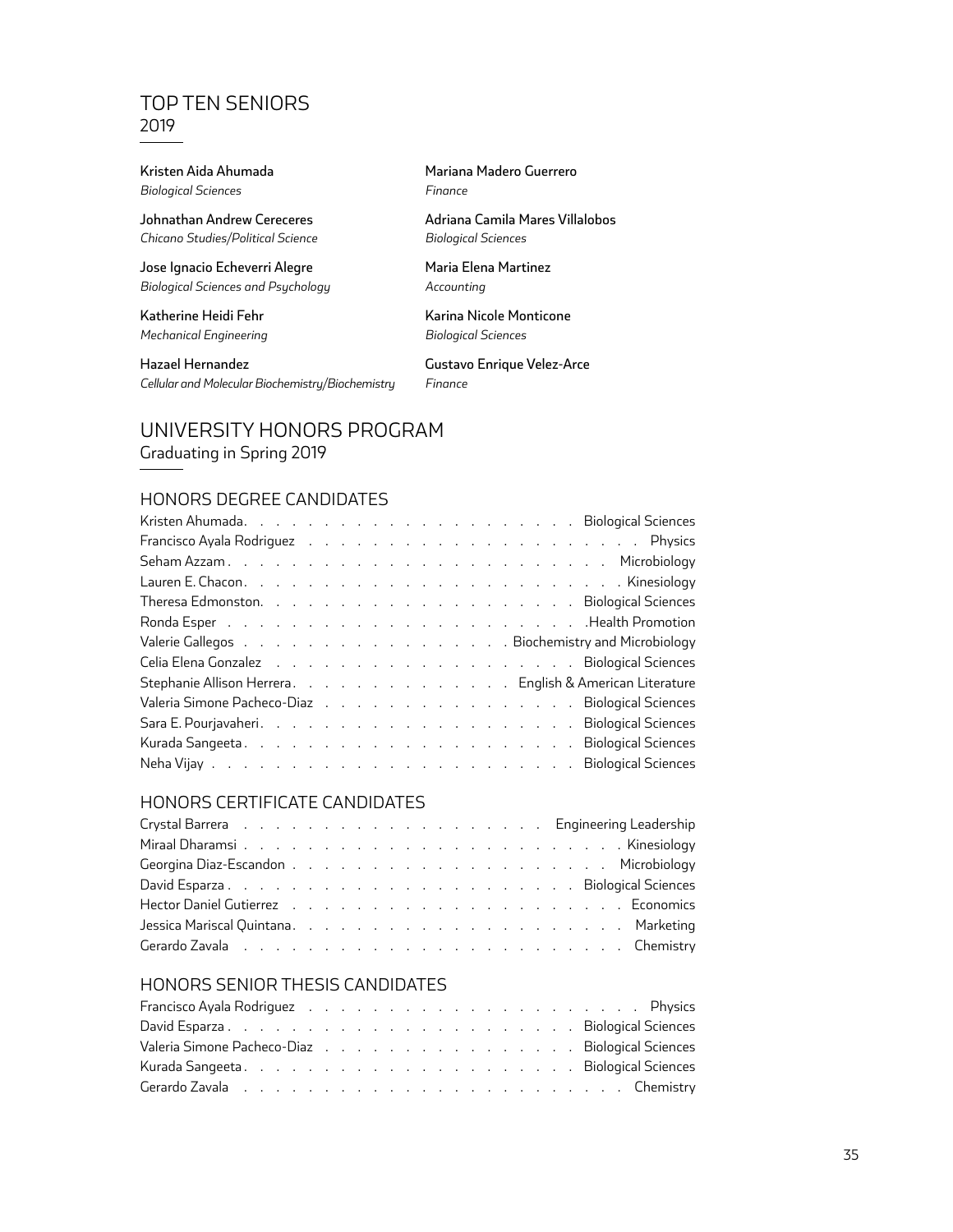# HONORS CANDIDATES

Graduating in Spring 2019

# **COLLEGE OF BUSINESS ADMINISTRATION**

Jocelyn Paulina Acosta Barraza Jesus Aguilar-Arroyo Zaira E. Akhtar Rebeca Alba Farah Ziad Aldasouqi Victoria Aurora Aleman Karen R. Benavides Kenneth Charles Boyd Ana Cecilia Camargo Tellez Isabella Rene Caro Miguel A. Carrillo Brenda Lizette Ceniceros Darielle Arissa De La Torre Alfredo De Santiago Paula Giovanna Dominguez Parra Alexa M. Enciso Jodie R. Enokson Amy Cristina Espinola Jairo U. Flores

# **COLLEGE OF EDUCATION**

Denise Acosta Korina L. Arras Theresa Mary Cataldi Casey Diana Ceniceros Claudia Del Valle Yessica Fernandez Acosta Natalia Galvan Penelope Garcia Fernandez Ruby Gonzalez Leeza Marie Gutierrez Yasmeen Hamdan

# **COLLEGE OF ENGINEERING**

Ahmad Omar Abu-Issa Bianca Sarahi Alvarez Jesus M. Avila III Sebastian Ayala Urtaza Crystal Rose Barrera Zachary Jordan Bell Aylin Alejandra Camacho Soto Bianca Castillo Ana Griselda Coronado Martinez Julio De La Cruz Jr. Brandon Delgado Malanche Alejandro Diaz Carlos Enrique Diaz Noa Shea Dodson Taylor Rayne Dodson Alberto Duenes Ibarra Carlos Alberto Fierro Castillo Bryan Ricardo Figueroa

- Omar C. Frausto Kay Gamboa Jonathan Derek Garcia Joshua Nathaniel Garcia Antonio Garcia Ceja Andrea Giner Vega Andrea Gonzalez Valeria Guadalupe Gonzalez Munoz Stephanie Brooke Hart Keren Areli Hernandez Rebecca Hernandez Antonio Jerman Johnson Mariana Leyva Samuel Longoria Mariana Madero Guerrero Hector Aaron Maldonado Tiffany Maldonado Jessica Samantha Mariscal Quintana Maria Elena Martinez
- Andrea Herrera Cabral Fernanda Jimenez Jorge Luis Lopez Arlene Lozano Yvette Lujan-Rodriguez Itzel Areli Martinez Karla Leticia Martinez Gutierrez Vianey Miriam Medina Leslie Meraz Celeste M. Meza Martina Murillo
- Manuel Galindo Jr. Isai Gonzalez Norma Angelica Granados Guillermo Nicolas Gutierrez Serrano Samuel Ernesto Hall Sanchez Peter Gustav Hanson Stephen Jesus Hernandez Sandra Sofia Jimenez Ryan Jones Stuart Paul Kohn Emilio Sebastian Loera Gerardo J. Lopez Vanessa Monique Lopez Miguel Alberto Lopez-Adame Victor Alexis Madrid Erick David Mendez Silva Sabastian Moncayo Alec William Mondello

Raven Rose Mendez Juan E. Montoya Mallory Sue Mosher Mark Alexander Myers Jr. Cesar A. Nunez Sethavuth Paradee Monica G. Pena Christian M. Prawel Edgar Quiroga Maria Salette Quiroz Jesus Rodriguez Stephanie Rubio Saenz Lilian Estela Salgado Chavez Pamela Sepulveda Anthony Shiner Candace D. Swindell Zih Yun Ting Donitza Marie Tirado Sebastian Uribe

Ariel Alexis Patino Liliana Iveth Ramos Jose E. Rodriguez Ariadne P. Ruiz Mary-Elizabeth Rye Jessica Sarmiento Ana Cecilia Solis Mayra Ramos Torres Anna Sophia Villalobos

Bianca Montano Ivan Maximiliano Montes Ramirez Ronald W. Morton Hector Raul Mota-Aguilar Zackery Ryan Nieto Sebastian Nunez Cecilia G. Ocampo Sergio Fritzgerald Paez Michelle Esmeralda Patino Calero Jacob Thomas Pellicotte Abraham Ponce David Ponce De Leon Rascon Diego Ivan Ramirez Garcia Gerardo Javier Ramirez Marquez Jr. Estephany Rascon Damaris Renteria Hugo Abel Retana Alexis Nicole Reyes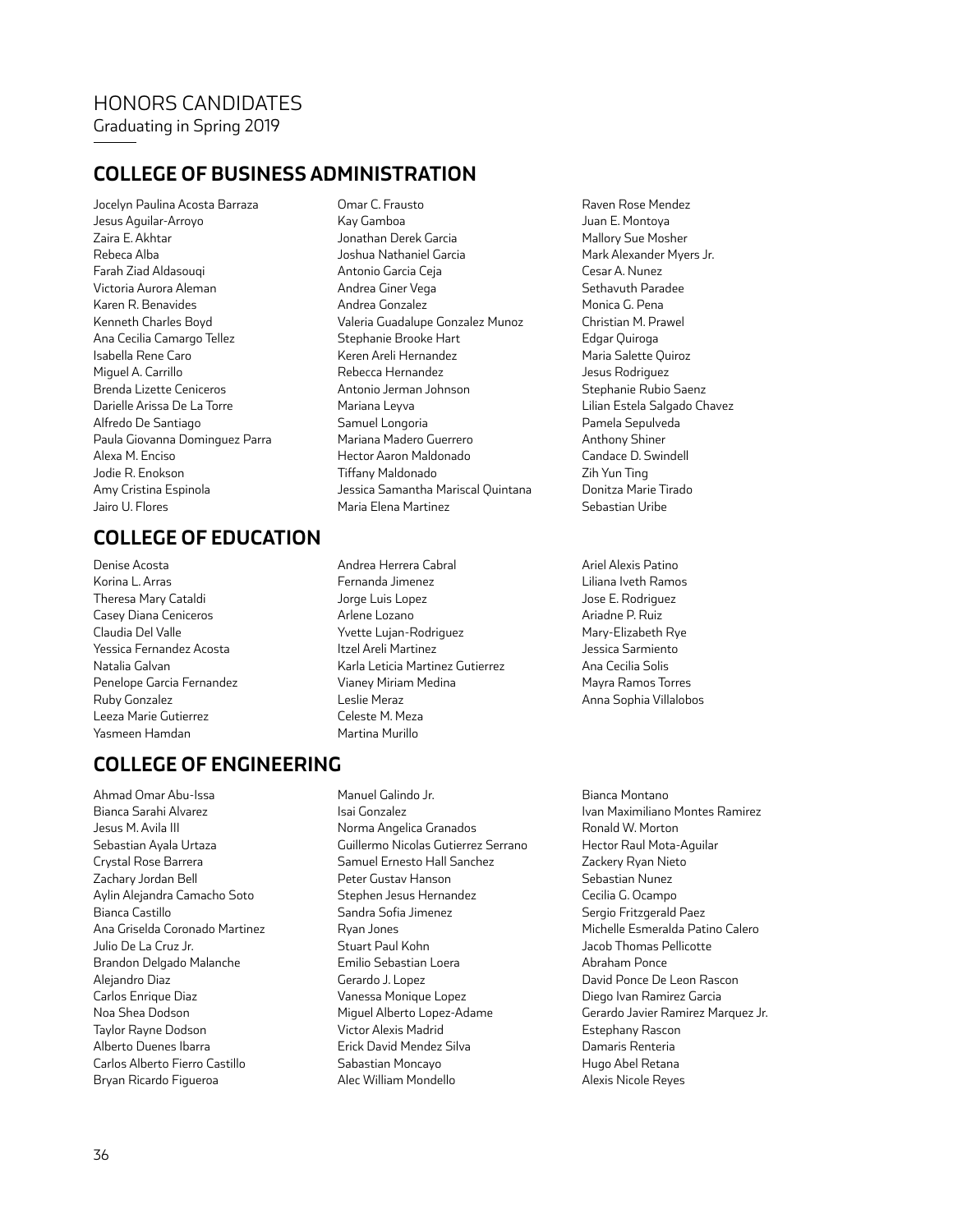Christian Reynaud Daniel Rios Peniel Rodriguez Carlos A. Rubio James Walter Sanders IV Armando Saucedo Jr.

# **COLLEGE OF LIBERAL ARTS**

Analisse P. Acosta Marisol Adame Ailene Lili Aguirre Santiago Fernando Alcantar Philip Rey Alvarado Joanna Alvarez Monica Haide Alvarez Mitzi Nicole Anguiano Zarate Sammy J. Apodaca Desiree M. Aragon Latrell E. Archer Andrea Victoria Ariza Barba Jessica Armendariz Francisco Arriaga Pazos Annabella M. Attaguile Narda Andrea Avila Delgado Silvia Ayala Jacqueline Balderas Orlando Javier Barajas Soria Daniel Scott Barnhorst Diana Laura Becerra Veronica Becerra Kenneth Steven Bell Juan Antonio Beltran Jr. Andrea Bencomo Carson Scott Bennett Alexandra Berrios Lizette Liliana Bibriescas Scott Allen Blumanhourst Fernando Borboa Andrea Bouche Jesus Ramon Burciaga Megan Cahalan Rita M. Canava Evan Carcerano Jeremy David Cardona Jannie Casas Paige N. Casey Ashely Belle Casillas Daniela Gonzalez Catarino Johnathan Andrew Cereceres Laura Sarai Chaidez Francisco Chavarria Brianna Annette Chavez Melanie Chavez Isaac Chavira Samantha Victoria Chavira Aaron Nicholas Clark Kaitlin Amasa Conner Alejandra Coronado Jeanette Coronel

Luis Fernando Sierra Carleigh Elaine Simmons Antonio Emilio Teijeiro Daniel Enrique Terrazas Alexandra Torres Christopher Wyatt Tovar

Janelle K. Corral Brooke Nichole Crisp Jeannie Lisa Crowell Tiffany L. Davis Tamara Ronique De La Fuente Yolanda G. De La Rosa Delmarie Delgado Alexander M. Dennis Victor Xavier Diaz Sandra Elizabeth Dominguez Jose Ignacio Echeverri Alegre Christopher M. Esparza Luis Fernando Esparza Aztecatl Espinosa Lucero Espinoza Calderon Christian Fernandez Rebeca F. Fierro Perez Edwin Daniel Flores Karen S. Flores Grace Flores-Robles Michelle Kristi Fluekiger Paul Folis Ruby Anahi Franco Veronica Franco Oscar Franco-Morales Ashly M. Franklin Enrique Gallegos III Jezrael Raul Gandara Daniela Garcia Gisselle Garcia Javier Eduardo Garcia Javier J. Garcia Kevin Garcia Luis Felipe Garcia Tiffany Anne Gluchoski Tianny Gomez Sarai Gonzalez Suzanne Marie Graham Erika Leslie Guedea Morales Darina Esther Gutierrez Aleyna Michelle Halatyn Nichole Audrey Hardgrove Meshelemiah Henderson Laura Mae Heredia Stephanie Allison Herrera Ana Jazmin Herrera Aquino Halee Nicole Hester Julio Cesar Jaramillo-Reyes Victoria Lynn Jeffress Kaitlin M. Johnson Sarah Cristina Justus

Alan A. Uribe Daniel Valtierra Jaime Varela Melanie Rose Walker Matthew Henry Wood

Mariana Lopez Robert Joseph Lopez Ricardo Javier Loya Darsy L. Lozano Stephanie Paige Lozano Joshua Justiss Madrid Paola E. Marrero Jason D. Martin Adrian Martinez Mayra Alejandra Martinez Xzavier Martinez Javier Mateos-Campos Misty Matthews-Bhagat Cristina Melendez Rascon Landy Mendiola Breton Anthony Mendoza Jr. Demi Renee Mimbela Ana Karen Miramontes Loya Breana Nichelle Morales Julie Danielle Morales Abigail N. Moreno Megan R. Moreno Anthony Joseph Mottern Garrett L. Mowles Mario Omar Muniz Brittney Munoz Sarah Nicole Najera Jesenia Priscilla Navarrette Rafael Sebastian Navarrette Daniella Julia Nemecek Eduardo L. Noriega Jr. Rosita Ontiveros Ramon Daniel Pagan Juan P. Palacios Jr. Danny Allen Parks Jr. Casie Jeen Pedregon Raymond Nicholas Perea III Ariana M. Perez Karla Sofia Perez Lopez Milou Pietersz Hector Portillo Ashley Ann Prieto Catherine Rose Ramirez Yvette Ramos Tannia Vanessa Rangel Paul Joseph Reid Jessica Aurora Reyes Jose A. Rico Erika Mirelle Rios Katherine Michelle Rivas Valorie Camille Rivera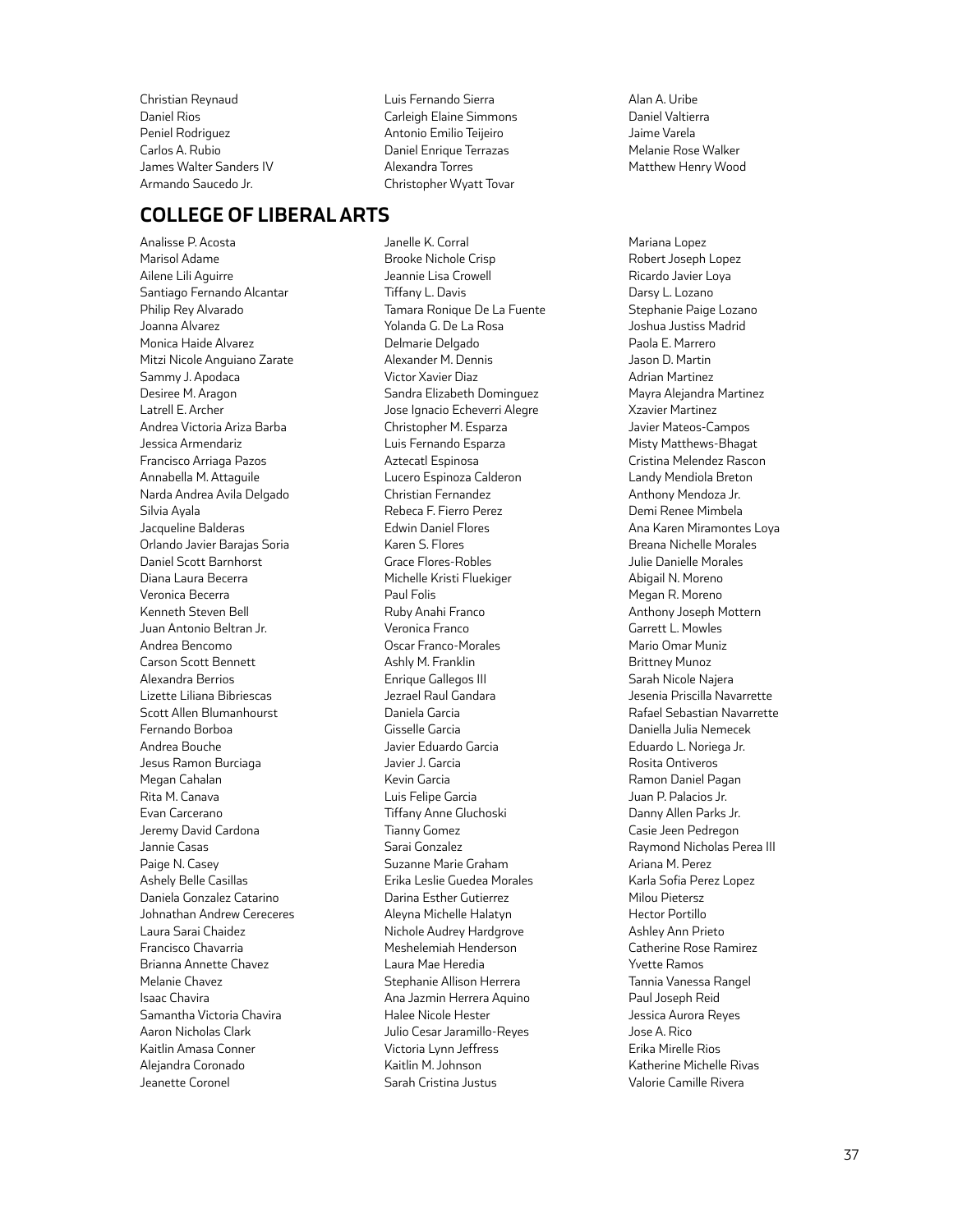Adrian Arturo Rocha Andrea Marisol Rodriguez Marisol Rodriguez Daniela Ruan Alexandra Christine Rubio Arturo Rubio Gianna Lorena Salas Ostos Marc Kurkova Salazar Karina A. Salcido Amanda Marie Sanchez Jessica Sapien Christa Nell Schafer Jared Timothy Sievek Gonzalo Silva Jr.

- Zachary Martin Silva Elizabeth Solano Audrey Adele Spearman Jessica Alexandra Stone Kevin Strombel Sharlene Marie Tandy Karla Samantha Tarin Murillo Steven A. Taylor Katie Lynn Tepezano Priscilla Thomas Selena Tinajero Ariana Torres-Guerra Andrea Tovar Brianna Dawn Newton Trejo
- Caleb Ryan Tullius Ronnie Antonio Uribe Jr. Alejandra Aimee Valdez Carrasco Adriana Vasquez Alexandra Vidali Lauren Ashley Viramontes Roger Dung Vu Lauren Taylor Wagner Marissa E. Whitaker Emily S. White Vacil Gonzalez Zabanal Ricardo Zaragoza Mercedes J. Zavala

# **COLLEGE OF HEALTH SCIENCES**

Celeste Anahi Alvidrez Macey B. Austin Brenda Carina Baca Jackeline Baca Rocio Barajas Martha Lizze Bazan Mauricio Calvo Hazel V. Cazares Andrea Janeen Cervantes Lauren E. Chacon Nayely Rocio Chacon Kayzang Chimmi Ashlyn Scoutt Colon Josue Delgado Miraal Shafik Dharamsi Juan Carlos Dominguez Yohana Edith Duarte Brenda I. Esparza Ronda Nancy Esper Adriana Estrada Andres Horacio Fernandez Aaron Anthony Flores Emily Flores Melissa Flores

# **SCHOOL OF NURSING**

Aida Gabriela Acosta Zandra M. Aguirre Jennifer Marie Barragan Clarissa Isabel Bernal Lauren Gayle Black Joslyn J. Bringas Evelyn Castaneda Ayleen Castro Sarah Elizabeth Chavez Adela Marie Colmenero Zoe Elizabeth Contreras Karen Pearl Copp Adriana De La Torre Afton Donne Deleon Rachell Dawn Dixon

Kirsten Angela Franka Idaly Galindo Gloria Paola Garcia Sebastian Saul Garcia Jonathan Jesus Gomez Angela Louise Gutierrez-Macias Syed Ammar Haider Estefania Hernandez Grace Angela Hubbard Ileana Abril Jarquin Christina Lopez Ailed Macias Sofia Macias Bianca Lisette Magallanes Alyssa Andrea Martinez Vanessa Miramontes Amanda R. Moore Yvette Morales Jennifer Munoz Marlyn Orozco Mario Alber Pacheco Karen Pacheco Ochoa Mayte Perez Leslie Porras

Ana Isabel Fernandez Alexandra Alyse Furman Janice Gomez Lira Kyle Morris Graham Fernanda Iliana Grajeda Antionette Grove Cassandra Alexis Hellard Reahnna Hernandez Charity Kiplagat Linda Lelingis Beatrize Lopez Carolina Sarahi Lucero Salas Amy Miller Brisa Maria Molina Desirae Nicole Morales

Alexis Andrea Ramirez Juliana Arissa Ramirez Esmeralda Ramirez De Carrion Clarissa Gonzalez Rasberry Emmitt Enrique Rodriguez Julia Elizabeth Rodriguez Yajaira Eliza Rodriguez Christina Roman Diana Lizette Romero Tania Romero Lorena Romero Alberto Kimberly Rubio Georgina Salas Nora G. Salgado Chavez Carolina Soto Alondra Suarez Alberto Torres Jr. Xarenny Trujillo Edlin Haydee Tuda Monica Vasquez Michael Jose Vazquez Megan R. Veeranna Marisela Zuniga

Ana Patricia Nouel Joe Pabon Alma Angelica Palacios Karen V. Palacios Tara Michelle Paxton Mattye A. Rash Jodi Yvonne Reyes Stacy Romero Lilly Sanchez-Hernandez Wesley R. Solis Novelyn A. Tapia Kristina Anita Therese Torres Salvador Valdiviezo Sara Lee White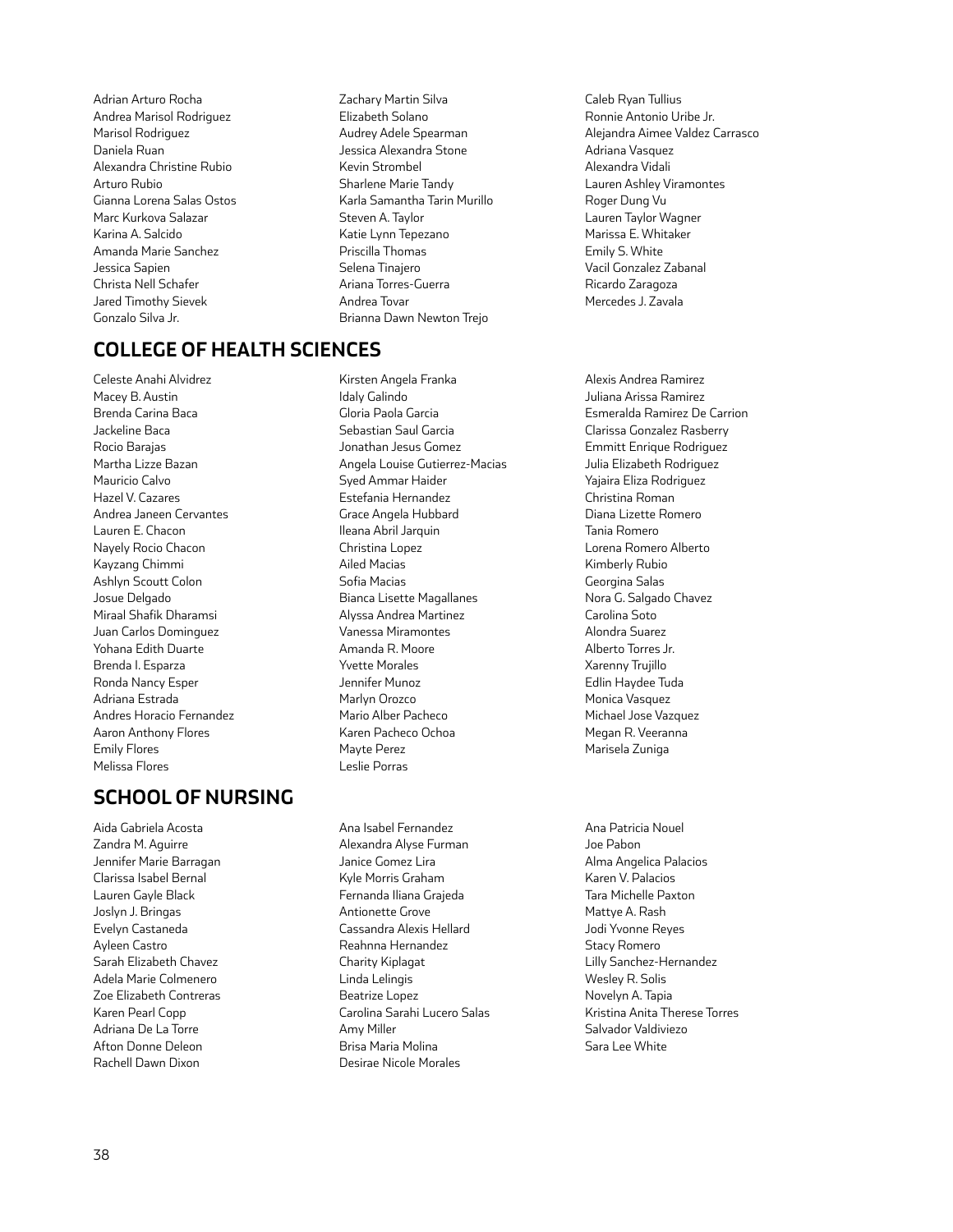# **COLLEGE OF SCIENCE**

Patricia Ablanedo Morales Kristen Aida Ahumada Hassan Nazir Aldaz Gloria Juarez Aldrete Taylor Alexandria Alonzo Guadalupe Alvarez Rodriguez Kevyn Abraham Amezcua Daniel Andrade Miriam Rebeca Aragonez Pablo Arenaz III Nikkita Marie Arras Melinda Sue Arrieta Bianca Victo Augustain Athulya Gijo Augustine Francisco Ayala Rodriguez Seham Zoheir Azzam Madelyn Kenna Babst Jr. Isabel Barraza Claudia Isabel Becerra Karla Gabriela Cano Hernandez Yuliana Cardoza Deidrah Carrillo Melissa Casas Luisa Fernanda Castillo Aaron Nicholas Clark Anita Cherie Deblois Karma Dema Georgina Diaz-Escandon Valeria Simone Diaz-Pacheco Jose Ignacio Echeverri Alegre Christina Marie Eckels Joachin Daberechi Eddi Theresa Rose Edmonston Alondra Elizalde Susan Paola Enriquez

Victor Hugo Erives Jr. David Esparza Jr. Jerrica Michelle Foster Valerie Gallegos Hiram Gameros Garcia Adalberto Isaiah Garcia Lizette Garza Alejandra Gomez Celia Elena Gonzalez Meela Grey Oscar Manuel Guerra Dawa Wangchuk Gyalpo Hazael Hernandez Raymond Holguin Jessica Ann Hopkins Sangeeta Priyanka Kurada Karina Leon Bruce Nicholas Lomeli Leslie Ayleen Lopez Luis Alejandro Lopez Ledezma Adrian Gustavo Luna Karla Martinez Leila Alejandra Martinez Alexis Dominique Mata Magda Christine McClendon Luis-Ignacio C. Mendiola III Tania Guada Miramontes Ivan Nathanial Miranda Karina Nicole Monticone Sebastian Gage Muncrief-Saldivar Alondra Navarrete Krysten A. Navarro Susan Giselle Nevarez Janet Jaqueline Olivas Samantha Renee Pena

Breanna Chantal Pence Alejandra Pina Sara Ezat Pourjavaheri Angelica Quinones Preetha Rajkumar Idalis Malika Ramirez Jesus Manuel Reyes Daniela Arian Rodriguez David Rodriguez Leslie Rodriguez Vanessa Rodriguez Ysenia Nicole Rodriguez Aldo Isac Rojas Ronal Alberto Ruiz Ibrahim Feras Salama II Luis Alberto Salazar Brianna Brissa-Marie Sanchez Luisa Maria Sanchez Maria D. Sanchez Pamela Isabel Sanchez Adrian Silerio Maria Isabel Siles Asaff Ruta Simanavicius John Byron Snell Itzel A. Tejeda Kira Maria Tiula Dina Torres Ugyen Samdrup Tshering Humberto Galo Urrutia Cedillos Ivan Rene Valenzuela Kassandra Mae I Valerio Neha Vijay Hyung Kyung Suh Yi Gerardo Zavala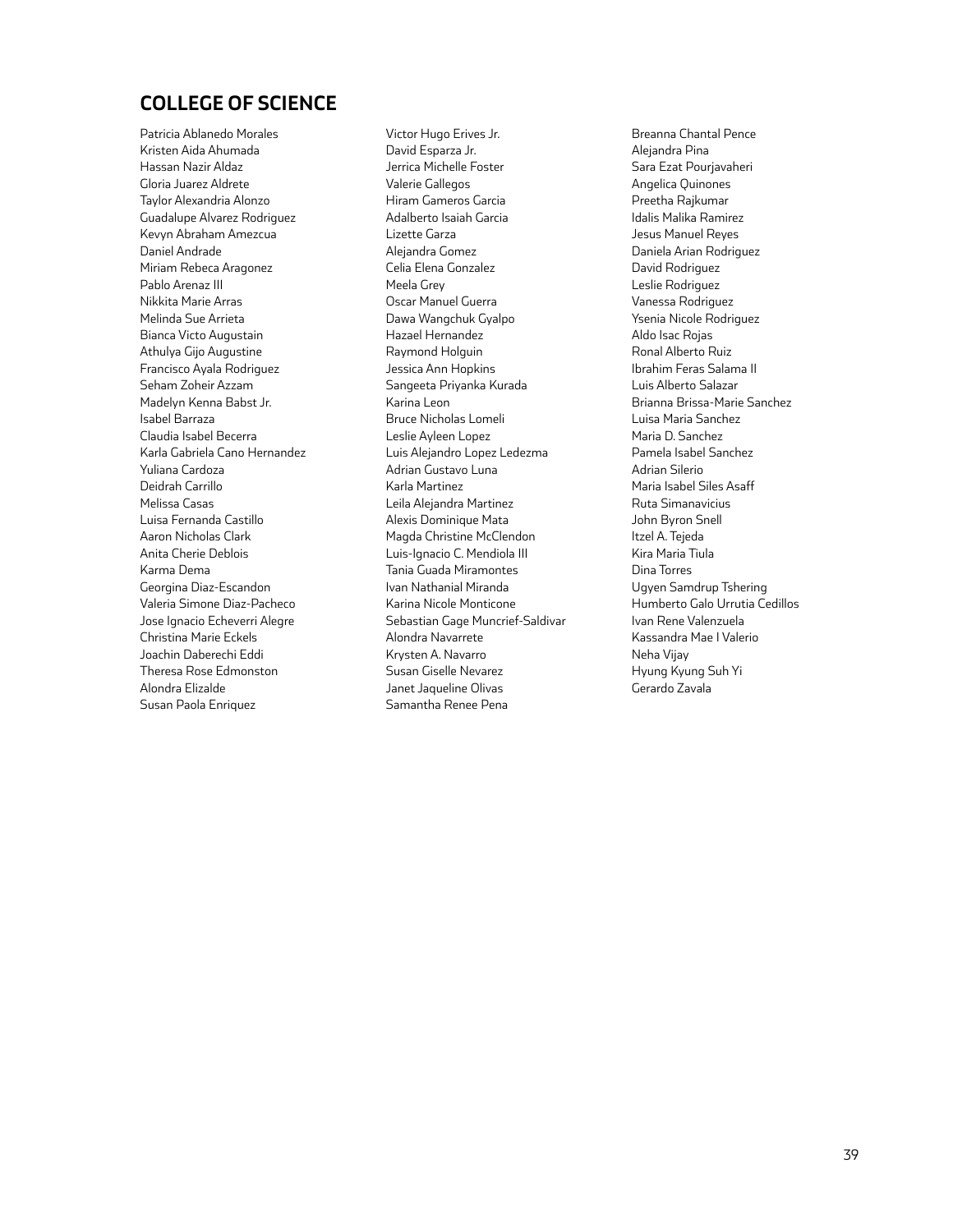# DISTINGUISHED LEADER AWARD

# MEN & WOMEN OF MINES

|  |  |  |  |  |  |  |  |  |  | Paulina Espinoza-Gonzalez Business Administration                                                                                                                                                                              |
|--|--|--|--|--|--|--|--|--|--|--------------------------------------------------------------------------------------------------------------------------------------------------------------------------------------------------------------------------------|
|  |  |  |  |  |  |  |  |  |  |                                                                                                                                                                                                                                |
|  |  |  |  |  |  |  |  |  |  |                                                                                                                                                                                                                                |
|  |  |  |  |  |  |  |  |  |  | Laura Mendoza (Collection Contract Contract Array Construction Construction Contract Ochool                                                                                                                                    |
|  |  |  |  |  |  |  |  |  |  |                                                                                                                                                                                                                                |
|  |  |  |  |  |  |  |  |  |  |                                                                                                                                                                                                                                |
|  |  |  |  |  |  |  |  |  |  |                                                                                                                                                                                                                                |
|  |  |  |  |  |  |  |  |  |  | Tatiana Soltero (Changel and Changel and Changel and Changel and Changel and Changel and Changel and Changel and Changel and Changel and Changel and Changel and Changel and Changel and Changel and Changel and Changel and C |

# ROTC COMMISSION AS SECOND LIEUTENANT

Taylor A. Alonzo Medical Service U.S. Army

Ruth I. Clark Finance U.S. Army

Delmarie Delgado Adjutant General U.S. Army

Carlos Dominguez Quarter Master National Guard

Troy A. Evans Signal U.S. Army

Meshelemiah Henderson Military Intel National Guard

Stephen J. Hernandez Field Artillery National Guard

Kimberly Rubio Chemical U.S. Army

Roger D. Vu Quarter Master U.S. Army

Niluk Wikkramatillake Adjutant General U.S. Army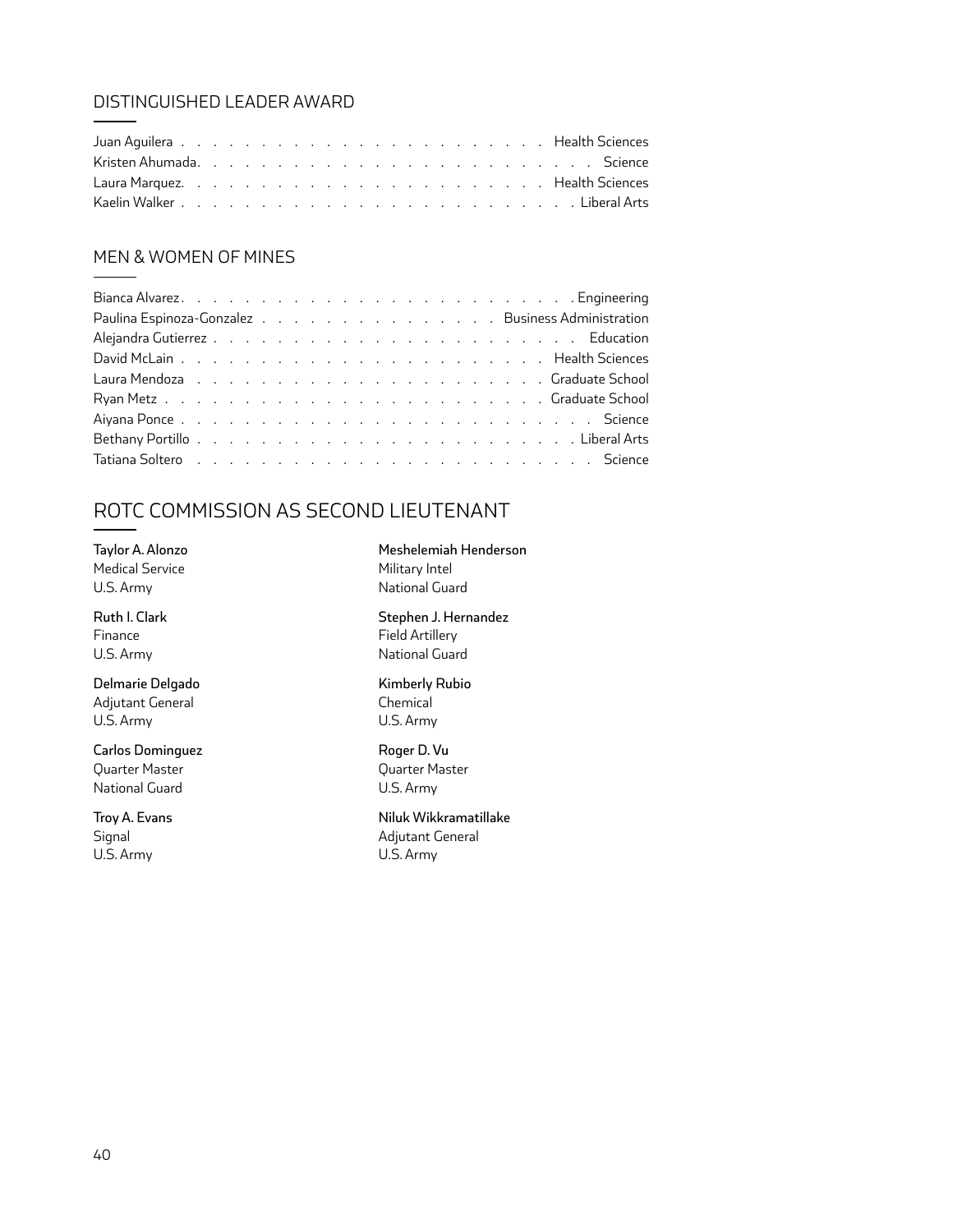# HONORS REGALIA

University Academic Honors candidates are recognized by cords with the following designations:

| 3.9 - 4.0 Summa Cum Laude (Highest Honors) Gold<br>3.8 - 3.89. Magna Cum Laude (High Honors) White<br>3.5 - 3.79 Cum Laude (Honors) College Colors                                                                                                                                                                                                                                                    |                                                                                                                                                                                                                                                                                                                                           |
|-------------------------------------------------------------------------------------------------------------------------------------------------------------------------------------------------------------------------------------------------------------------------------------------------------------------------------------------------------------------------------------------------------|-------------------------------------------------------------------------------------------------------------------------------------------------------------------------------------------------------------------------------------------------------------------------------------------------------------------------------------------|
| Business Administration Drab<br>Education Light Blue<br>Engineering. Orange<br>Health Sciences Salmon<br>Liberal Arts Royal Blue<br><b>COLLEGE OF BUSINESS ADMINISTRATION</b>                                                                                                                                                                                                                         | Nursing Apricot<br>Science Golden Yellow<br>Honors Degree (Albert Louis Albert Louis Albert Louis Albert Louis Albert Louis Albert Louis Albert Louis Albert Louis Albert Louis Albert Louis Albert Louis Albert Louis Albert Louis Albert Louis Albert Louis Albert Louis<br>Honors Certificate Lilac<br>Honors Senior Thesis Dark Green |
| Beta Alpha Psi, Theta Beta-Black/Red Cords. National, Scholastic and Professional Financial Information Honor Society<br>Beta Gamma Sigma-Blue/Gold Cords and Stole editorial enterstand enterstand and store and store of the store of                                                                                                                                                               |                                                                                                                                                                                                                                                                                                                                           |
| <b>COLLEGE OF EDUCATION</b>                                                                                                                                                                                                                                                                                                                                                                           |                                                                                                                                                                                                                                                                                                                                           |
| Chi Sigma lota, Upsilon Tau Epsilon-Blue/White National Counseling Honor Society<br>Kappa Delta Pindeller et al. Annual et al. Annual et al. Annual et al. Annual et al. Annual et al. Annual et a<br>Double Gold 39 - 4.0<br>Double White 3.8 - 3.89                                                                                                                                                 | Green/Purple/White 3.5 - 3.79<br>Green/Purple 3.25 - 3.49                                                                                                                                                                                                                                                                                 |
| <b>COLLEGE OF ENGINEERING</b>                                                                                                                                                                                                                                                                                                                                                                         |                                                                                                                                                                                                                                                                                                                                           |
| Alpha Pi Mu - White Cowlett Library Library Library Library Library Library Library Library Library Library Li<br>IEEE - Eta Kappa Nu (Zeta Delta) Institute of Electrical and Electronic Engineers Honor Society                                                                                                                                                                                     |                                                                                                                                                                                                                                                                                                                                           |
| <b>COLLEGE OF HEALTH SCIENCES AND SCHOOL OF NURSING</b>                                                                                                                                                                                                                                                                                                                                               |                                                                                                                                                                                                                                                                                                                                           |
| Eta Sigma Gamma, Lambda - Gold/Forest Green Stole National Honorary Health Education Organization                                                                                                                                                                                                                                                                                                     |                                                                                                                                                                                                                                                                                                                                           |
| <b>COLLEGE OF LIBERAL ARTS</b>                                                                                                                                                                                                                                                                                                                                                                        |                                                                                                                                                                                                                                                                                                                                           |
|                                                                                                                                                                                                                                                                                                                                                                                                       |                                                                                                                                                                                                                                                                                                                                           |
| Honors Program Student Organization - Blue/Orange Stoles Honorary Student Organization<br>Pi Sigma Alpha Epsilon Epsilon - Red/White/Black Cords National Political Science Honor Society<br>International Honor Society in Psychology - Silver Double Cords with Silver/Blue Tassels International Honor Society in Psychology                                                                       |                                                                                                                                                                                                                                                                                                                                           |
| <b>COLLEGE OF SCIENCE</b>                                                                                                                                                                                                                                                                                                                                                                             |                                                                                                                                                                                                                                                                                                                                           |
| Sigma Gamma Epsilon - Gold/Blue/Silver Cords National Honor Society for the Earth Sciences                                                                                                                                                                                                                                                                                                            |                                                                                                                                                                                                                                                                                                                                           |
| UNIVERSITY HONOR SOCIETIES/PROGRAMS                                                                                                                                                                                                                                                                                                                                                                   |                                                                                                                                                                                                                                                                                                                                           |
| Alpha Chi, Texas Alpha Beta Royal Blue/Emerald Green Cords National Honor Society for Juniors, Seniors, and Graduates<br>Alpha Lambda Delta - Red/White/Gold Cords National Honor Society for Freshmen Year Students                                                                                                                                                                                  |                                                                                                                                                                                                                                                                                                                                           |
| Golden Key International - Blue/Gold Cords<br>Sigma Alpha Pi (NSLS) - Black and Silver Cords and Silver Stole. National Society of Leadership and Success                                                                                                                                                                                                                                             |                                                                                                                                                                                                                                                                                                                                           |
| Society for Collegiate Leadership & Achievement Royal Blue/Gold Cords Honor Society of Collegiate Leadership & Achievement<br>Tau Sigma National Honor Society, Alpha Eta - Gold/Burgundy Cords National Academic Honor Society<br>The Honor Society of Phi Kappa Phi Navy Blue/Gold National Honor Society for "The Unity and Democracy of Education"<br>The National Society of Collegiate Scholars |                                                                                                                                                                                                                                                                                                                                           |
| Gold/Maroon or Gold Sash (officers) National Society of Collegiate Scholars for First and Second Year Students                                                                                                                                                                                                                                                                                        |                                                                                                                                                                                                                                                                                                                                           |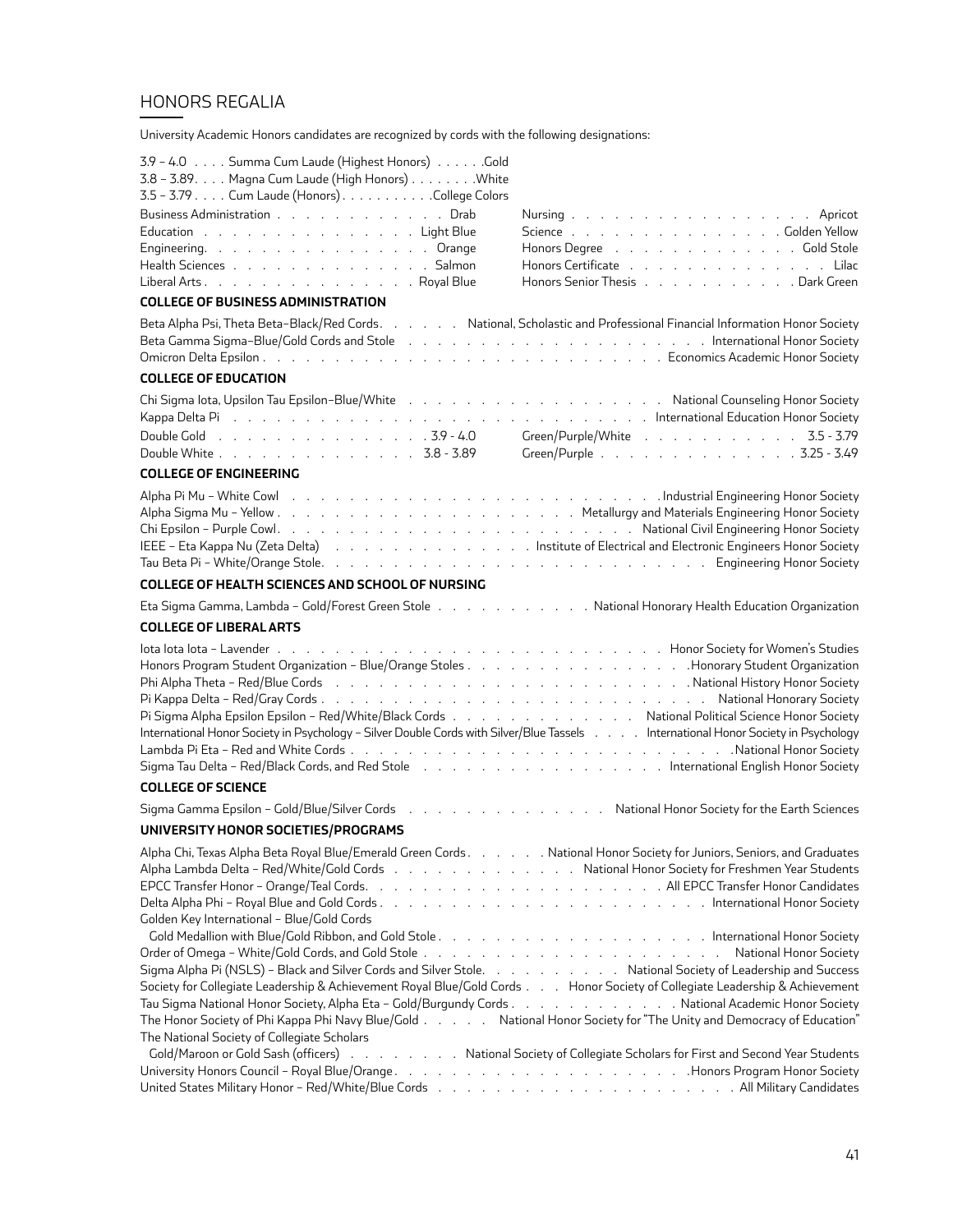# REGALIA

# **HISTORY**

Prior to 1980, The University of Texas at El Paso (and its predecessors, the Texas College of Mines and Metallurgy and Texas Western College) borrowed regalia for ceremonial occasions. In 1980, drama department faculty member C.L. Etheridge suggested that the time had come for UTEP to have its own unique regalia. President Haskell Monroe established the University Heritage Commission to raise funds for the creation of official regalia, to include a mace, chains of office for the President and the Vice President for Academic Affairs, a UTEP banner and seal, and a banner and seal for each of the colleges.

A University seal, depicting El Paso's sun, mountains and river, had been created for Texas Western College in 1949 by renowned local artist José Cisneros. This seal was incorporated into the official heraldic layout for the University banner designed by art department faculty member Sally Bishop Segal, who also designed seals for the colleges of Liberal Arts, Science, Nursing and Allied Health (now the College of Health Sciences), and the Graduate School. Albert Ronke, drama department faculty member, designed the seals for the colleges of Business Administration, Education and Engineering. All nine seal designs in their heraldic layout were then crafted into fabric by Esther "Terrie" Cornell. In 2001, the seals for Engineering, Business and Health Sciences were updated by Sally Segal to reflect new programs offered by those colleges.

UTEP alumnus James Love created the Chain of Office for the President, consisting of eight seals reproduced on two-inch-diameter enameled disks; the Chain of Office for the Vice President for Academic Affairs; and the University Mace. C.L. Etheridge developed the ceremonial rituals used in University Commencements since 1981.

### **BANNERS**

Among the many traditions associated with Commencement, the presentation of the ceremonial University and college banners symbolizes the accomplishments of the graduates whom we honor on this occasion and the University's commitment to their success. Each banner bears a unique seal placed on a 4 x 6-foot heraldic field, or saltire, and each incorporates symbols and colors that define it:

#### *University Banner*

**Colors:** Orange, White and Blue **Symbols:** Open Book – the learning process; the Sun, Mountains and River – the city of El Paso; Star – The Lone Star of Texas; Laurel Branch – high academic achievement; Oak Branch – solidity and permanence

### COLLEGES

#### *Business Administration*

**Colors:** Brown – Business and Accounting Copper – Economics

**Symbols:** Flame – depicts knowledge and enlightenment; Miner's Pick – represents unity with the University's identity; Column – symbolic of strength and an emblematic inference to the importance of international accreditation; Scroll – associated with commerce and contracting; Laurel Branches – denote academic and professional success; Globe – international

#### *Education*

#### **Color:** Light Blue

**Symbols:** Lamp – lamp of learning; Book – learning and literacy; Sigma – Greek symbol for "all-encompassing;" Book, Ruler and Compass – the tools of learning

#### *Engineering*

#### **Color:** Dark Orange

**Symbols:** Castle Structure – civil engineering; Gear – mechanical engineering; Bolt of Lightning – electrical engineering; Hammer and Assaying Scale – metallurgical and mining engineering; Human Form – industrial engineering; Computer Card and Binary Numbers – computer science

#### *Health Sciences*

**Colors:** Green – Healing Arts **Symbols:** Dark Red Field – blood of life; White Shield and Red Cross – humanitarian aid; Human Figure – physical care and therapy; Beaker, Needle and Test Tube – laboratory research and application

#### *Liberal Arts*

**Color:** White – Humanities, Arts and Letters **Symbols**: Alpha/Omega – first and last letters of the Greek alphabet symbolizing the scope of studies in liberal arts; Torch – knowledge; Open Book – the learning process and literacy Color stripes denote disciplines within liberal arts: Brown for Fine Arts, Crimson for Journalism, Pink for Music, Dark Blue for Philosophy, Violet for Psychology, Scarlet for Religion, Citron for Social Work and Silver Gray for Speech and Drama

#### *Nursing*

#### **Color:** Apricot

**Symbols:** Maltese Cross - exceptional service to humanity; Lamp of Knowledge – tribute to Florence Nightingale; Eternal Flame – lifelong quest for knowledge; Laurel Leaves – honor; "Corpus Sanare" – healing the body; Burnt Orange Ring – School of Nursing becomes part of The University of Texas System in 1972; Columbia Blue and Navy Blue – past and present colors; Stars – the State of Texas with Miner Orange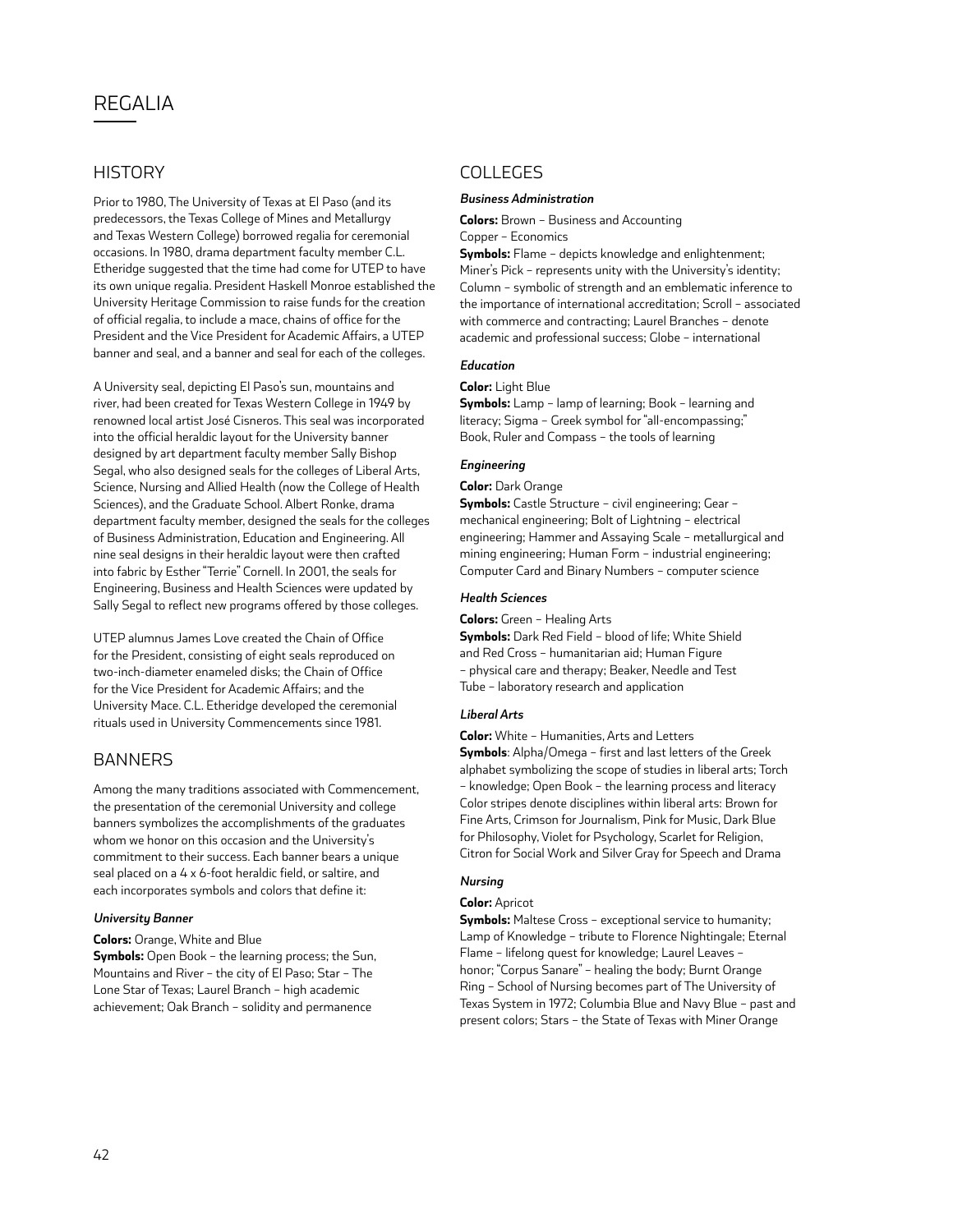#### *Science*

#### **Color:** Golden Yellow

**Symbols:** Clouds/Sky – the atmosphere surrounding the Earth; Globe – Earth and geography; Methane molecule – chemistry, biology and physics; Five Mathematical Symbols – basic and higher math concepts; Tree – the history of science; and the Mountains, Earth and Strata – geology

#### *Graduate School*

**Colors:** University colors of Orange, White and Blue and other colors from academic areas offering graduate study **Symbols:** Rainbow – the spectrum of disciplines forming the Graduate School; Star – the Lone Star of Texas and the skyward direction of the flames; Pan of Flames – group knowledge; and Laurel Branches – high academic achievement

### THE UNIVERSITY MACE

A symbol of authority and dignity of office, the Mace has been associated with civil and academic ceremonies from at least the 14th century. The Mace is designed to convey honor, optimism, hope, accomplishment, learning and scholarship, and its association with special events denotes tradition, solemnity and a commitment to excellence. At The University of Texas at El Paso, the Mace plays a prominent role in all Commencement and Convocation ceremonies.

The University Mace is a timeless and inspiring symbol that combines forms selected from the distinctive Bhutanese architecture of the UTEP campus; the natural landscape of the Chihuahuan Desert; and the multicultural heritage of the U.S.- Mexico border region. The Mace captures the University's rich history as well as its highly promising future, from its beginnings as Texas' first mining school in 1914 to today's competitive research university serving a 21st century student demographic.

# GOWNS, CAPS AND HOODS

The tradition of the gown, cap and hood worn at UTEP events dates back to universities in the Middle Ages, when such garments had very practical applications. The gown and hood kept the chill away as students and teachers labored in halls of learning that were often damp and drafty.

Originally, the mortar board, or flat square cap, was a hat which, when removed, provided its wearer with a flat writing surface. Writing instruments and paper were kept in the long sleeves of the gown.

Until modern times, caps and gowns were made of black fabric to illustrate the gravity of learning. Although today's gowns, caps and tassels are available in a variety of colors, the symbolism of color remains. For example, students who graduate from UTEP wear a tassel whose color represents the college from which they receive their degrees.

The hood drapes over the shoulders and is worn by those who have earned a master's or doctoral degree. It consists of a black shell, lined in satin, and bears the color of the

institution that conferred the degree. The hoods worn by UTEP graduates have an orange lining crossed with a white chevron. The velvet on the border bears the color of the field of learning in which the degree was earned.

### COMMENCEMENT STOLES

The University of Texas at El Paso Alumni Association honors Faculty and Student Marshals, Banner Bearers and the University Banner Bearer with an orange satin stole bearing the Class Medallion and Alumni Association logo. Inaugurated in May 2004, the stoles are proudly worn by students who were selected to represent their college based on their exceptional academic achievement.

The University Banner Bearer – selected based on academic achievement, leadership and campus involvement – is considered the highest honor bestowed upon a student during Commencement. This student follows the Grand Marshal and leads the college banners in the processional. The University Banner Bearer is the second to receive their diploma in their respective college.

In the second phase of the processional, undergraduate and graduate Student Marshals lead their fellow candidates and are the first in their college to receive their diplomas.

The College Banner Bearers carry their college banner and lead their college in the second phase of the processional. These students are second in their college to receive their diploma except in the college represented by the University Banner Bearer.

# CLASS MEDALLION

The first class medallion was created to commemorate UTEP's 100th Commencement ceremony in May 1998 at the Sun Bowl featuring The Honorable George W. Bush, then Governor of Texas. Because of the medallion's popularity, University officials decided to create a Class Medallion for each year's graduating class starting in the new millennium. The Class Medallion unifies graduates of the spring, summer and winter graduation classes into a single class determined by the graduation year. A scholarship from the Medallion Endowed Scholarship Fund is awarded to a Commencement candidate during the spring and winter ceremonies.

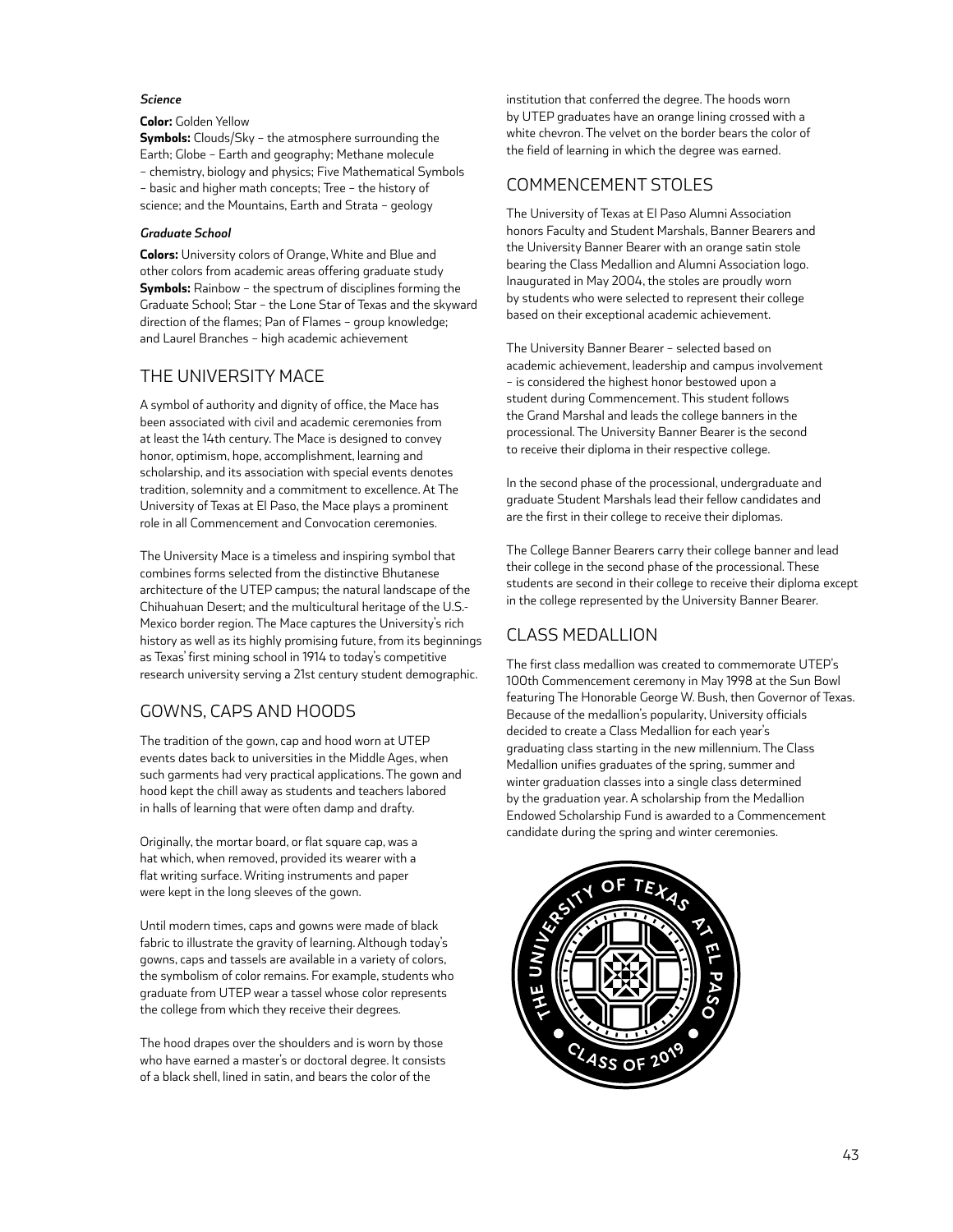# DECORACIONES, INSIGNIAS Y TRAJES CEREMONIALES

### HISTORIA

La Universidad de Texas en El Paso, al igual que sus antecesoras, Texas College of Mines and Metallurgy y Texas Western College, pedían prestados los trajes que se usaban en algunas ocasiones solemnes que tuvieron lugar antes de 1980. En el verano de dicho año, el profesor C.L. Etheridge, miembro del cuerpo docente del Departamento de Arte Dramático, sugirió que ya era hora de que UTEP contara con sus propios trajes de ceremonia. El Presidente Haskell Monroe fundo la Comisión Patrimonial de la Universidad con el n de recaudar fondos destinados a la creación de una serie de elementos decorativos o ciales, que incluirían un bastón de mando, collares emblemáticos de los cargos de Rector y Vicerrector de Asuntos Académicos, el estandarte universitario y el escudo, así como estandartes y escudos para cada una de las facultades.

En 1949, el renombrado pintor paseño José Cisneros creo un escudo universitario para Texas Western College. Más tarde, se incluyó el escudo que representaba el sol, las montañas y el rio de El Paso en el diseño heráldico oficial del estandarte de la universidad, diseñado por la profesora y pintora Sally Bishop, quien también creo los diseños de los emblemas para las facultades de Artes Liberales, Ciencias, Enfermería y Ciencias Afines (actual facultad de Ciencias de la Salud), y la Escuela de Graduados. A su vez, Albert Ronke, profesor de arte dramático y escenógrafo, concibió los diseños de los escudos para las Facultades de Administración de Empresas, Educación e Ingeniería.

Los ocho diseños de los escudos y su disposición heráldica fueron plasmados en tela por Esther "Terrie" Cornell. En el 2001, los escudos de la Facultad de Ingeniería, de Administración de Empresas y de Ciencias de las Salud fueron rediseñados para que se incluyeran los nuevos programas ofrecidos por dichas facultades. Un ex-alumno, James Love, artista y joyero de El Paso, elaboro el collar del cargo oficial de Rector, que comprendía ocho escudos reproducidos sobre discos esmaltados de dos pulgadas de diámetro, así como el collar de cargo de Vicerrector de Asuntos Académicos y el bastón de mando de las Universidad.

Los procedimientos y procesiones ceremoniales que se siguen actualmente fueron ideados por C.L. Etheridge y fueron puestos en práctica en 1981.

# ESTANDARTES

Entre las diversas tradiciones relacionadas con la Ceremonia de Graduación, la presentación de los estandartes ceremoniales de la Universidad y de las Facultades simboliza los logros alcanzados por los graduados a los cuales honramos en cada ocasión, así como el compromiso de la Universidad para que tengan éxito. Cada estandarte ostenta el escudo oficial de la universidad colocado en un campo heráldico de cuatro por seis pies, y cada uno de ellos muestra los colores y símbolos que identifican a cada una de las facultades.

#### *Estandarte Universitario*

#### **Colores:** Naranja, Blanco y Azul

**Símbolos:** Libro Abierto – el proceso de aprendizaje; el Sol, las Montañas y el Rio – La ciudad de El Paso; La Estrella – La Estrella Solitaria de Texas; La Rama de Laurel – logros académicos superiores; La Rama de Roble – solidaridad y permanencia.

# FACULTADES

#### *Administración de Empresas*

**Colores:** Café – Administración y Contabilidad Cobre – Economía **Símbolos:** Flama – conocimiento e iluminación; Pico Minero – unidad con la identidad de la Universidad; Columna – fortaleza y es una inferencia emblemática a la importancia de la acreditación internacional; Pergamino – relacionado al comercio y contratos; Ramas de Laurel – éxito académico y profesional; Mapa Mundial – internacional

#### *Educación*

#### **Color:** Azul cielo

**Símbolos:** Lámpara – luz del conocimiento; Libro – aprendizaje y alfabetismo; Sigma – símbolo griego que signi ca "quo lo abarca todo"; Libro, regla y compas – las herramientas del aprendizaje

#### *Ingeniería*

#### **Color:** Anaranjado oscuro

**Símbolos:** Castillo – ingeniería civil; Engranaje – ingeniería mecánica; Relámpago – ingeniería eléctrica; Martillo y Bascula de Ensaye – ingeniería metalúrgica y materiales; Forma Humana – ingeniería industrial; Tarjeta de Computadora y Números Binarios – Informática

#### *Ciencias de la Salud*

**Color:** Albaricoque – Enfermería Verde – Artes de Curación **Símbolos:** Campo Rojo Oscuro – la sangre de vida; Campo Blanco y Cruz Roja – ayuda humanitaria; Figura Humana – cuidado y terapia física; Vaso de precipitado / Aguja / Tubo de Ensaye – investigación de laboratorio y su aplicación

#### *Artes Liberales*

**Color:** Blanco – Humanidades, Filosofía y Letras **Símbolos:** Alpha / Omega – Primera y última letra del alfabeto Griego simbolizando los ámbitos de estudio en las Artes Liberales; Antorcha – conocimiento; Libro abierto – el proceso de aprendizaje y el alfabetismo.

Las Franjas de colores denotan las disciplinas que forman parte de las artes Liberales: Café para las Bellas Artes, Carmesí para Periodismo, Rosa para Música, Azul Rey para Filosofía, Violeta para Psicología, Escarlata para Religión, Verde Lima para trabajo Social y Gris plateado para Declamación y Drama.

#### *Enfermería*

#### **Color:** Albaricoque

**Símbolo:** Cruz de Malta – Servicio excepcional a la humanidad; Lámpara del Conocimiento – Tributo a Florence Nightingale; La Llama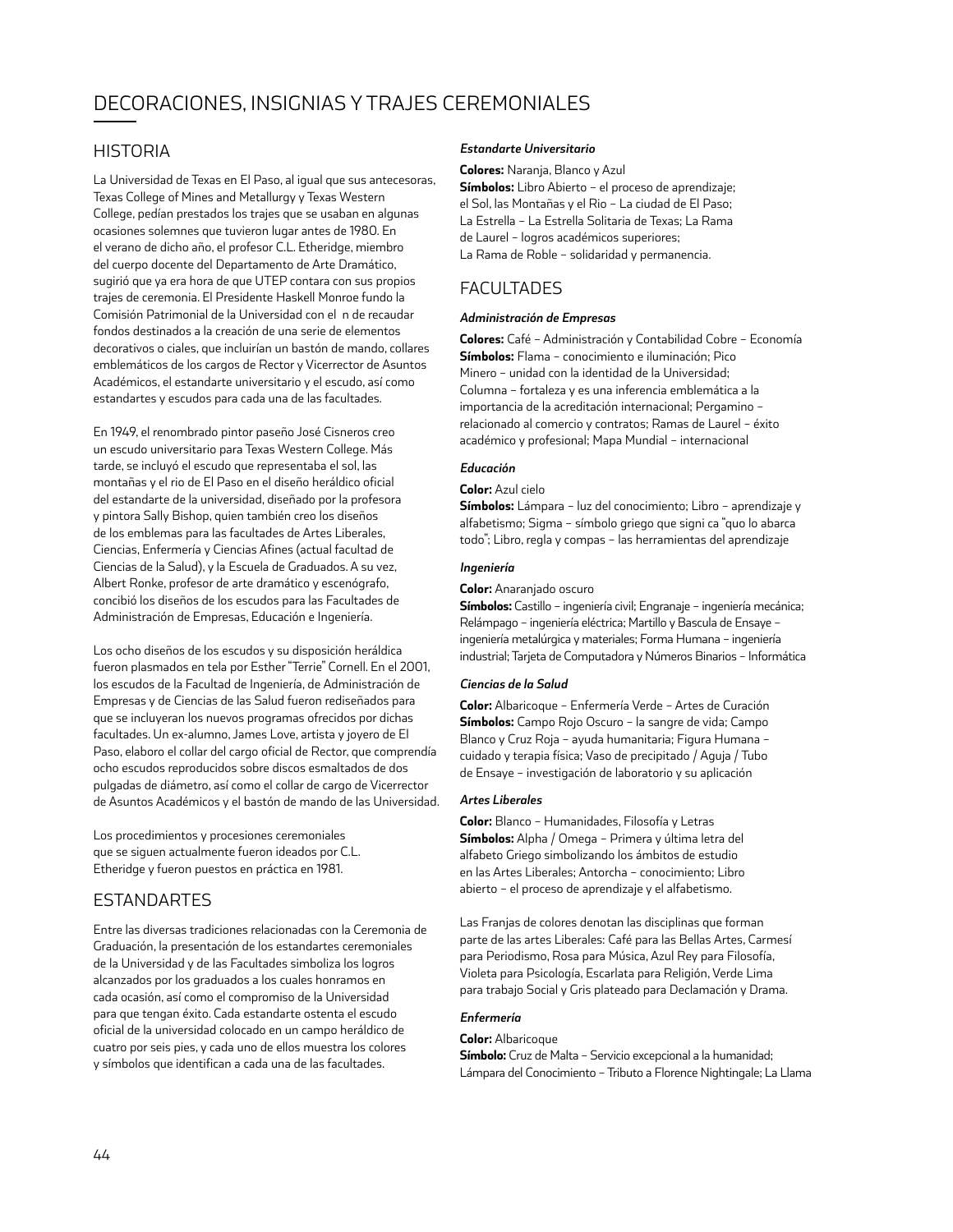Eterna – Búsqueda del conocimiento durante toda la vida; Hojas de Laurel – Honor; "Corps Sanare" – Sanador de cuerpo; Aro Naranja Quemado – La Escuela de Enfermería forma parte del Sistema de la Universidad de Texas en 1972; Azul Columbia y Azul Marino – Tonos anteriores actuales del color azul designados como oficiales; Estrella – El estado de Texas con el color naranja de los mineros.

#### *Ciencias*

#### **Color:** Amarillo dorado

**Símbolos:** Nubes / cielo – la atmosfera que rodea la tierra; Globo – la Tierra y la geografía; Molécula de Metano – química, biología y física; Cinco Símbolos Matemáticos – conceptos matemáticos básicos y superiores; Árbol – la historia de la ciencia; las Montañas, la Tierra y el Estrato – geología

#### *Escuela de Graduados*

**Colores de la Piedra Angular:** los colores universitarios Anaranjado, Blanco y Azul y otros colores de áreas académicas que ofrecen estudios para graduados **Símbolos:** Arco iris – el espectro de las disciplinas que forman la escuela de graduados; Estrella – la estrella solitaria de Texas y las amas dirigidas hacia el cielo; Bandeja de Flamas – conocimiento grupal; y Ramas de Laurel – conocimiento académico superior.

# EL BASTÓN DE MANDO UNIVERSITARIO

El bastón de mando, símbolo de autoridad y dignidad del cargo, ha sido asociado con ceremonias civiles y académicas desde el Siglo XIV, por lo menos. El bastón de mando esta diseñado para transmitir honor, optimismo, esperanza, logro, aprendizaje y sabiduría y su vínculo con acontecimientos especiales denota tradición, solemnidad y un compromiso hacia la excelencia. En la Universidad de Texas en El Paso, el bastón de mando representa un papel importante en todas las ceremonias de graduación y de convocación.

El Bastón de Mando Universitario es un perenne símbolo de inspiración que combina las formas seleccionadas de la característica arquitectura Butanesa del campus de UTEP, el paisaje natural del Desierto Chihuahuense y la herencia multicultural de la región fronteriza de Estados Unidos y México. El bastón de mando capta la rica historia de la Universidad así como su futuro sumamente prometedor, desde sus inicios como la primera escuela de minería de Texas en 1914, hasta la universidad de hoy en día, dedicada a la investigación competitiva, que ofrece sus servicios a la población estudiantil del Siglo XXI.

### TOGAS, BIRRETES Y ESCLAVINAS

La tradición del uso de las togas, birretes y esclavinas que utilizan en las ceremonias de UTEP tiene su origen en los albores de las universidades medievales, cuando dicha vestimenta tenia usos prácticos. La toga y la esclavina eran utilizadas por los estudiantes y profesores para abrigarse del frio y la humedad imperantes dentro de los salones de aprendizaje. En un principio, el birrete, o sea la gorra plana cuadrada, se utilizaba para cubrir la cabeza del estudiante, y cuando se quitaba podía emplearse como una superficie plana para escribir (el papel y los instrumentos para escribir se guardaban en las amplias mangas de la toga). Incluso actualmente, las togas y birretes se fabrican con tela negra para simbolizar el aspecto sombrío de la educación.

Aunque hoy en día existe variedad en los colores de las togas, birretes y borlas, el simbolismo del color permanece. Por ejemplo, los estudiantes que se gradúan de UTEP utilizan borlas cuyo color representa la facultad de la cual se están graduando.

La esclavina la portan únicamente aquellos que han obtenido un grado de Maestría o Doctorado. Consiste en una capa negra forrada en satín que cuelga sobre la espalda de la toga; el color del forro varía según el color de la institución que con ere el título. Las esclavinas que portan los graduados de UTEP ostentan un forro color naranja atravesado por un listón blanco. El terciopelo del borde ostenta el color del campo de estudios del cual se está obteniendo el título.

# ESTOLAS DISTINTIVAS DE GRADUACIÓN

La Asociación de Ex-Alumnos de la Universidad de Texas en El Paso honra con una estola de satín color anaranjado que ostenta el Medallon de la Generacion y el Emblema de la Asociación a aquellos estudiantes y profesores que fueron distinguidos para fungir como Marshals, como portadores del estandarte universitario y de la insignia de cada facultad. Los estudiantes que llevan con orgullo estas estolas instauradas en mayo de 2004, son seleccionados para representar a su escuela en base a sus logros académicos.

Ser Portador del Estandarte Universitario, es el mayor honor que se otorga durante la ceremonia de graduación a un estudiante que ha sido elegido por su desempeño académico, liderazgo y participación en el campus. El galardonado sigue al Grand Marshal, guía a los estandartes de las facultades durante la ceremonia y es el segundo en recibir el diploma en la facultad que le corresponde.

En la segunda fase de la procesión ceremonial, los estudiantes de licenciatura y de posgrado que fueron designados como Marshals guían a sus compañeros graduados y son los primeros en recibir el diploma de su facultad.

Los Portadores del Estandarte de la Facultad llevan el que representa a su escuela, sirven de guía para los graduados de la misma en la segunda fase de la ceremonia y son los segundo en recibir el diploma de su facultad, a excepción de la representada por el Portador del Estandarte Universitario.

# MEDALLÓN DE LA GENERACIÓN

El primer Medallon de la Generacion fue ideado con el fin de conmemorar la Ceremonia de Graduación del Centenario de UTEP en mayo de 1998 en el Estadio Sun Bowl. La ceremonia contó con la presencia del Honorable George W. Bush en ese entonces, Gobernador de Texas.

Debido a la popularidad del medallón, los funcionarios universitarios decidieron crear uno para cada generación a partir del nuevo milenio. El medallón de generación une a los graduados de las generaciones de primavera, verano e invierno en una sola generación que se determina por año de graduación. Durante las ceremonias de primavera e invierno se otorgara a un graduado una beca del Fondo de Becas del Medallón. Medallon, illustrado en pagina 43.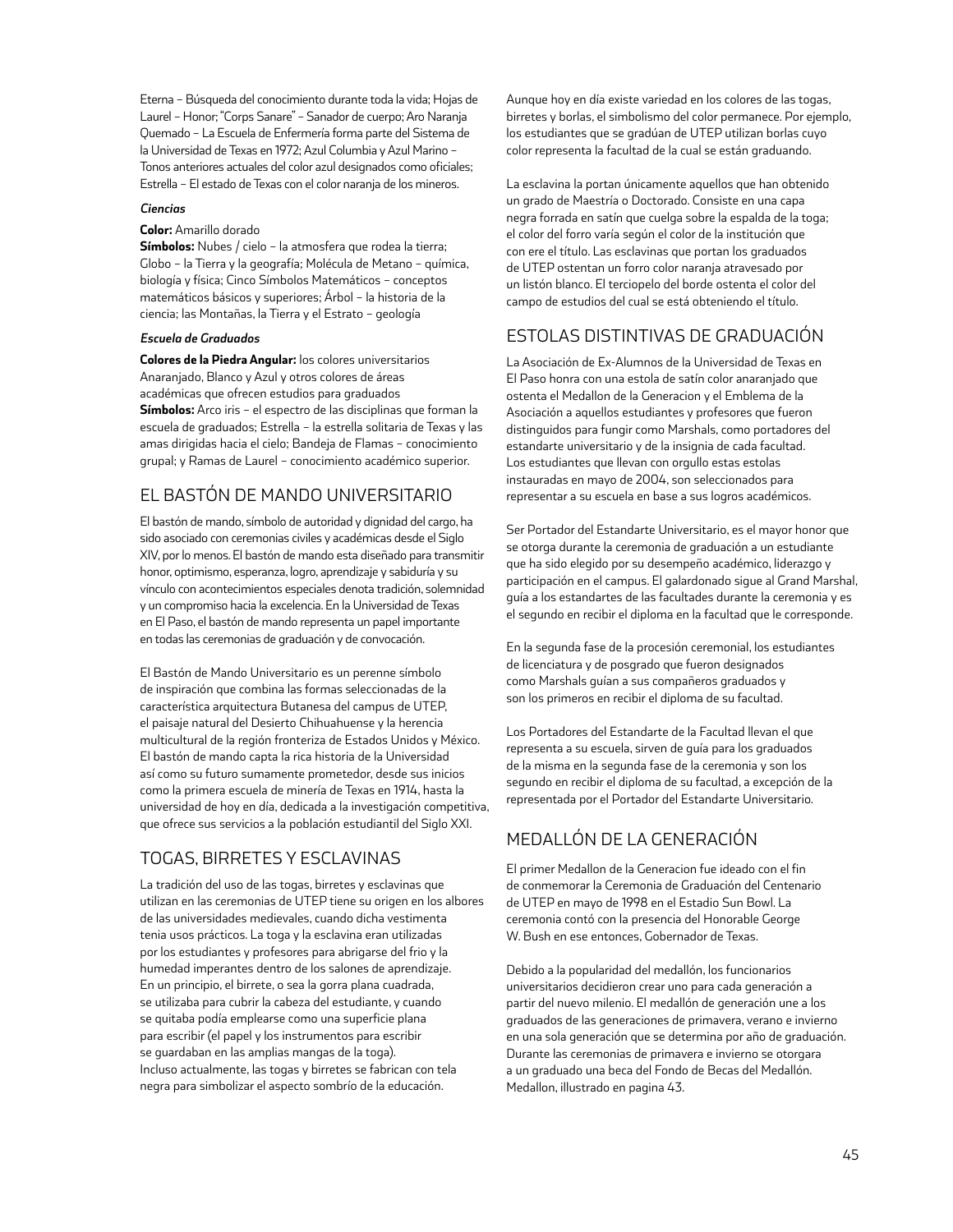

#### MINING MINDS

To honor the graduates, "Mining Minds," the iconic piece of public art installed in 2010 to enhance the entrance of The University of Texas at El Paso campus, will glow in orange and blue through the weekend of Commencement. Michael Clapper, the sculptor who created "Mining Minds," honored President Diana Natalicio by selecting and converting into binary code on the pick the final lines from her Fall 2008 Convocation remarks: "Believe in yourself and in your dreams. Believe in UTEP and its aspirations. Share the dream!"

At night, orange light illuminates the steel structure, while LEDs emanate from the perforated ones and zeros at each end of the pick. On special occasions, including historic dates, annual milestones and to celebrate special accomplishments, the pick illuminates the campus' entrance in orange and blue. The majestic pickaxe sculpture is located in the roundabout at University Avenue and Sun Bowl Drive, in front of the UTEP Bookstore.

### MINING MINDS

La icónica pieza de arte público Mining Minds, instalada en el 2010 para realzar la entrada del campus de la Universidad de Texas en El Paso, brillara de color naranja y azul este fin de semana de graduaciones para celebrar a los graduados. El escultor que elaboro Mining Minds, Michael Clapper, hizo honor a la Rectora Diana Natalicio el seleccionar y convertir en código binario las palabras de la convocatoria de Otoño del 2008 para añadirlas al pico: "Crean en ustedes mismos y en sus sueños. Crean en UTEP y en sus aspiraciones. ¡Compartan el sueño!"

Por la noche, la luz naranja ilumina la estructura de acero, mientras que los pequeños focos LED emanan de los unos y ceros perforados en cada orilla del pico. En ocasiones especiales incluyendo fechas históricas, hitos anuales y para celebrar logros especiales, el pico ilumina la entrada del campus en naranja y azul. La majestuosa escultura de la punta de pico está ubicada en la glorieta de la Avenida Universidad y calle Sun Bowl Drive, en frente de la librería de UTEP.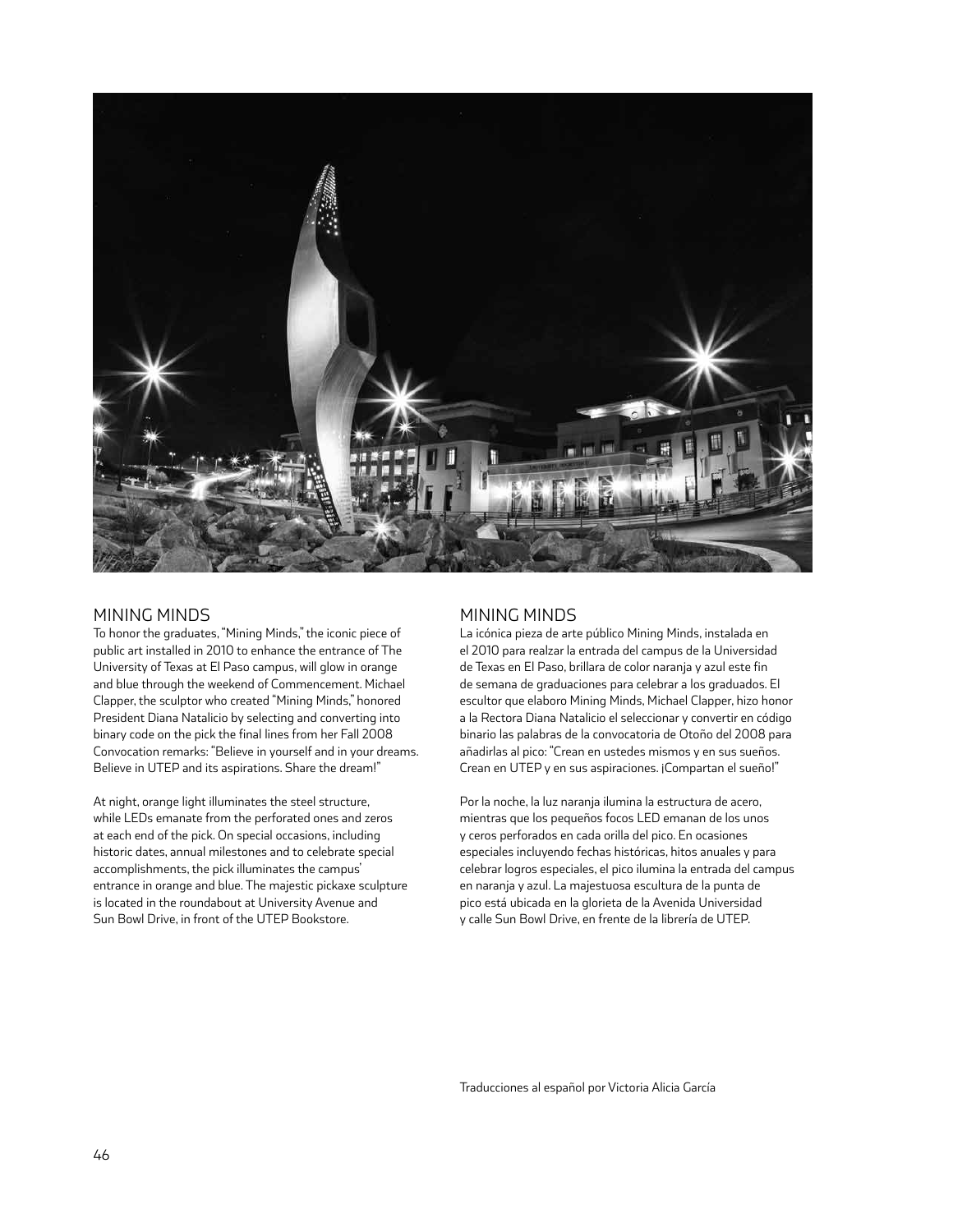# "MEN O' MINES" (1932; Alma Mater 1956)

In 1932, biology professor Burt Franklin Jenness wrote a seven stanza poem titled "Men O' Mines" that was published in that year's yearbook. Band director Rayo Reyes set it to music and Katherine Owsley arranged the music for four-part choir. By 1934 the song was regularly performed at games, assemblies and special functions. Copies were sent to civic clubs throughout El Paso for popularization by club song leaders.

In 1956, music graduate student J. Sande Morrison rewrote the song for choir. Its first two verses and chorus were adopted with some minor changes as the new alma mater for Texas Western College after approval by the Music Department, executive council of the student body, and alumni. Sometimes the chorus is played alone and called "Miner Victory."

The University premiered a new version of the Alma Mater at the 2015 Spring Commencement. It was arranged by Edward Rodriguez, then a Choral Music Education student and a member of the UTEP Chamber Singers.

*1. Far beneath the crags of Franklin Stand our Alma Mater's halls. Gleams afar her rock-hewn campus, Dust brown walls against the hills. Gem of learning in a country Whose own wealth of lore enthralls. Hail the light of Texas Western And the mission she fulfills!*

#### *Chorus:*

*Up! Men of mines, and hit the trail; The Texas spirit shall not fail; Miners fight for the right! For the orange and white! Tamp! Tamp! Tamp! Men of mines, Tramp! Tramp! Tramp! Men of mines, Now clear the way, for it's today, That we must gain the victory.*

*2. May the canyon walls above her Echo back her classic name, And the deeds of men who leave her Stir the heights on which she stands. May the pangs of recollection Set their memories aflame, Till they see again the beauty Of the vista she commands.*

Burt Franklin Jenness, profesor de biología, compuso en 1932 un poema de siete estrofas titulado "Men O'Mines" que fue publicado en el anuario de ese año. Rayo Reyes, director de la banda le puso música y Katherine Owsley hizo los arreglos musicales para un coro en cuatro partes. Para el año de 1934, la canción se interpretaba regularmente en juegos, asambleas y reuniones especiales. Se enviaron copias a los clubes cívicos por todo El Paso para que los líderes de canciones de clubes la popularizaran.

En 1965, J. Sande Morrison, un egresado de UTEP, reescribió la canción para coro. Se adaptaron sus primeros dos versos y coro con algunos cambios menores como nueva Alma Mater para el Texas Western College, después de haber sido aprobada por el Departamento de Música, el Consejo Ejecutivo del cuerpo estudiantil y los ex-alumnos. En ocasiones, se toca el coro solo y se le llama "Miner Victory".

La Universidad estrenó una nueva versión del Alma Mater en la Ceremonia de Graduación de la primavera del 2011. Los arreglos fueron hechos por Edward Rodríguez, en ese entonces estudiante de educación en música coral y miembro de los cantantes de Cámara de UTEP.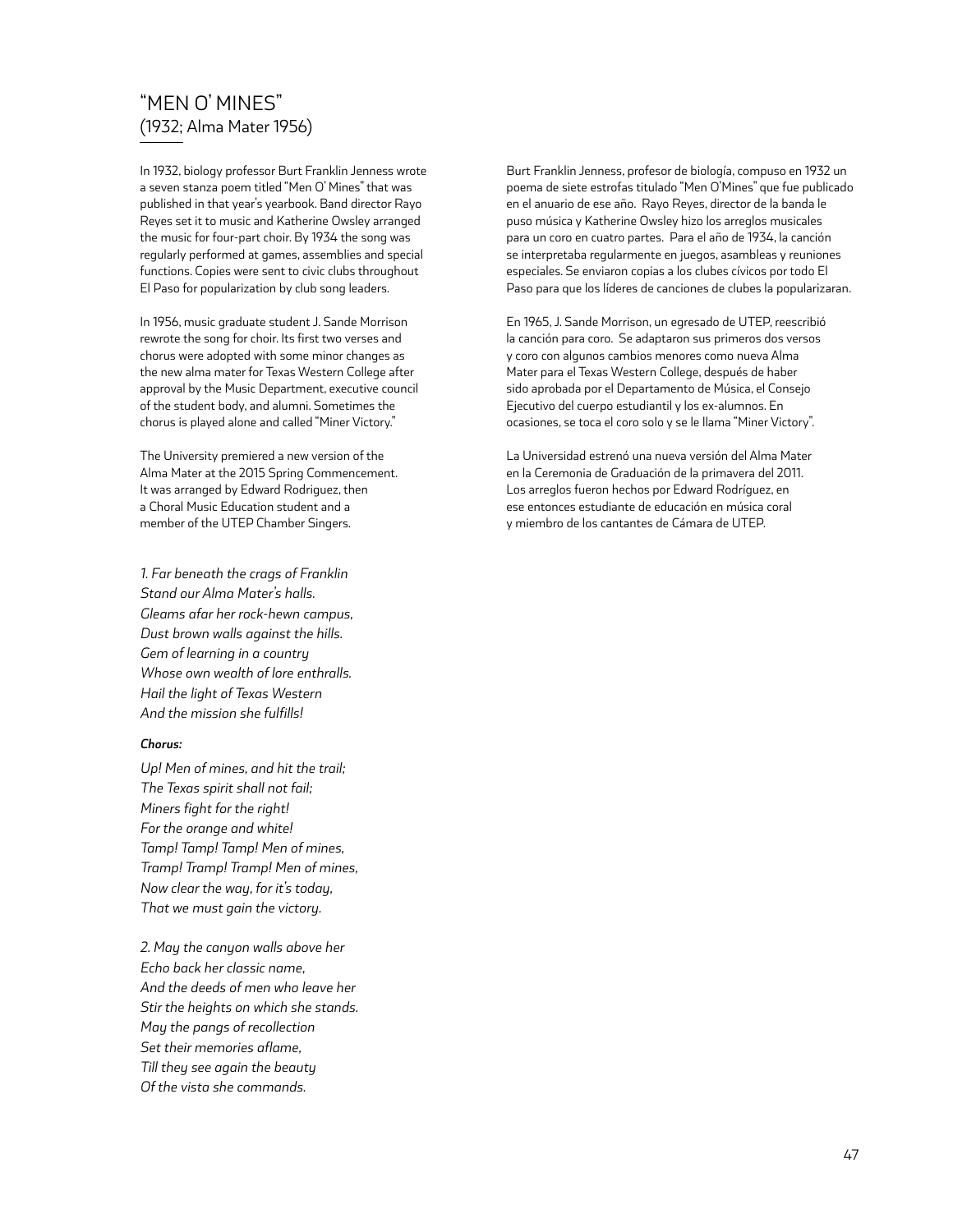*The listing of graduates is based upon information provided prior to printing of the program. The appearance or absence of any name in the program does not constitute recognition or denial of completion of degree requirements nor the conferring of honors.*

*The program is issued as a ceremonial publication and is not an official record of graduates. The awarding of degrees will be based on the outcome of final examinations and final grades. The University apologizes for any errors or omissions.*

*La lista de graduados está basada en la información proporcionada antes de imprimir el programa. La inclusión u omisión de algún nombre en el mismo no implica que se hayan satisfecho o no se hayan cumplido los requisitos de la carrera o el otorgamiento de honores.*

*Este programa se ofrece como una publicación de la ceremonia y no representa el registro oficial de graduandos. El otorgamiento de un título se basará en el resultado de los exámenes y las calificaciones finales. La Universidad se disculpa de antemano por cualquier error u omisión.*